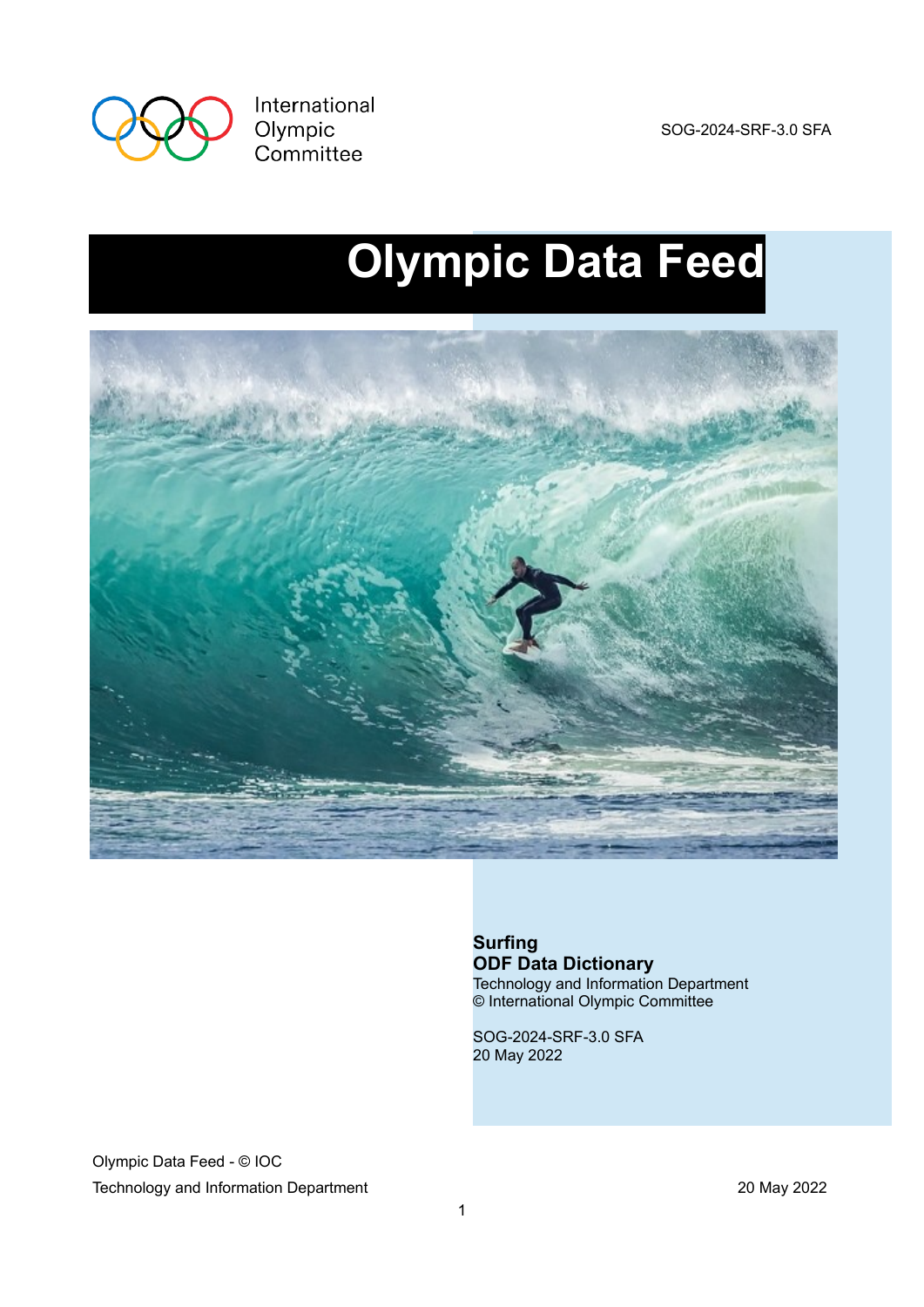

#### **License**

The document accompanying this license and the information contained therein (the Document), whether in a paper or electronic format, is made available to you subject to the terms stated below. By using and/or copying all or part of the Document, you (the licensee) agree that you will comply with the following terms and conditions.

- 1. You may, on a non-exclusive basis, use the Document only on the condition that you abide by the terms of this license. Subject to this condition and other terms and restrictions contained herein, the Document and the information contained therein may be used (i) to further develop the standards described in the Document for use in relation with the Olympic and Paralympic Games and/or (ii) to develop similar standards for other events than the Olympic and Paralympic Games (both (i) and (ii) are hereinafter designated as the Permitted Use, and works further developing these standards for the Olympic and Paralympic Games or developing similar standards for other events are hereinafter referred to as Derivative Works), and copies of the Document or of Derivative Works may be made and distributed for the purpose of the Permitted Use, PROVIDED THAT the COPYRIGHT and references to the IOC appearing in the Document and the TERMS OF THIS LICENSE are included on ALL such COPIES, and further PROVIDED THAT you do not charge any fee or any other monetary compensation for the distribution of the Document to others. The copyright and other intellectual property rights in the Document remain vested in the IOC and the IOC remains entitled to assert his copyright or other intellectual property rights in the Document against any person or entity who does not comply with the terms of this License.
- 2. A copy of any Derivative Work shall be provided to the IOC free of charge. Moreover, the IOC is granted a worldwide, perpetual, unrestricted, royalty-free non-exclusive license to use any Derivative Work for the further development of the standards made by or for the IOC in relation to the Olympic and Paralympic Games (these standards and the documents describing them are hereinafter referred to as Further Standards) and to make or have made all kinds of exploitation of the Further Standards, with the right to grant sub-licenses.
- 3. Except if reproduced in the Document, the use of the name and trademarks of the IOC is strictly prohibited, including, without limitation, for advertising, publicity, or in relation to products or services and their names. Any use of the name or trademarks of the IOC, whether registered or not, shall require the specific written prior permission of the IOC.
- 4. NO WARRANTY, EXPRESSED OR IMPLIED, IS MADE REGARDING THE ACCURACY, ADEQUACY, COMPLETENESS, RELIABILITY OR USEFULNESS OF ANY INFORMATION CONTAINED IN THE DOCUMENT. The Document and the information contained herein are provided on an "as is" basis. THE IOC DISCLAIMS ALL WARRANTIES OF ANY KIND, EXPRESS OR IMPLIED, INCLUDING, BUT NOT LIMITED TO, ANY WARRANTY OF NON-INFRINGEMENT OF PROPRIETARY RIGHTS, MERCHANTABILITY, OR FITNESS FOR A PARTICULAR PURPOSE. IN NO EVENT SHALL THE IOC BE LIABLE TO ANYONE FOR DAMAGES OF ANY KIND ARISING FROM OR RELATING TO YOUR ACQUISITION, USE, DUPLICATION, DISTRIBUTION, OR EXPLOITATION OF THE DOCUMENT OR ANY PORTION THEREOF, INCLUDING BUT NOT LIMITED TO, COMPENSATORY DAMAGES, LOST PROFITS, LOST DATA OR ANY FORM OF SPECIAL, INCIDENTAL, DIRECT, INDIRECT, CONSEQUENTIAL OR PUNITIVE DAMAGES, WHETHER BASED ON BREACH OF CONTRACT OR WARRANTY, TORT OR OTHERWISE. THE IOC FURTHER DISCLAIMS ANY LIABILITY FOR ANY DAMAGE CAUSED WHEN THE DOCUMENT IS USED IN A DERIVATIVE WORK. The IOC further disclaims any liability regarding the existence or inexistence of any intellectual property or other rights that might be claimed by third parties with respect to the implementation or use of the technology or information described in the Document.

The same conditions as those described in this Section shall apply mutatis mutandis to the license granted to the IOC on the Derivative Works in Section 2 above.

- 5. This License is perpetual subject to your conformance to its terms and conditions. The IOC may terminate this License immediately upon your breach of any of its terms and, upon such termination you will cease all use, duplication, distribution, and/or exploitation in any manner of the Document.
- 6. This License is governed by the laws of Switzerland. You agree that any disputes arising from or relating to this License will be resolved in the courts of Lausanne, Switzerland.

IF YOU DO NOT AGREE TO THESE TERMS YOU MUST CEASE ALL USE OF THE DOCUMENT NOW.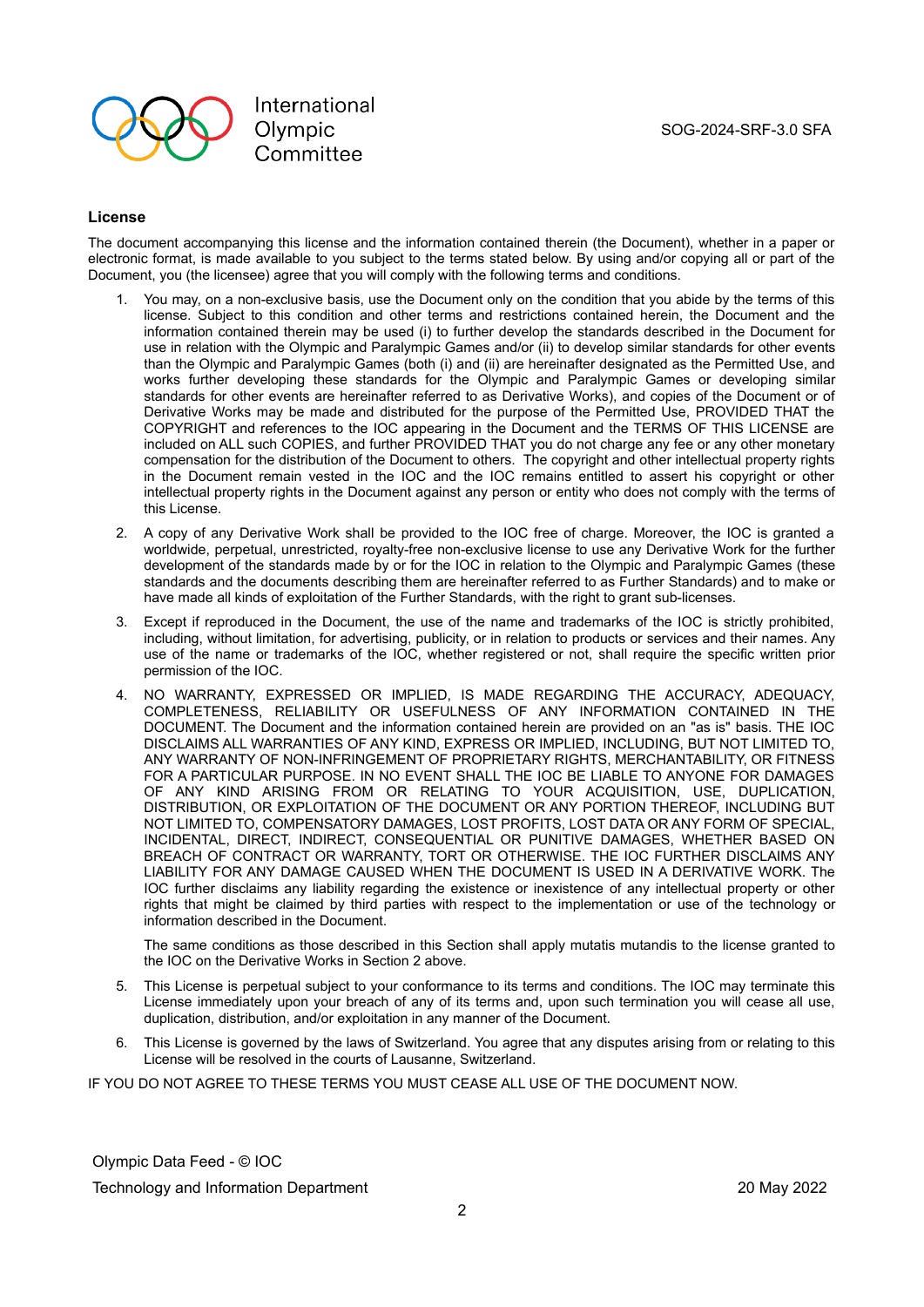

# **Table of Contents**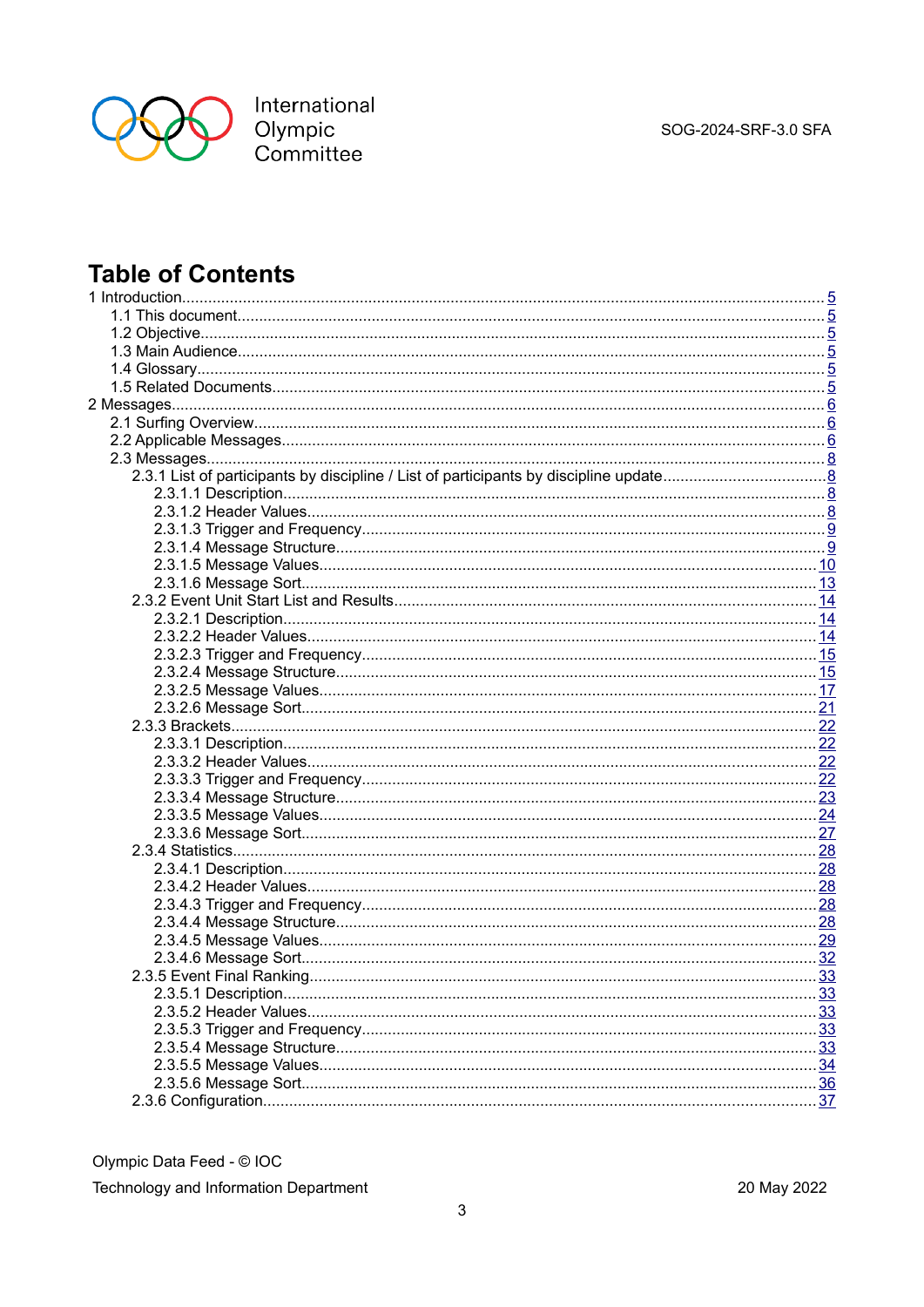

International<br>Olympic<br>Committee

#### SOG-2024-SRF-3.0 SFA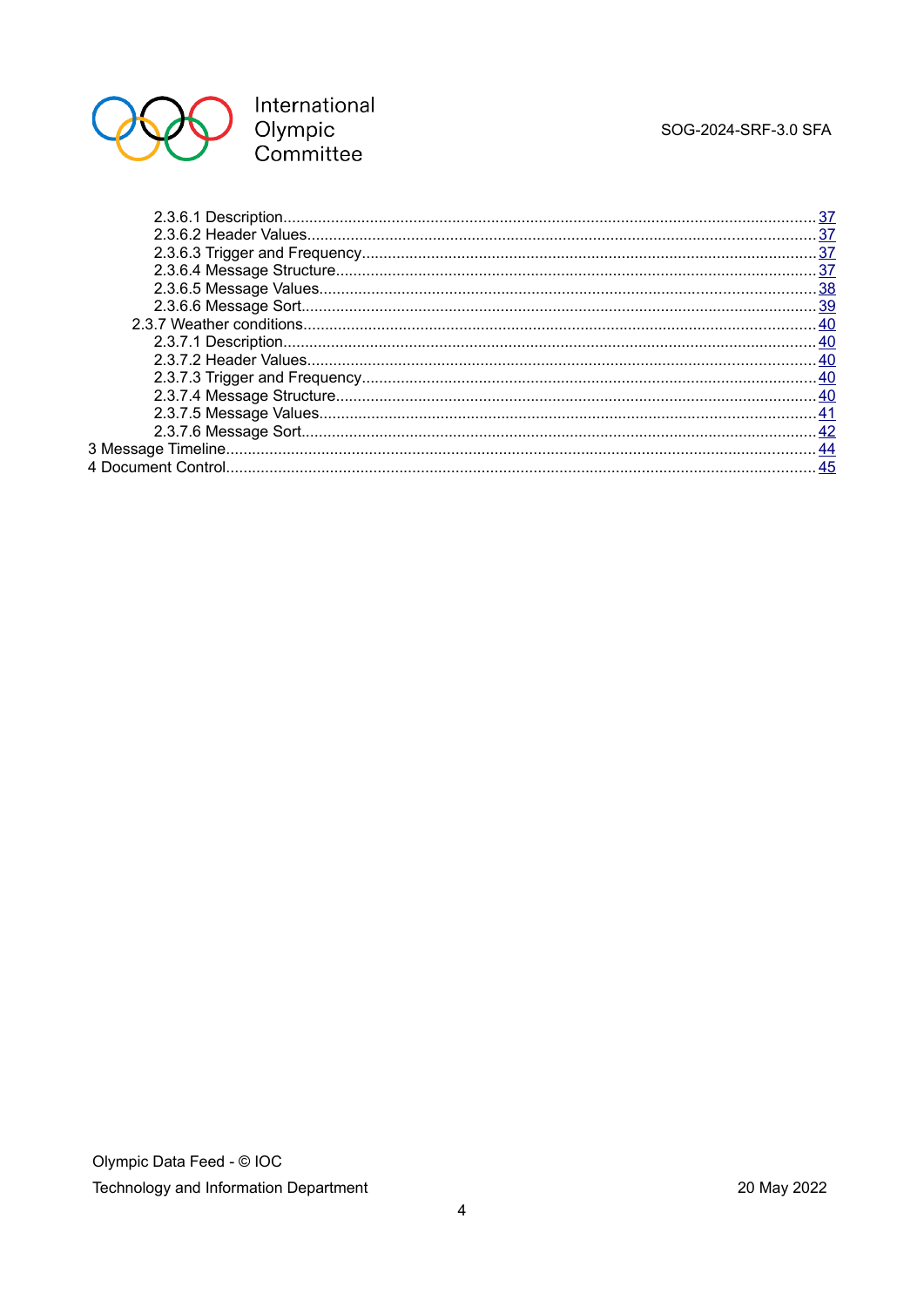SOG-2024-SRF-3.0 SFA



# <span id="page-4-5"></span>**1 Introduction**

# <span id="page-4-4"></span>**1.1 This document**

This document includes the ODF Surfing Data Dictionary. This Data Dictionary refines the messages described in the ODF General Messages Interface Document specifically for this discipline.

# <span id="page-4-3"></span>**1.2 Objective**

The objective of this document is to provide a complete and formal definition of the ODF Surfing Data Dictionary, with the intention that the information message producer and the message consumer can successfully interchange the information as the competition is run.

# <span id="page-4-2"></span>**1.3 Main Audience**

The main audience of this document is the IOC as the ODF promoter, ODF users such as the World News Press Agencies, Rights Holding Broadcasters and International Sports Federations.

# <span id="page-4-1"></span>**1.4 Glossary**

The following abbreviations are used in this document.

| Acronym     | <b>Description</b>                |  |  |  |
|-------------|-----------------------------------|--|--|--|
| IF          | International Federation          |  |  |  |
| <b>IOC</b>  | International Olympic Committee   |  |  |  |
| <b>NOC</b>  | <b>National Olympic Committee</b> |  |  |  |
| ODE         | Olympic Data Feed                 |  |  |  |
| <b>RSC</b>  | <b>Results System Codes</b>       |  |  |  |
| <b>WNPA</b> | <b>World News Press Agencies</b>  |  |  |  |

# <span id="page-4-0"></span>**1.5 Related Documents**

| <b>Document Title</b>                 | <b>Document Description</b>                                                                  |
|---------------------------------------|----------------------------------------------------------------------------------------------|
| <b>ODF Foundation Principles</b>      | The document explains the environment & general principles for ODF                           |
| <b>ODF General Messages Interface</b> | The document describes the ODF General Messages                                              |
| <b>Common Codes</b>                   | The document describes the ODF Common codes                                                  |
| <b>ODF Header Values</b>              | The document details the header values which shows which RSCs are<br>used in which messages. |
| <b>ORIS Sports Document</b>           | The document details the sport specific requirements                                         |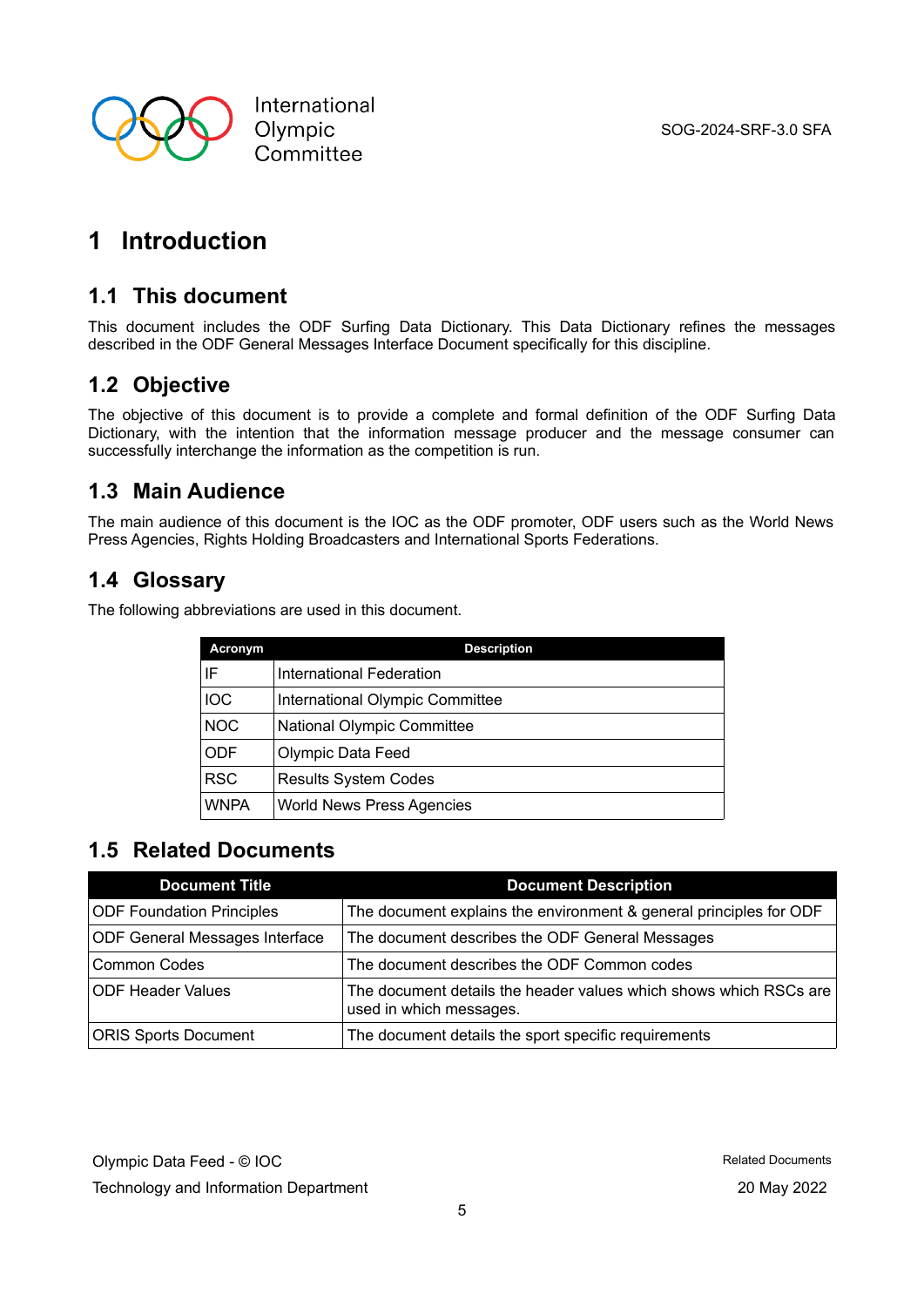

# <span id="page-5-2"></span>**2 Messages**

# <span id="page-5-1"></span>**2.1 Surfing Overview**

MESSAGES IN EACH EVENT

All events have a single DT\_RESULT for each unit.

There is a DT\_BRACKETS message for the progress of the competition in each event as well as a DT\_STATS for event level statistical information.

**SCHEDULE** 

The DT\_SCHEDULE/DT\_SCHEDULE\_UPDATE message will include each unit (schedule=Y) only which is aligned with the same RSC for DT\_RESULT.

# <span id="page-5-0"></span>**2.2 Applicable Messages**

The following table is a full list of all ODF messages and describes the list of messages used in this discipline.

- The column "Message type" indicates the DocumentType that identifies a message
- The column "Message name" is the message name identified by the message type
- The column "Message extended" indicates whether a particular message has extended definition in regards to those that are general for all sports. If one particular message is not extended, then it follows the general definition rules.
- Message responsibilities appears in the ODF General Document.

| <b>Message Type</b>               | <b>Message Name</b>                                                            | Message\<br>nextended    |
|-----------------------------------|--------------------------------------------------------------------------------|--------------------------|
| DT SCHEDULE<br>DT SCHEDULE UPDATE | Competition schedule / Competition schedule update                             |                          |
| DT PARTIC / DT PARTIC UPDATE      | List of participants by discipline / List of participants by discipline update | $\underline{\mathsf{X}}$ |
| DT_PARTIC_NAME                    | <b>Participant Names</b>                                                       |                          |
| DT RESULT                         | Event Unit Start List and Results                                              | $\underline{\mathsf{X}}$ |
| DT BRACKETS                       | <b>Brackets</b>                                                                | X                        |
| DT STATS                          | <b>Statistics</b>                                                              | $\overline{\mathsf{X}}$  |
| DT RANKING                        | <b>Event Final Ranking</b>                                                     | $\underline{\mathsf{X}}$ |
| DT_MEDALLISTS                     | <b>Event's Medallists</b>                                                      |                          |
| DT MEDALLISTS DISCIPLINE          | Medallists by discipline                                                       |                          |
| DT_MEDALS                         | Medal standings                                                                |                          |
| DT CONFIG                         | Configuration                                                                  | $\overline{\mathsf{X}}$  |
| DT COMMUNICATION                  | Communication                                                                  |                          |
| DT_WEATHER                        | Weather conditions                                                             | $\underline{X}$          |
| DT PRESENTER                      | <b>Medal Presenters</b>                                                        |                          |
| DT LOCAL ON                       | Discipline/venue start transmission                                            |                          |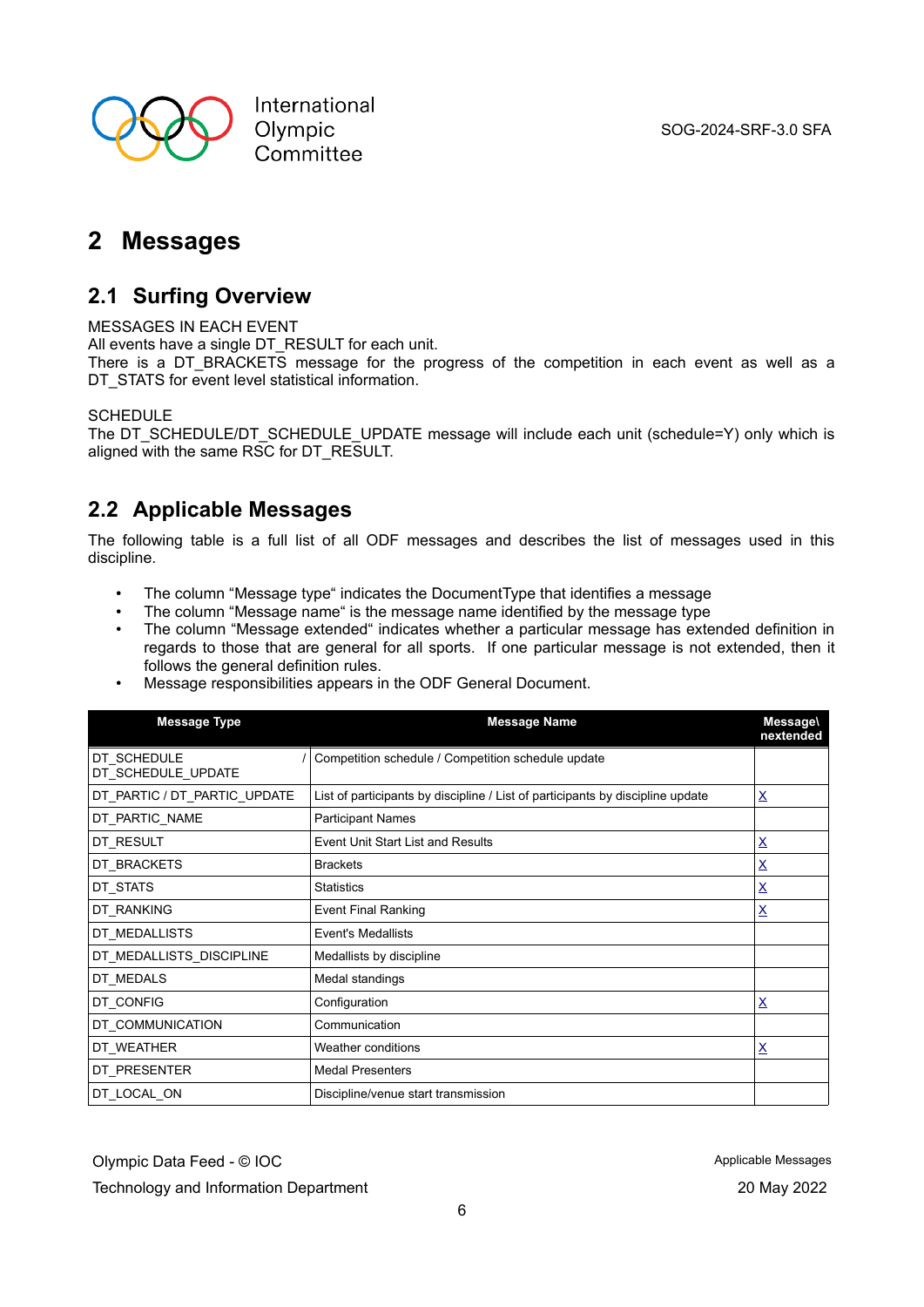

# SOG-2024-SRF-3.0 SFA

| DT LOCAL OFF | Discipline/venue stop transmission |  |
|--------------|------------------------------------|--|
| DT_KA        | <b>Keep Alive</b>                  |  |
| DT ALERT     | Alert                              |  |
| DT BCK       | <b>Background Document</b>         |  |
| DT_BIO_PAR   | Participant Biography              |  |
| DT_NEWS      | News Document                      |  |
| DT_PIC       | <b>Pictures</b>                    |  |
| DT PDF       | PDF Message                        |  |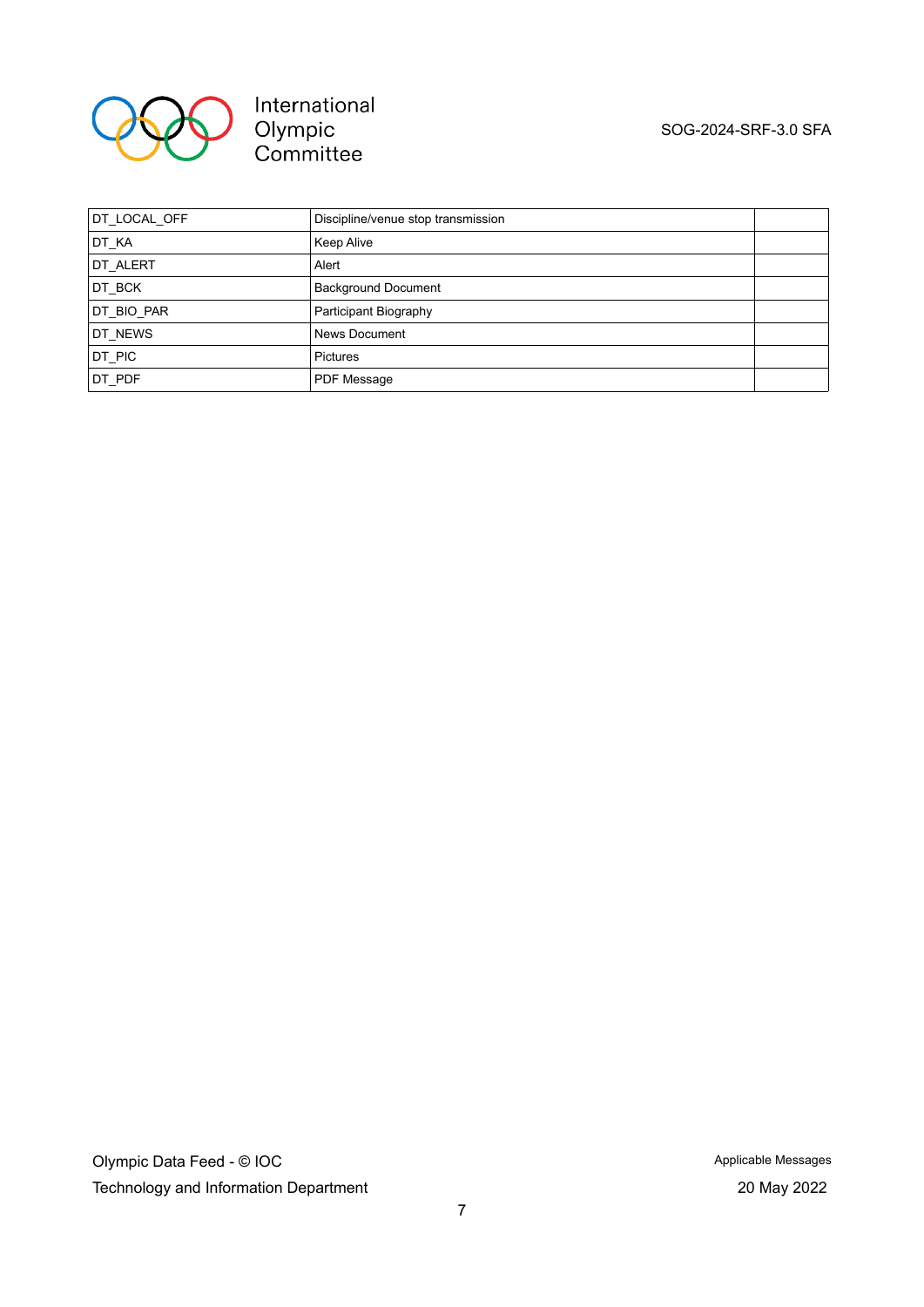

# <span id="page-7-3"></span>**2.3 Messages**

# <span id="page-7-2"></span>**2.3.1 List of participants by discipline / List of participants by discipline update**

# <span id="page-7-1"></span>**2.3.1.1 Description**

A participant is considered to be any individual (type athlete, participating or not in the current games) or any official in one or several disciplines or a competitor being part of a team (team member).

Although the participant may participate in more than one event or more than one discipline, this message just contains the information for the discipline of the message, listing the information of all the events for that discipline.

It is important to note that all the sport messages that make references to athletes (start list, event unit results, etc.) will always match the athlete ID with the athlete ID in this message. The historical athletes will be used to match historical athlete information as it appears in the records message when sending the previous record information and this previous record was an historical record not being broken in the current competition.

List of participants by discipline (DT\_PARTIC) is a bulk message, provided for each discipline. It is a complete participant information message for one particular discipline. The arrival of this message resets all the previous participants' information for one particular discipline. This message can include a list of current athletes, officials, coaches, guides, technical officials, Reserves and historical athletes regardless of status.

List of participants by discipline update (DT\_PARTIC\_UPDATE) is an update message. It is not a complete list of participants' information by discipline message, only the participant data being modified, i.e. if some data of one participant changes, the element Participant for it with all its children and attributes must be sent.

The key of the information updated consists of the following attribute: Participant @Code. Therefore, any new or updated Participant Discipline-Event will be identified by all these attributes.

# <span id="page-7-0"></span>**2.3.1.2 Header Values**

The following table describes the message header attributes.

| <b>Attribute</b> | Value                          | <b>Comment</b>                                                                                                                                                                    |
|------------------|--------------------------------|-----------------------------------------------------------------------------------------------------------------------------------------------------------------------------------|
| CompetitionCode  | CC @Competition                | Unique ID for competition                                                                                                                                                         |
| DocumentCode     | CC @Discipline                 | Full RSC at the discipline level                                                                                                                                                  |
| DocumentType     | DT PARTIC<br>DT PARTIC UPDATE  | List of participants by discipline message                                                                                                                                        |
| DocumentSubtype  | S(20)                          | HISTORICAL if the message is from the historical results provider and<br>only includes historic athletes else the attribute is not included.<br>Never included in UPDATE message. |
| Version          | 1.1V                           | Version number associated to the message's content. Ascending<br>number                                                                                                           |
| FeedFlag         | "P" - Production<br>"T" - Test | Test message or production message.                                                                                                                                               |
| Date             | Date                           | Date when the message is generated, expressed in the local time zone                                                                                                              |

Olympic Data Feed - © IOC List of participants by discipline / List of participants by discipline update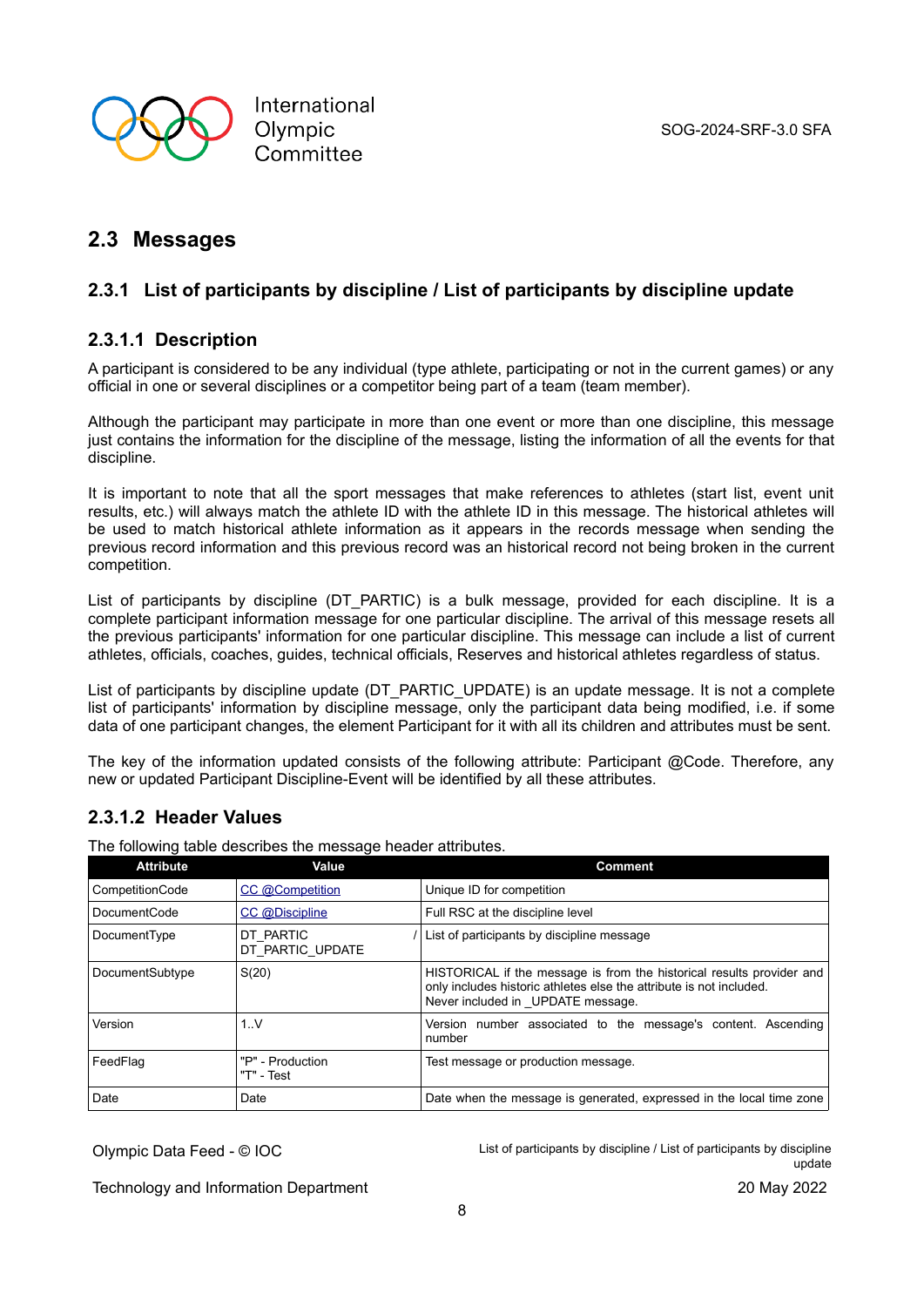

|             |            | where the message was produced.                                                                                                                                                 |
|-------------|------------|---------------------------------------------------------------------------------------------------------------------------------------------------------------------------------|
| Time        | Time       | Time up to milliseconds when the message is generated, expressed in<br>the local time zone where the message was produced.                                                      |
| LogicalDate | Date       | Logical Date of events. This is the same as the physical day except<br>when the unit or message transmission extends after midnight.<br>See full explanation in ODF Foundation. |
| Source      | SC @Source | Code indicating the system which generated the message.                                                                                                                         |

# <span id="page-8-1"></span>**2.3.1.3 Trigger and Frequency**

The DT\_PARTIC message is sent as a bulk message prior to the Games. It is sent several times up to the date of transfer of control to OVR after which only DT\_PARTIC\_UPDATE messages are sent.

The DT\_PARTIC\_UPDATE message is triggered when there is a modification in the data for any individual after the transfer of control to OVR.

# <span id="page-8-0"></span>**2.3.1.4 Message Structure**

The following table defines the structure of the message.

| Level 1           | Level 2           | Level 3            | Level 4 | Level 5 | Level 6 |
|-------------------|-------------------|--------------------|---------|---------|---------|
| Competition (0,1) |                   |                    |         |         |         |
|                   | Gen               |                    |         |         |         |
|                   | Sport             |                    |         |         |         |
|                   | Codes             |                    |         |         |         |
|                   | Participant (1,N) |                    |         |         |         |
|                   |                   | Code               |         |         |         |
|                   |                   | Parent             |         |         |         |
|                   |                   | Status             |         |         |         |
|                   |                   | GivenName          |         |         |         |
|                   |                   | FamilyName         |         |         |         |
|                   |                   | PassportGivenName  |         |         |         |
|                   |                   | PassportFamilyName |         |         |         |
|                   |                   | PrintName          |         |         |         |
|                   |                   | PrintlnitialName   |         |         |         |
|                   |                   | TVName             |         |         |         |
|                   |                   | TVInitialName      |         |         |         |
|                   |                   | TVFamilyName       |         |         |         |
|                   |                   | Gender             |         |         |         |
|                   |                   | Organisation       |         |         |         |
|                   |                   | <b>BirthDate</b>   |         |         |         |
|                   |                   | Height             |         |         |         |
|                   |                   | PlaceofBirth       |         |         |         |
|                   |                   | CountryofBirth     |         |         |         |

Olympic Data Feed - © IOC **List of participants by discipline** / List of participants by discipline update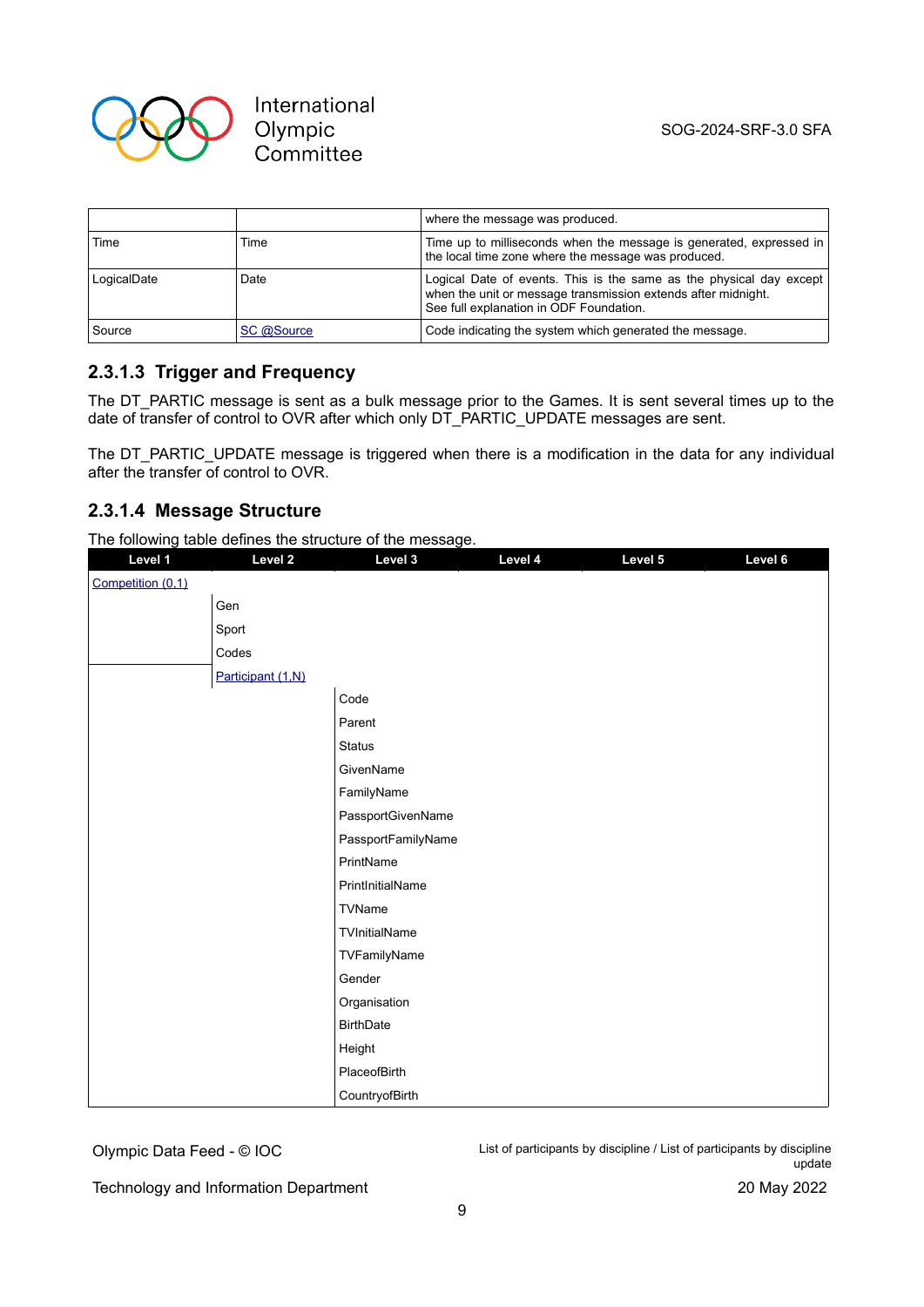

| PlaceofResidence      |                       |                  |       |
|-----------------------|-----------------------|------------------|-------|
| CountryofResidence    |                       |                  |       |
| Nationality           |                       |                  |       |
| MainFunctionId        |                       |                  |       |
| Current               |                       |                  |       |
| OlympicSolidarity     |                       |                  |       |
| ModificationIndicator |                       |                  |       |
| Discipline (1,1)      |                       |                  |       |
|                       | Code                  |                  |       |
|                       | IFId                  |                  |       |
|                       | RegisteredEvent (0,N) |                  |       |
|                       |                       | Event            |       |
|                       |                       | EventEntry (0,N) |       |
|                       |                       |                  | Type  |
|                       |                       |                  | Code  |
|                       |                       |                  | Pos   |
|                       |                       |                  | Value |

# <span id="page-9-0"></span>**2.3.1.5 Message Values**

<span id="page-9-2"></span>

| <b>Element: Competition (0,1)</b> |     |       |                                                                     |  |
|-----------------------------------|-----|-------|---------------------------------------------------------------------|--|
| <b>Attribute</b>                  | M/O | Value | <b>Description</b>                                                  |  |
| Gen                               |     | S(20) | Version of the General Data Dictionary applicable to the<br>message |  |
| Sport                             |     | S(20) | Version of the Sport Data Dictionary applicable to the message      |  |
| Codes                             |     | S(20) | Version of the Codes applicable to the message                      |  |

#### **Sample (General)**

<Competition Gen="SOG-2020-1.10" Sport="SOG-2020-SRF-1.10" Codes="SOG-2020-1.20" >

<span id="page-9-1"></span>

| <b>Element: Competition /Participant (1,N)</b> |     |                         |    |         |                                                                                                                                                                                                                                                                                                                                                                     |
|------------------------------------------------|-----|-------------------------|----|---------|---------------------------------------------------------------------------------------------------------------------------------------------------------------------------------------------------------------------------------------------------------------------------------------------------------------------------------------------------------------------|
| <b>Attribute</b>                               | M/O | Value                   |    |         | <b>Description</b>                                                                                                                                                                                                                                                                                                                                                  |
| Code                                           | M   | S(20)<br>with<br>zeroes | no | leading | Participant's ID.<br>It identifies an athlete or an official and the holding participant's<br>valid information for one particular period of time.<br>It is used to link other messages to the participant's<br>information.<br>Participant's information (example @Organisation) will not be<br>the latest for the athlete/official, unless the @Code attribute is |

Olympic Data Feed - © IOC List of participants by discipline / List of participants by discipline update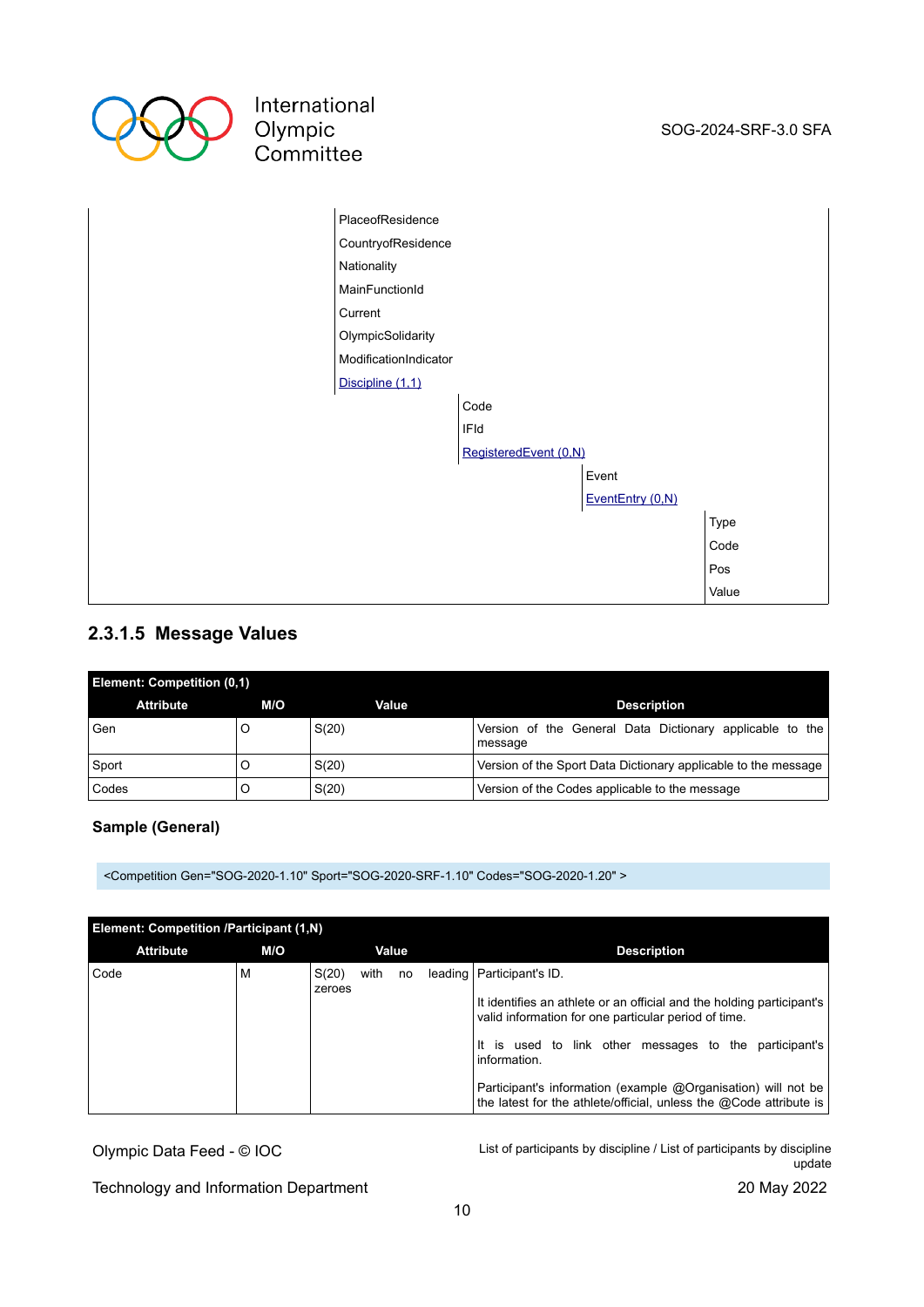

### SOG-2024-SRF-3.0 SFA

|                    |   |                                          | the same as the @Parent attribute. However, this information<br>could be the one being valid in the particular moment of a start<br>list, event unit results, etc.                                                                                                                                                                                                                                                                                                                                                                            |
|--------------------|---|------------------------------------------|-----------------------------------------------------------------------------------------------------------------------------------------------------------------------------------------------------------------------------------------------------------------------------------------------------------------------------------------------------------------------------------------------------------------------------------------------------------------------------------------------------------------------------------------------|
|                    |   |                                          | When the participant is an historical one, then this ID will start<br>with "A" when it is an Athlete, "C" when Coach and "O" when<br>Official.                                                                                                                                                                                                                                                                                                                                                                                                |
| Parent             | М | S(20)<br>with<br>leading<br>no<br>zeroes | Participant's parent ID, which is used to link to the latest valid<br>information for one participant. @Parent attribute should be<br>linked to the latest participant's information, by retrieving that<br>Athlete/Official whose @Code attribute is the same as<br>@Parent.                                                                                                                                                                                                                                                                 |
|                    |   |                                          | The participant containing @Code attribute being the same as<br>the @Parent attribute will be the one with the latest information<br>for the participant.<br>The @Parent attribute will only be different from @Code in the<br>case that critical personal information has changed from<br>previous competitions. The typical examples are Organisation<br>(for change of country) or Name (particularly for women<br>changing their name at marriage). Further to be clear, @Parent<br>and @Code can only be different if Current = "false". |
| <b>Status</b>      | O | CC @ParticStatus                         | Participant's accreditation status this attribute is Mandatory in<br>the case of @Current="true" and it is optional in the case that<br>@Current="false".                                                                                                                                                                                                                                                                                                                                                                                     |
|                    |   |                                          | To delete a participant, a specific value of the Status attribute<br>is used.                                                                                                                                                                                                                                                                                                                                                                                                                                                                 |
| GivenName          | O | S(25)                                    | Given name in WNPA format (mixed case)                                                                                                                                                                                                                                                                                                                                                                                                                                                                                                        |
| FamilyName         | М | S(25)                                    | Family name in WNPA format (mixed case)                                                                                                                                                                                                                                                                                                                                                                                                                                                                                                       |
| PassportGivenName  | O | S(25)                                    | Passport Given Name (Uppercase).                                                                                                                                                                                                                                                                                                                                                                                                                                                                                                              |
| PassportFamilyName | O | S(25)                                    | Passport Family Name (Uppercase).                                                                                                                                                                                                                                                                                                                                                                                                                                                                                                             |
| PrintName          | М | S(35)                                    | Print name (family name in upper case + given name in mixed<br>case)                                                                                                                                                                                                                                                                                                                                                                                                                                                                          |
| PrintlnitialName   | м | S(18)                                    | Print Initial name (for the given name it is sent just the initial,<br>without dot)                                                                                                                                                                                                                                                                                                                                                                                                                                                           |
| TVName             | М | S(35)                                    | TV name                                                                                                                                                                                                                                                                                                                                                                                                                                                                                                                                       |
| TVInitialName      | М | S(18)                                    | TV initial name                                                                                                                                                                                                                                                                                                                                                                                                                                                                                                                               |
| TVFamilyName       | М | S(25)                                    | TV family name                                                                                                                                                                                                                                                                                                                                                                                                                                                                                                                                |
| Gender             | М | CC @PersonGender                         | Participant's gender                                                                                                                                                                                                                                                                                                                                                                                                                                                                                                                          |
| Organisation       | М | CC @Organisation                         | Organisation ID                                                                                                                                                                                                                                                                                                                                                                                                                                                                                                                               |
| <b>BirthDate</b>   | O | YYYY-MM-DD                               | Date of birth.<br>Expected for athletes, not expected for officials.                                                                                                                                                                                                                                                                                                                                                                                                                                                                          |
| Height             | O | S(3)                                     | Height in centimetres. It will be included if this information is<br>available. This information is not needed in the case of<br>officials/referees.<br>"-" may be used where the data is not available.                                                                                                                                                                                                                                                                                                                                      |
| PlaceofBirth       | O | S(75)                                    | Place of Birth                                                                                                                                                                                                                                                                                                                                                                                                                                                                                                                                |
| CountryofBirth     | O | CC @Country                              | Country ID of Birth                                                                                                                                                                                                                                                                                                                                                                                                                                                                                                                           |
| PlaceofResidence   | O | S(75)                                    | Place of Residence                                                                                                                                                                                                                                                                                                                                                                                                                                                                                                                            |
| CountryofResidence | O | CC @Country                              | Country ID of Residence                                                                                                                                                                                                                                                                                                                                                                                                                                                                                                                       |

Olympic Data Feed - © IOC List of participants by discipline / List of participants by discipline update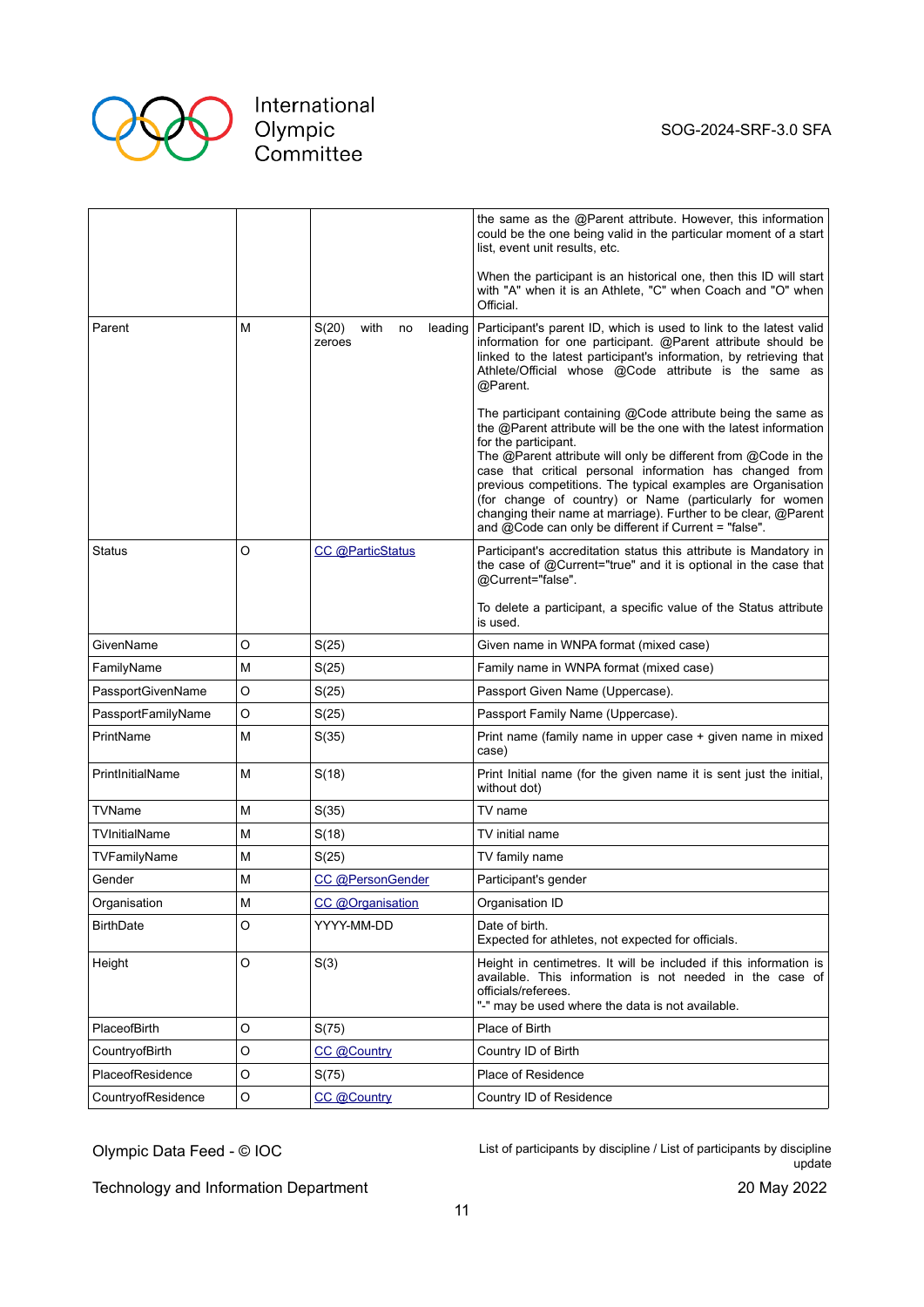

#### SOG-2024-SRF-3.0 SFA

| Nationality           | O | CC @Country         | Participant's nationality.                                                                                                             |
|-----------------------|---|---------------------|----------------------------------------------------------------------------------------------------------------------------------------|
|                       |   |                     | Although this attribute is optional, in very exceptional situations<br>it will not be known, and for this reason not ready to be sent. |
| MainFunctionId        | O | CC @ResultsFunction | Main function                                                                                                                          |
|                       |   |                     | In the Case of Current="true" this attribute is Mandatory.                                                                             |
| Current               | м | boolean             | It defines if a participant is participating in the games (true) or<br>is a Historical participant (false).                            |
| OlympicSolidarity     | O | S(1)                | Send Y if the participant is a member of the Solidarity /<br>Scholarship Program else not sent.                                        |
| ModificationIndicator | м | S(1)                | 'N' or 'U'<br>Attribute is mandatory in the DT PARTIC UPDATE message<br>only                                                           |
|                       |   |                     | N-New participant (in the case that this information comes as a<br>late entry)<br>U-Update participant                                 |
|                       |   |                     | If Modification Indicator='N', then include new participant to the<br>previous bulk-loaded list of participants                        |
|                       |   |                     | If Modification Indicator='U', then update the participant to the<br>previous bulk-loaded list of participants                         |
|                       |   |                     | To delete a participant, a specific value of the Status attribute<br>is used.                                                          |

#### <span id="page-11-2"></span>**Element: Competition /Participant /Discipline (1,1)**

**All participating athletes will be assigned at least one discipline, it could be more. Each accredited official will be assigned at least one discipline, but it could be more. If an athlete or official is assigned to more than one discipline, it will be included in the participant message of both disciplines.**

| Attribute | M/O | Value          | Description                                                                    |
|-----------|-----|----------------|--------------------------------------------------------------------------------|
| Code      | м   | CC @Discipline | It is the discipline code used to fill the OdfBody<br>@DocumentCode attribute. |
| IFId      |     | S(16)          | IF code (competitor's federation number for the discipline).                   |

#### <span id="page-11-1"></span>**Element: Competition /Participant /Discipline /RegisteredEvent (0,N)**

**All accredited athletes will be assigned to one or more events. There is one exception: in some sports, substitutes may be accredited without any associated event. Historical athletes are not registered to any event.**

| <b>Attribute</b> | M/O | <b>Value</b> | <b>Description</b>        |
|------------------|-----|--------------|---------------------------|
| Event            | M   | @Even        | Full RSC<br>∶of the Event |

<span id="page-11-0"></span>**Element: Competition /Participant /Discipline /RegisteredEvent /EventEntry (0,N)**

**Send if there are specific athlete's event entries.**

|               | <b>Type</b>      | Code      | Pos          | <b>Description</b>                                                                                                      |
|---------------|------------------|-----------|--------------|-------------------------------------------------------------------------------------------------------------------------|
| <b>LENTRY</b> |                  | QUAL TYPE | N/A          | Element Expected:<br>Always, as soon as this information is known<br>(this information can be sent in both<br>messages) |
|               | <b>Attribute</b> | M/O       | <b>Value</b> | <b>Description</b>                                                                                                      |

Olympic Data Feed - © IOC List of participants by discipline / List of participants by discipline update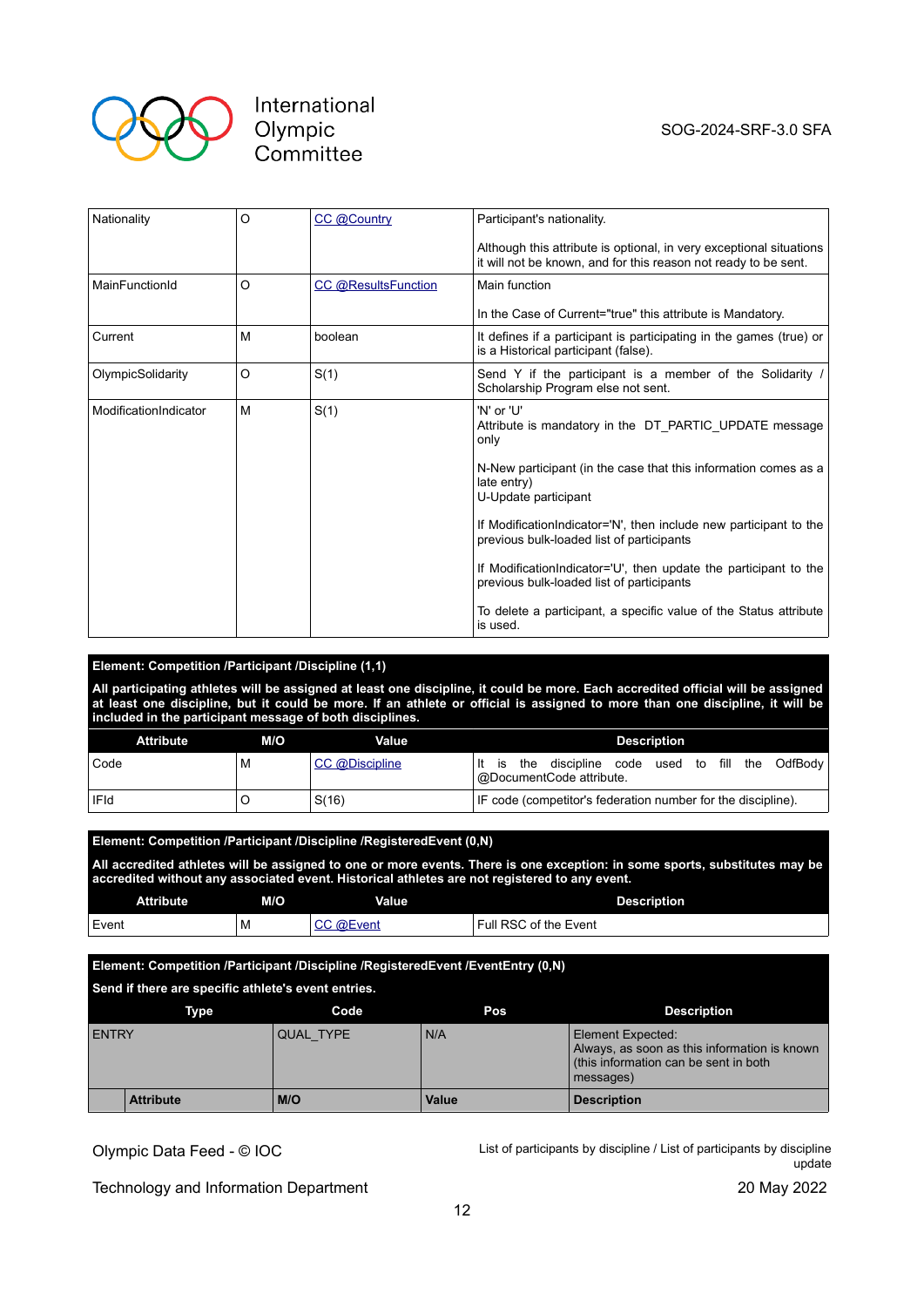

|              | Value            | M             | SC @QualifiyingType | Qualification type code                                                              |
|--------------|------------------|---------------|---------------------|--------------------------------------------------------------------------------------|
| <b>ENTRY</b> |                  | <b>STANCE</b> | N/A                 | Element Expected:<br>If available. This information can be sent in<br>both messages. |
|              | <b>Attribute</b> | M/O           | <b>Value</b>        | <b>Description</b>                                                                   |
|              | Value            |               | <b>SC</b> @Foot     | Code for stance                                                                      |

# <span id="page-12-0"></span>**2.3.1.6 Message Sort**

The message is sorted by Participant @Code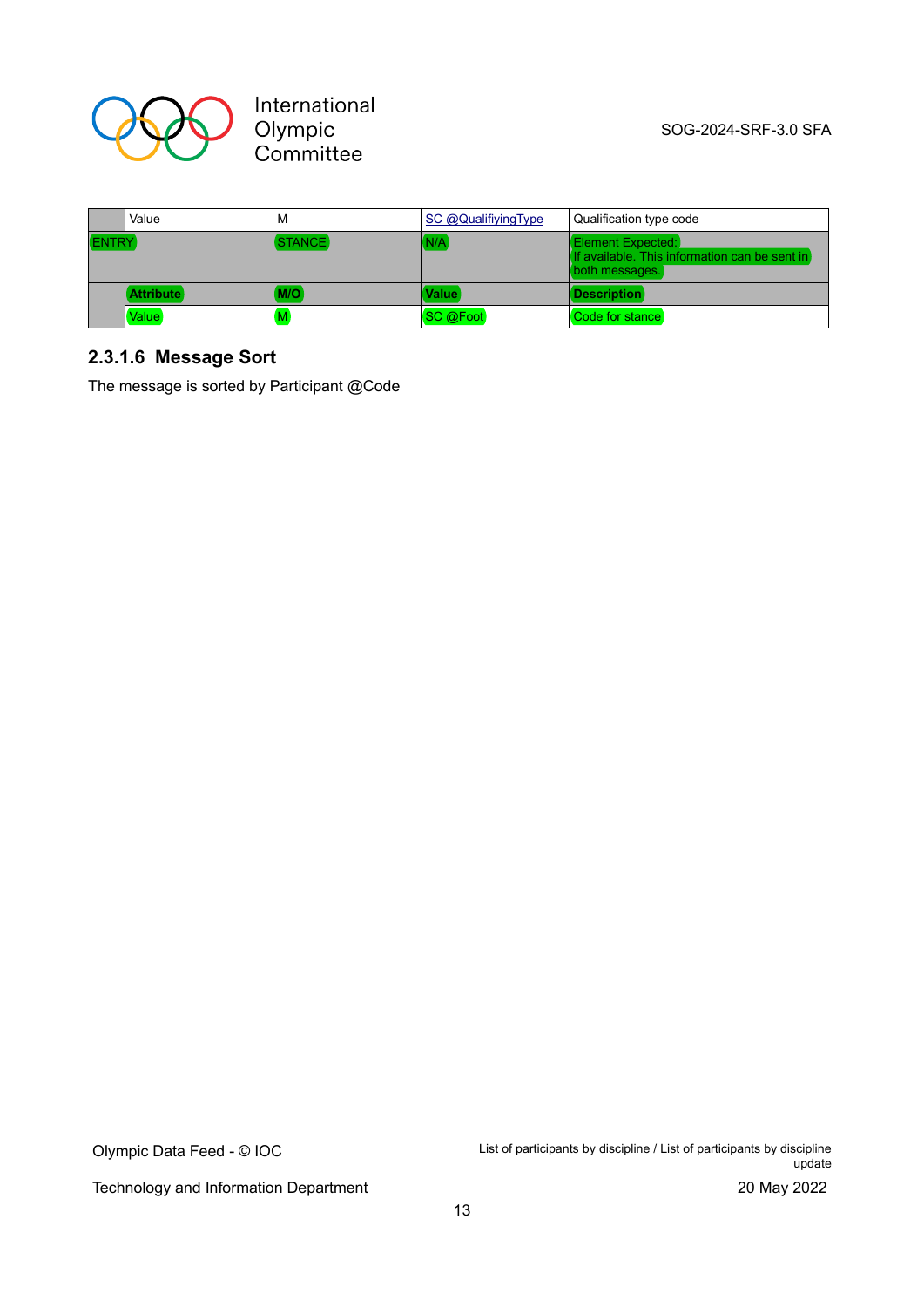

# <span id="page-13-2"></span>**2.3.2 Event Unit Start List and Results**

# <span id="page-13-1"></span>**2.3.2.1 Description**

The Event Unit Start List and Results is a message containing both the start list and results information of the competitors in one event unit.

The Event Unit Start List and Results is a mandatory message for all sports. The definition includes as much generic information as possible due to the fact that each discipline and event has its own format for the results information (example: score of a match, time in a race, distance in a throw...).

When an athlete receives an IRM, the Rank should be removed and SortOrder updated in the same message in which the IRM is sent.

This is always a full message and all applicable elements and attributes are always sent.

# <span id="page-13-0"></span>**2.3.2.2 Header Values**

The following table describes the message header attributes.

| <b>Attribute</b>       | Value                          | <b>Comment</b>                                                                                                                                                                                                                                                                                                                            |
|------------------------|--------------------------------|-------------------------------------------------------------------------------------------------------------------------------------------------------------------------------------------------------------------------------------------------------------------------------------------------------------------------------------------|
| CompetitionCode        | CC @Competition                | Unique ID for competition                                                                                                                                                                                                                                                                                                                 |
| DocumentCode           | CC @Unit                       | Full RSC of the unit                                                                                                                                                                                                                                                                                                                      |
| <b>DocumentSubcode</b> | N/A                            | N/A                                                                                                                                                                                                                                                                                                                                       |
| DocumentType           | DT_RESULT                      | Event Unit Start List and Results message                                                                                                                                                                                                                                                                                                 |
| DocumentSubtype        | N/A                            | N/A                                                                                                                                                                                                                                                                                                                                       |
| Version                | 1.1V                           | Version number associated to the message's content. Ascending<br>number                                                                                                                                                                                                                                                                   |
| <b>ResultStatus</b>    | CC @ResultStatus               | It indicates whether the result is official or unofficial (or intermediate etc).<br><b>START LIST</b><br>LIVE (used during the competition when nothing else applies).<br>INTERMEDIATE (used after the competition has started and is not<br>finished but not currently live)<br><b>UNOFFICIAL</b><br><b>OFFICIAL</b><br><b>PROTESTED</b> |
| FeedFlag               | "P" - Production<br>"T" - Test | Test message or production message.                                                                                                                                                                                                                                                                                                       |
| Date                   | Date                           | Date when the message is generated, expressed in the local time zone<br>where the message was produced.                                                                                                                                                                                                                                   |
| Time                   | Time                           | Time up to milliseconds when the message is generated, expressed in<br>the local time zone where the message was produced.                                                                                                                                                                                                                |
| LogicalDate            | Date                           | Logical Date of events. This is the same as the physical day except<br>when the unit or message transmission extends after midnight.<br>See full explanation in ODF Foundation.                                                                                                                                                           |
| Source                 | SC @Source                     | Code indicating the system which generated the message.                                                                                                                                                                                                                                                                                   |

14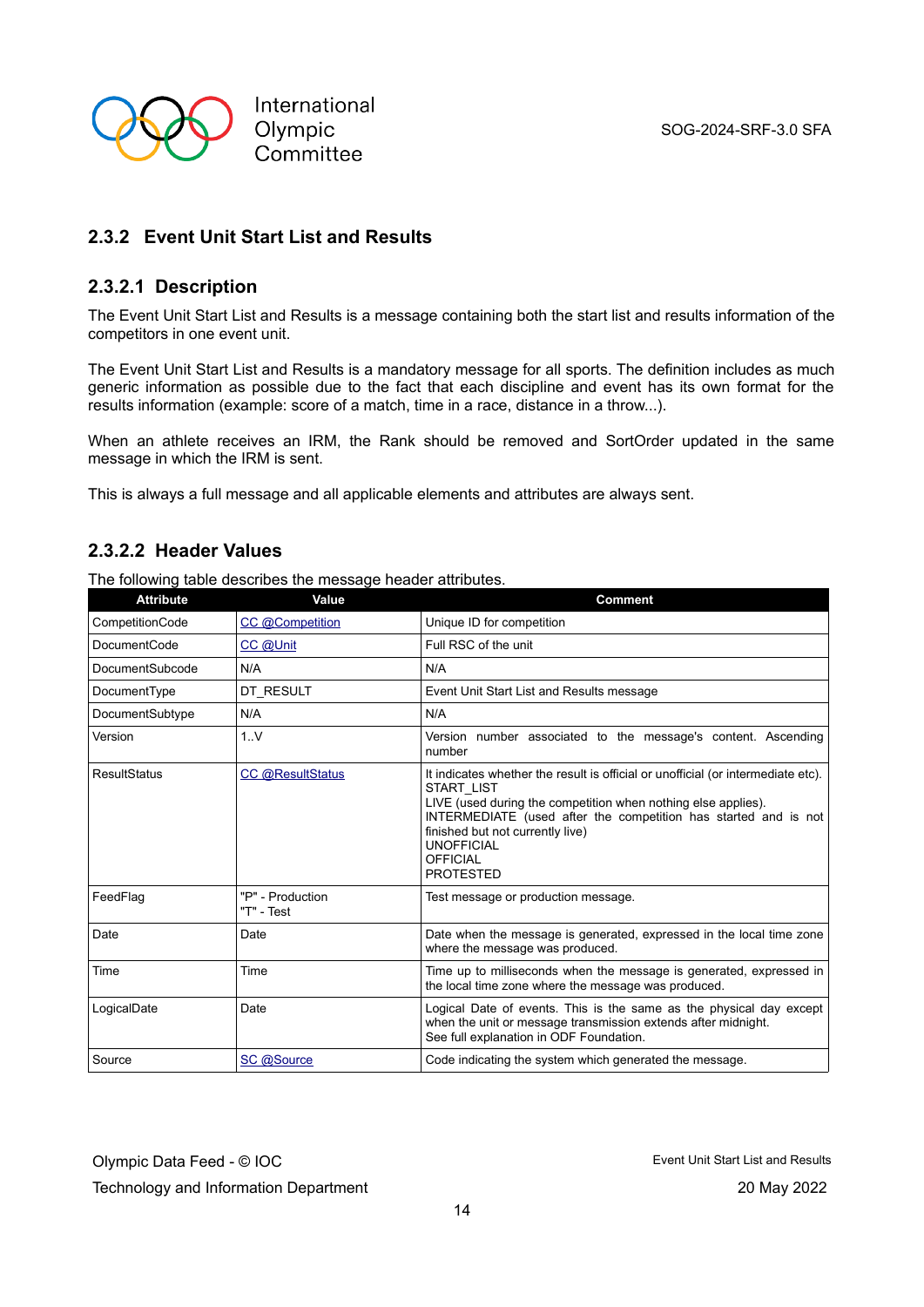

# <span id="page-14-1"></span>**2.3.2.3 Trigger and Frequency**

- This message is sent with ResultStatus 'START\_LIST' as soon as the start list is available and again with any changes to the information. [inc. IRMs]

- When the unit starts send as LIVE.
- During the competition, after each wave is scored and all changes/additions in data (LIVE)
- If there is any break in a unit (INTERMEDIATE)
- After the unit is over, UNOFFICIAL / OFFICIAL as appropriate and all changed in the results

Trigger also after any change.

# <span id="page-14-0"></span>**2.3.2.4 Message Structure**

The following table defines the structure of the message.

| Level 1           | Level 2             | Level 3                | Level 4           | Level 5      | Level 6 | Level 7 |
|-------------------|---------------------|------------------------|-------------------|--------------|---------|---------|
| Competition (0,1) |                     |                        |                   |              |         |         |
|                   | Gen                 |                        |                   |              |         |         |
|                   | Sport               |                        |                   |              |         |         |
|                   | Codes               |                        |                   |              |         |         |
|                   | ExtendedInfos (0,1) |                        |                   |              |         |         |
|                   |                     | UnitDateTime (0,1)     |                   |              |         |         |
|                   |                     |                        | StartDate         |              |         |         |
|                   |                     | SportDescription (0,1) |                   |              |         |         |
|                   |                     |                        | DisciplineName    |              |         |         |
|                   |                     |                        | EventName         |              |         |         |
|                   |                     |                        | Gender            |              |         |         |
|                   |                     |                        | SubEventName      |              |         |         |
|                   |                     |                        | UnitNum           |              |         |         |
|                   |                     | VenueDescription (0,1) |                   |              |         |         |
|                   |                     |                        | Venue             |              |         |         |
|                   |                     |                        | VenueName         |              |         |         |
|                   |                     |                        | Location          |              |         |         |
|                   |                     |                        | LocationName      |              |         |         |
|                   | Officials (0,1)     |                        |                   |              |         |         |
|                   |                     | Official (1,N)         |                   |              |         |         |
|                   |                     |                        | Code              |              |         |         |
|                   |                     |                        | Function          |              |         |         |
|                   |                     |                        | Order             |              |         |         |
|                   |                     |                        | Description (1,1) |              |         |         |
|                   |                     |                        |                   | GivenName    |         |         |
|                   |                     |                        |                   | FamilyName   |         |         |
|                   |                     |                        |                   | Gender       |         |         |
|                   |                     |                        |                   | Organisation |         |         |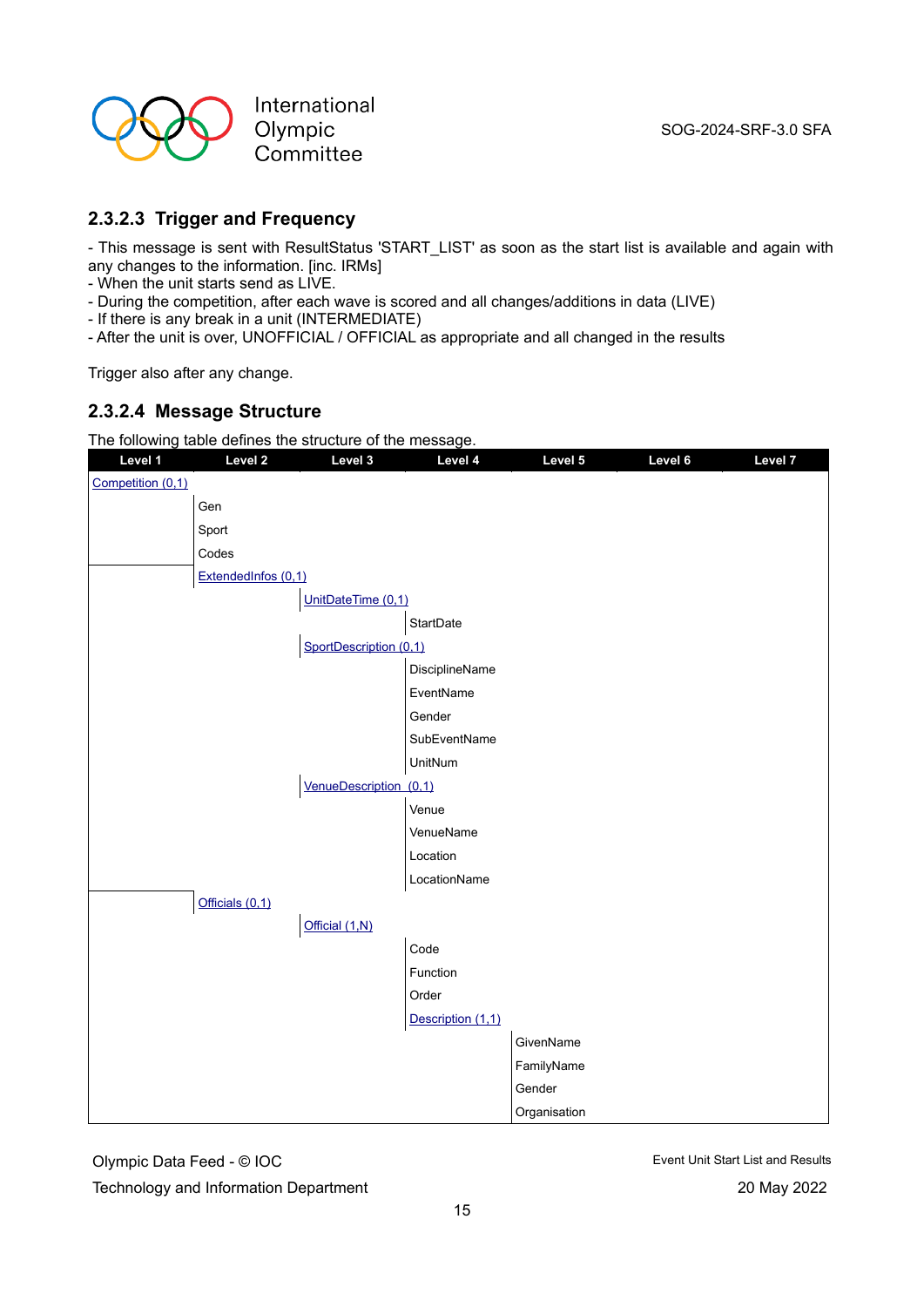

SOG-2024-SRF-3.0 SFA



Olympic Data Feed - © IOC **Example 2018** Event Unit Start List and Results Technology and Information Department 20 May 2022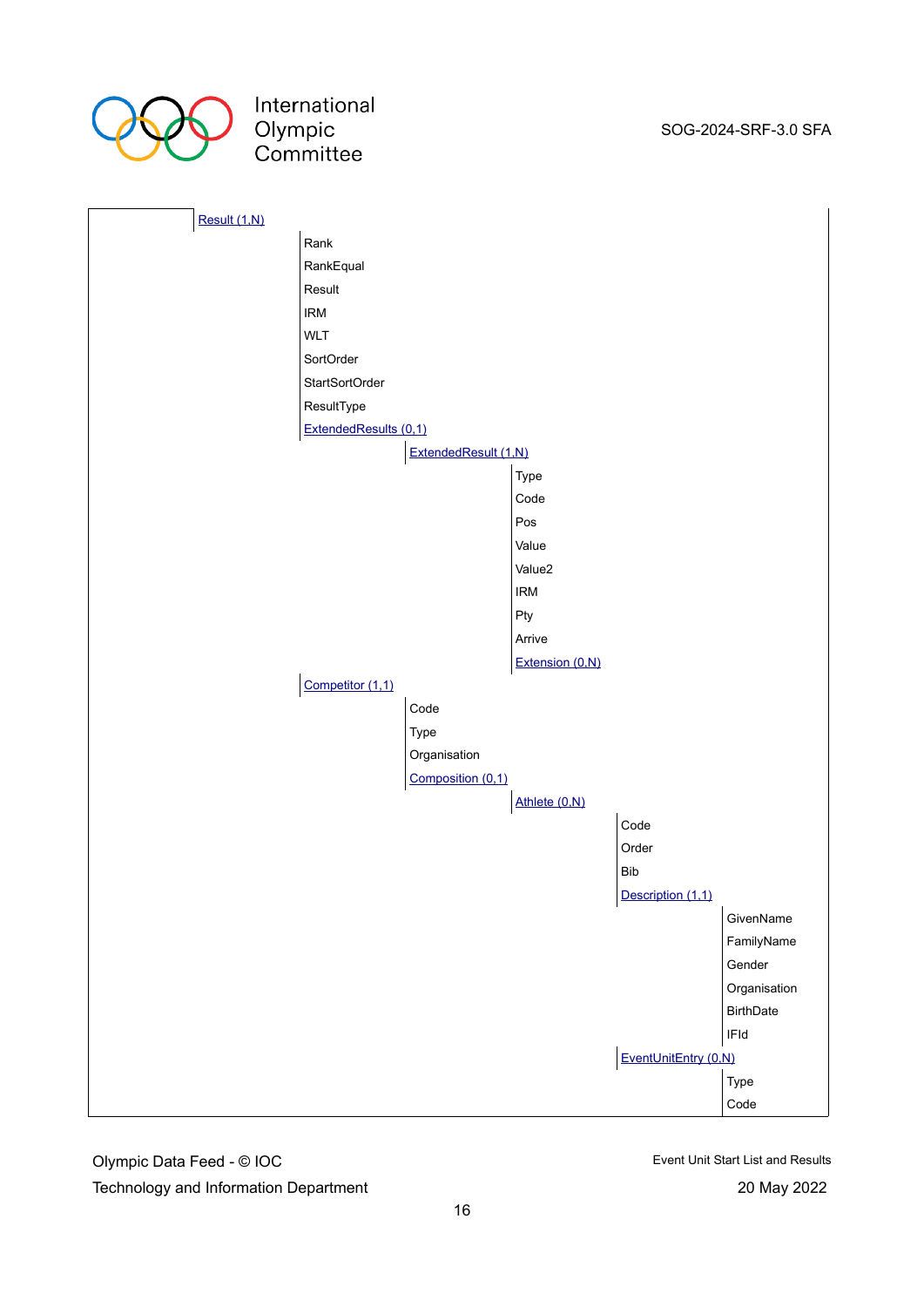

| Pos   |  |
|-------|--|
| Value |  |

# <span id="page-16-0"></span>**2.3.2.5 Message Values**

<span id="page-16-5"></span>

| <b>Element: Competition (0,1)</b> |     |       |                                                                     |  |  |
|-----------------------------------|-----|-------|---------------------------------------------------------------------|--|--|
| <b>Attribute</b>                  | M/O | Value | <b>Description</b>                                                  |  |  |
| Gen                               | O   | S(20) | Version of the General Data Dictionary applicable to the<br>message |  |  |
| Sport                             |     | S(20) | Version of the Sport Data Dictionary applicable to the message      |  |  |
| Codes                             |     | S(20) | Version of the Codes applicable to the message                      |  |  |

<span id="page-16-4"></span>

| <b>Element: Competition /ExtendedInfos /UnitDateTime (0.1)</b> |     |                 |                             |  |  |
|----------------------------------------------------------------|-----|-----------------|-----------------------------|--|--|
| Actual times. Include when the unit starts.                    |     |                 |                             |  |  |
| <b>Attribute</b>                                               | M/O | Value           | <b>Description</b>          |  |  |
| StartDate                                                      | м   | <b>DateTime</b> | Actual start date and time. |  |  |

#### <span id="page-16-3"></span>**Element: Competition /ExtendedInfos /SportDescription (0,1)**

| <b>Sport Descriptions in Text.</b> |     |                 |                                                         |  |  |
|------------------------------------|-----|-----------------|---------------------------------------------------------|--|--|
| <b>Attribute</b>                   | M/O | Value           | <b>Description</b>                                      |  |  |
| DisciplineName                     | М   | S(40)           | Discipline ENG Description (not code) from Common Codes |  |  |
| EventName                          | м   | S(40)           | Event ENG Description (not code) from Common Codes.     |  |  |
| Gender                             | м   | CC @SportGender | Gender code for the event unit                          |  |  |
| SubEventName                       | м   | S(40)           | EventUnit ENG Description (not code) from Common Codes  |  |  |
| <b>UnitNum</b>                     | м   | Numeric<br>#0   | Heat number                                             |  |  |

<span id="page-16-2"></span>

| <b>Element: Competition /ExtendedInfos /VenueDescription (0,1)</b> |  |
|--------------------------------------------------------------------|--|
|                                                                    |  |

| Venue Names in Text. |     |               |                                                       |  |
|----------------------|-----|---------------|-------------------------------------------------------|--|
| <b>Attribute</b>     | M/O | Value         | <b>Description</b>                                    |  |
| Venue                | м   | CC @VenueCode | Venue Code                                            |  |
| VenueName            | м   | S(25)         | Venue ENG Description (not code) from Common Codes    |  |
| Location             | м   | CC @Location  | Location code                                         |  |
| LocationName         | м   | S(30)         | Location ENG Description (not code) from Common Codes |  |

<span id="page-16-1"></span>

| Element: Competition / Officials / Official (1,N) |     |                               |                                         |  |  |
|---------------------------------------------------|-----|-------------------------------|-----------------------------------------|--|--|
| <b>Attribute</b>                                  | M/O | Value                         | <b>Description</b>                      |  |  |
| Code                                              | м   | S(20)<br>with<br>no<br>zeroes | leading   Official's code               |  |  |
| <b>Function</b>                                   | м   | CC @ResultsFunction           | Official's function for the event unit. |  |  |
|                                                   |     |                               | Send the function code for the judges.  |  |  |

Olympic Data Feed - © IOC **Example 2018** Event Unit Start List and Results Technology and Information Department 20 May 2022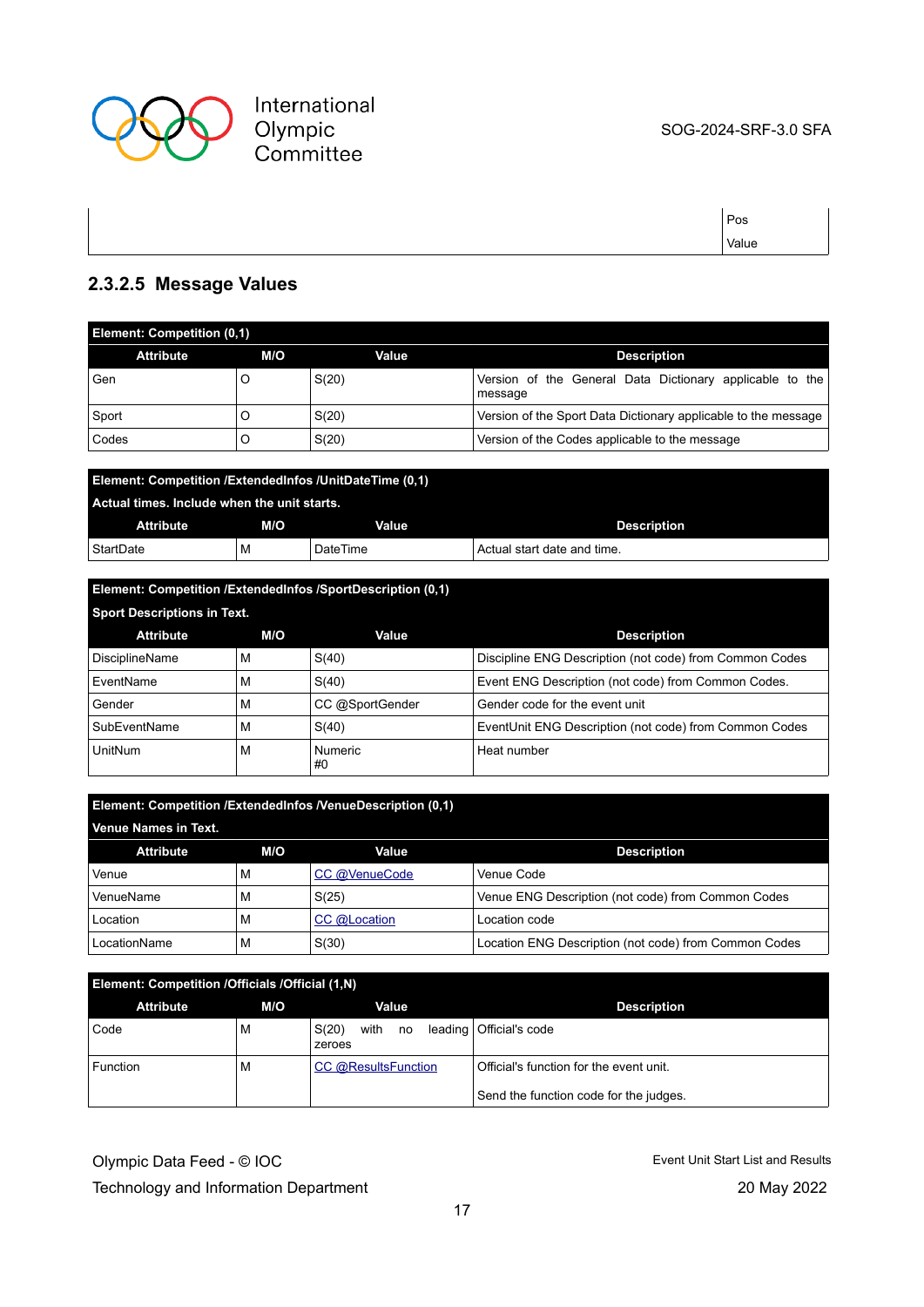

#### SOG-2024-SRF-3.0 SFA

| Order | ΙVΙ | Numeric | Order of the Officials<br>Send by order for each official in each function, example: head |
|-------|-----|---------|-------------------------------------------------------------------------------------------|
|       |     |         | judge, judge 1, judge 2, judge 3                                                          |

#### <span id="page-17-0"></span>**Element: Competition /Officials /Official /Description (1,1)**

| Officials extended information. |     |                  |                                         |  |
|---------------------------------|-----|------------------|-----------------------------------------|--|
| <b>Attribute</b>                | M/O | Value            | <b>Description</b>                      |  |
| GivenName                       |     | S(25)            | Given name in WNPA format (mixed case)  |  |
| FamilyName                      | м   | S(25)            | Family name in WNPA format (mixed case) |  |
| Gender                          | м   | CC @PersonGender | Gender of the official                  |  |
| Organisation                    | М   | CC @Organisation | Official's organisation                 |  |

#### <span id="page-17-2"></span>**Element: Competition /Result (1,N)**

| <b>Attribute</b>      | M/O      | Value                   | <b>Description</b>                                                                                                                                                                                                                                                                                          |
|-----------------------|----------|-------------------------|-------------------------------------------------------------------------------------------------------------------------------------------------------------------------------------------------------------------------------------------------------------------------------------------------------------|
| Rank                  | O        | Text                    | Rank of the competitor in the corresponding event unit.                                                                                                                                                                                                                                                     |
| RankEqual             | O        | S(1)                    | Identifies if a rank has been equalled. Only send if applicable                                                                                                                                                                                                                                             |
| Result                | $\Omega$ | <b>Numeric</b><br>#0.00 | Result (points scored in the unit) of the competitor for the<br>particular event unit.                                                                                                                                                                                                                      |
| <b>IRM</b>            | O        | SC @IRM                 | IRM for the particular event unit.<br>Send just in the case @ResultType is IRM.                                                                                                                                                                                                                             |
| <b>WLT</b>            | O        | SC @WLT                 | The code whether a competitor won $(W)$ or lost $(L)$ the unit<br>where there were only two competitors in the unit.                                                                                                                                                                                        |
| SortOrder             | м        | <b>Numeric</b>          | This attribute is a sequential number with the order of the<br>results for the particular event unit, if they were to be<br>presented. It is mostly based on the rank, but it should be used<br>to sort out rank ties as well as results without rank. Before the<br>unit is it the same as StartSortOrder. |
| <b>StartSortOrder</b> | м        | Numeric                 | Start list order according to the sport rules (used to sort all start<br>list competitors in an event unit).                                                                                                                                                                                                |
| ResultType            | O        | <b>SC @ResultType</b>   | Result type, either POINTS or IRM for the corresponding event<br>unit.                                                                                                                                                                                                                                      |

<span id="page-17-1"></span>

| Element: Competition /Result /ExtendedResults /ExtendedResult (1,N) |                  |               |                          |                                                                                                   |  |  |
|---------------------------------------------------------------------|------------------|---------------|--------------------------|---------------------------------------------------------------------------------------------------|--|--|
|                                                                     | <b>Type</b>      | Code          | Pos                      | <b>Description</b>                                                                                |  |  |
| <b>ER</b>                                                           |                  | <b>RESURF</b> | N/A                      | <b>Element Expected:</b><br>When this competitor proceeds to a re-surf                            |  |  |
|                                                                     | <b>Attribute</b> | M/O           | Value                    | <b>Description</b>                                                                                |  |  |
|                                                                     | Value            | м             | S(1)                     | Send Y if this athlete proceeds to a re-surf                                                      |  |  |
| <b>ER</b>                                                           |                  | <b>NEED</b>   | N/A                      | Element Expected:<br>When available                                                               |  |  |
|                                                                     | <b>Attribute</b> | M/O           | <b>Value</b>             | <b>Description</b>                                                                                |  |  |
|                                                                     | Value            | м             | <b>Numeric</b><br>##0.00 | Wave points needed to move position as<br>described below.<br>For leader in any round do not send |  |  |

Olympic Data Feed - © IOC **Event Unit Start List and Results**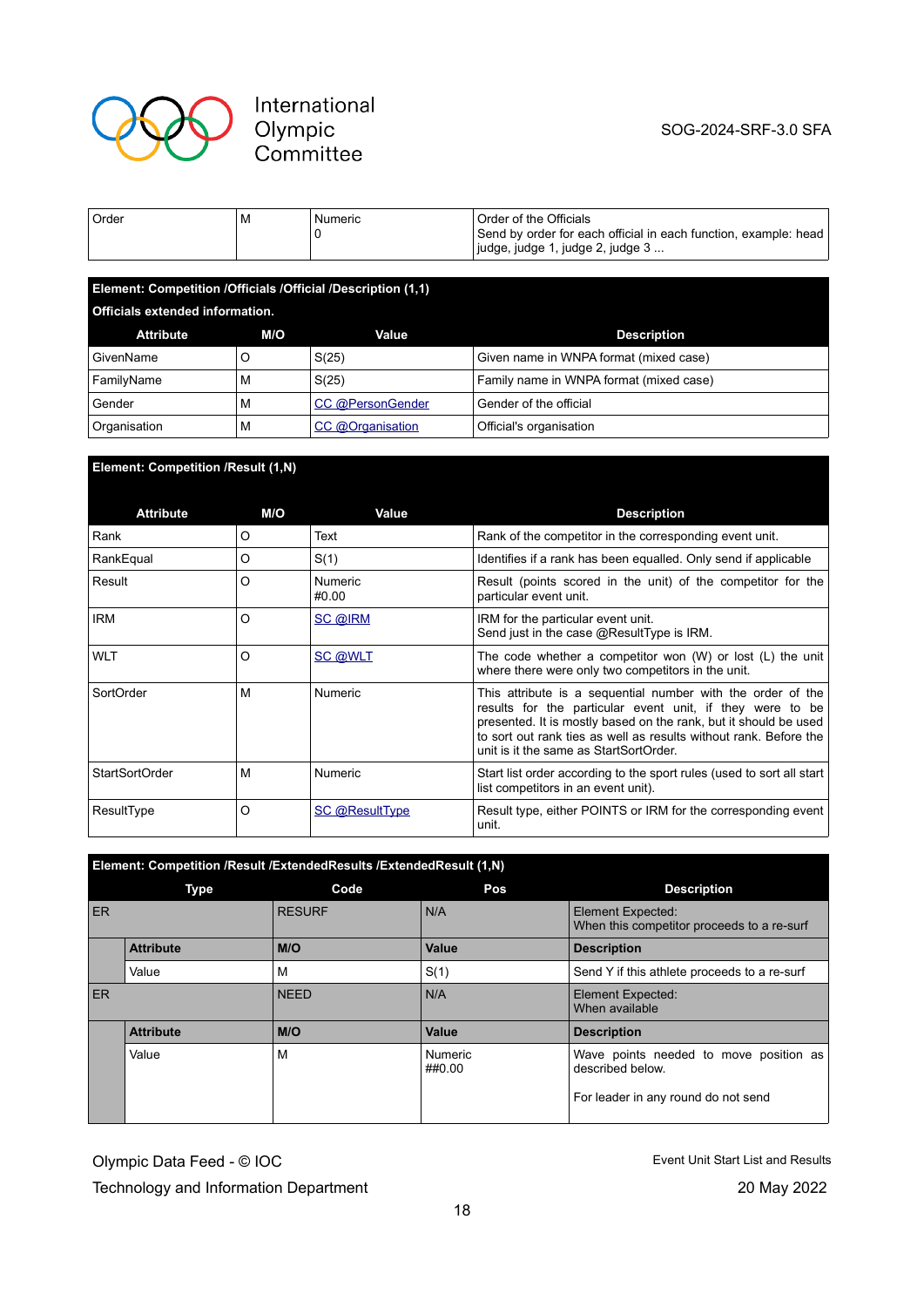

|           |                                |                     |                                                                              | For Rounds 1 & 2 (where there are more<br>than 2 competitors)<br>- For the surfer(s) already in a progression<br>position then this is the score needed to<br>move into the lead.<br>- For the surfer(s) not in a progression<br>position then this is the score needed to<br>move into a progression position<br>For Rounds 3 and later (2 competitors)<br>- Points needs to move into the lead. |
|-----------|--------------------------------|---------------------|------------------------------------------------------------------------------|---------------------------------------------------------------------------------------------------------------------------------------------------------------------------------------------------------------------------------------------------------------------------------------------------------------------------------------------------------------------------------------------------|
| <b>ER</b> |                                | <b>PRIORITY</b>     | N/A                                                                          | <b>Element Expected:</b><br>If applicable                                                                                                                                                                                                                                                                                                                                                         |
|           | <b>Attribute</b>               | M/O                 | Value                                                                        | <b>Description</b>                                                                                                                                                                                                                                                                                                                                                                                |
|           | Value                          | M                   | Numeric<br>0                                                                 | Send the priority for the competitor.                                                                                                                                                                                                                                                                                                                                                             |
| <b>ER</b> |                                | <b>WAVE</b>         | <b>Numeric</b><br>#0                                                         | Pos Description:<br>Send the number that identifies the wave<br>(sequential order of waves in the competition<br>for this competitor).<br>Element Expected:<br>Always                                                                                                                                                                                                                             |
|           | <b>Attribute</b>               | M/O                 | <b>Value</b>                                                                 | <b>Description</b>                                                                                                                                                                                                                                                                                                                                                                                |
|           |                                |                     |                                                                              |                                                                                                                                                                                                                                                                                                                                                                                                   |
|           | Value                          | O                   | <b>Numeric</b><br>##0.00                                                     | Wave points                                                                                                                                                                                                                                                                                                                                                                                       |
|           | Value <sub>2</sub>             | $\overline{O}$      | <b>Numeric</b><br>##0.00                                                     | Score for the wave before any penalty<br>applied)                                                                                                                                                                                                                                                                                                                                                 |
|           | <b>IRM</b>                     | O                   | SC @IRM                                                                      | Invalid result mark (if applicable)<br>This is sent in the case that the IRM action<br>happens on this wave.                                                                                                                                                                                                                                                                                      |
|           | Pty                            | O                   | SC @PenaltyCode                                                              | Penalty code. This is sent in the case where<br>a penalty has been applied to the score. Only<br>sent with Value2                                                                                                                                                                                                                                                                                 |
|           | <b>Arrive</b>                  | $\overline{O}$      | <b>Numeric</b><br>$\Omega$                                                   | Send 1 or 2 to indicate the scoring wave<br>number (1 is the highest) else not sent if not<br>scoring wave.                                                                                                                                                                                                                                                                                       |
|           | <b>Expected When available</b> |                     | Sub Element: Competition /Result /ExtendedResults /ExtendedResult /Extension |                                                                                                                                                                                                                                                                                                                                                                                                   |
|           | <b>Attribute</b>               | Value               | <b>Description</b>                                                           |                                                                                                                                                                                                                                                                                                                                                                                                   |
|           | Code                           | J SCORE             |                                                                              |                                                                                                                                                                                                                                                                                                                                                                                                   |
|           | Pos                            | CC @ResultsFunction | Judge's Function, J1, J2 etc. to identify the judge                          |                                                                                                                                                                                                                                                                                                                                                                                                   |

 **Sample (General)**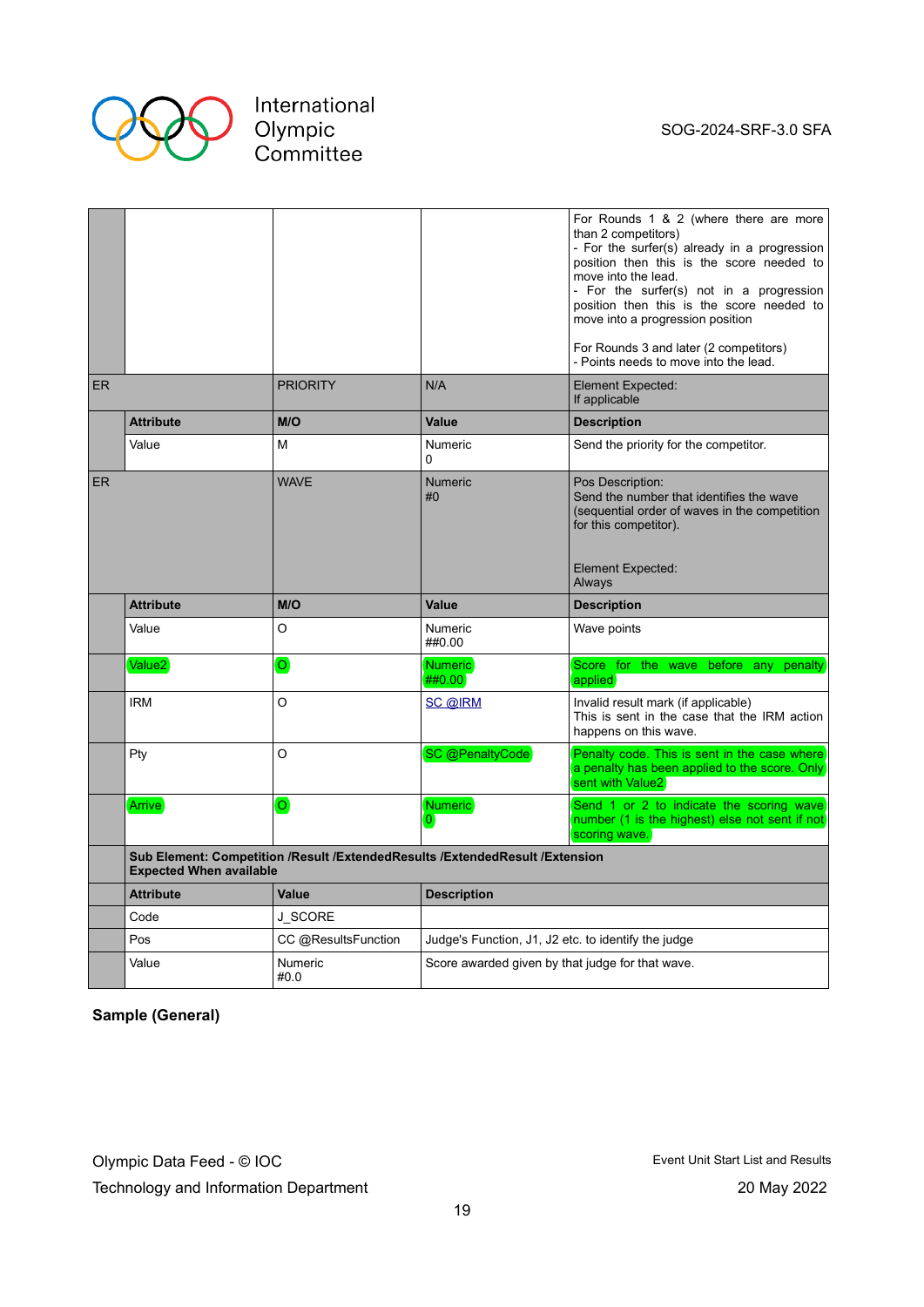

<ExtendedResult Type="ER" Code="WAVE" Pos="1" Value="8.50" Arrive="2" > <Extension Code="J\_SCORE" Pos="J1" Value="8.5" /> <Extension Code="J\_SCORE" Pos="J2" Value="9.0" /> <Extension Code="J\_SCORE" Pos="J3" Value="9.0" /> <Extension Code="J\_SCORE" Pos="J4" Value="8.0" /> <Extension Code="J\_SCORE" Pos="J5" Value="8.0" /> </ExtendedResult>

# <span id="page-19-3"></span>**Element: Competition /Result /Competitor (1,1)**

| Competitor related to the result of one event unit. |     |                               |                            |  |  |
|-----------------------------------------------------|-----|-------------------------------|----------------------------|--|--|
| <b>Attribute</b>                                    | M/O | Value                         | <b>Description</b>         |  |  |
| Code                                                | M   | S(20)<br>with<br>no<br>zeroes | leading   Competitor's ID. |  |  |
| Type                                                | M   | S(1)                          | A for athlete              |  |  |
| Organisation                                        |     | CC @Organisation              | Competitor's organisation  |  |  |

<span id="page-19-2"></span>

| <b>Element: Competition /Result /Competitor /Composition /Athlete (0.N)</b> |     |                               |                                                                                |  |
|-----------------------------------------------------------------------------|-----|-------------------------------|--------------------------------------------------------------------------------|--|
| <b>Attribute</b>                                                            | M/O | Value                         | <b>Description</b>                                                             |  |
| Code                                                                        | M   | S(20)<br>with<br>no<br>zeroes | leading Athlete's ID. Can belong to a team member or an individual<br>athlete. |  |
| Order                                                                       | М   | <b>Numeric</b><br>0           | Value is 1 for athlete                                                         |  |
| <b>Bib</b>                                                                  |     | S(4)                          | Athlete bib                                                                    |  |

#### <span id="page-19-1"></span>**Element: Competition /Result /Competitor /Composition /Athlete /Description (1,1)**

| Athletes extended information. |     |                  |                                                                            |  |  |
|--------------------------------|-----|------------------|----------------------------------------------------------------------------|--|--|
| <b>Attribute</b>               | M/O | Value            | <b>Description</b>                                                         |  |  |
| GivenName                      | O   | S(25)            | Given name in WNPA format (mixed case)                                     |  |  |
| FamilyName                     | М   | S(25)            | Family name in WNPA format (mixed case)                                    |  |  |
| Gender                         | м   | CC @PersonGender | Gender of the athlete                                                      |  |  |
| Organisation                   | м   | CC @Organisation | Athletes' organisation                                                     |  |  |
| <b>BirthDate</b>               | O   | Date             | Birth date (example: YYYY-MM-DD). Must include if the data is<br>available |  |  |
| IFId                           | O   | S(16)            | International Federation ID                                                |  |  |

#### <span id="page-19-0"></span>**Element: Competition /Result /Competitor /Composition /Athlete /EventUnitEntry (0,N) Individual athletes entry information.**

|            | <b>Type</b>      | Code              | Pos          | <b>Description</b>                                                   |
|------------|------------------|-------------------|--------------|----------------------------------------------------------------------|
| <b>EUE</b> |                  | <b>BIB COLOUR</b> | N/A          | <b>Element Expected:</b><br>As soon as this information is available |
|            | <b>Attribute</b> | M/O               | <b>Value</b> | <b>Description</b>                                                   |
|            | Value            | M                 | SC @Colour   | Jersey colour                                                        |

Olympic Data Feed - © IOC **Example 2018** Event Unit Start List and Results Technology and Information Department 20 May 2022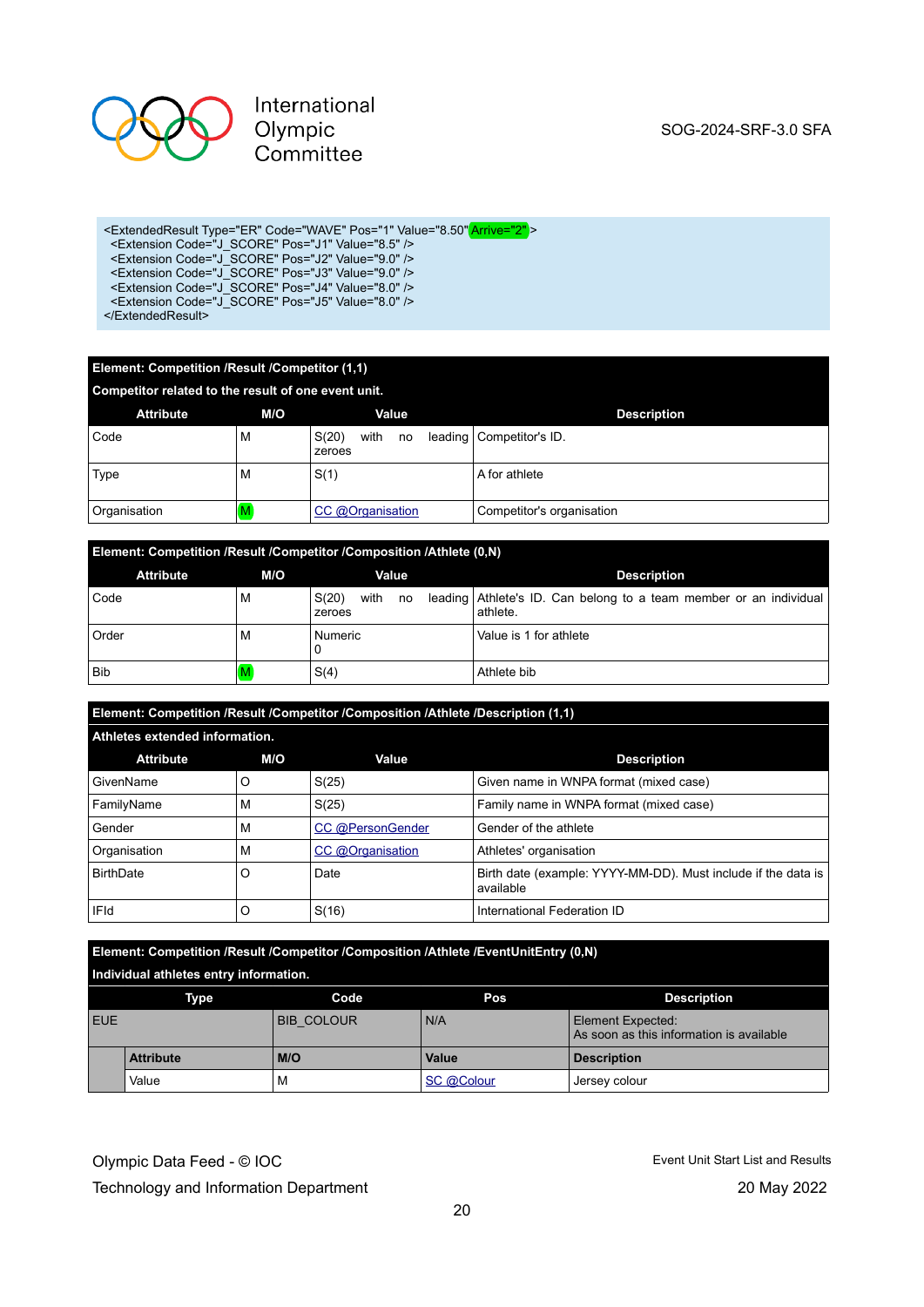

SOG-2024-SRF-3.0 SFA

# <span id="page-20-0"></span>**2.3.2.6 Message Sort**

Sort by Result @SortOrder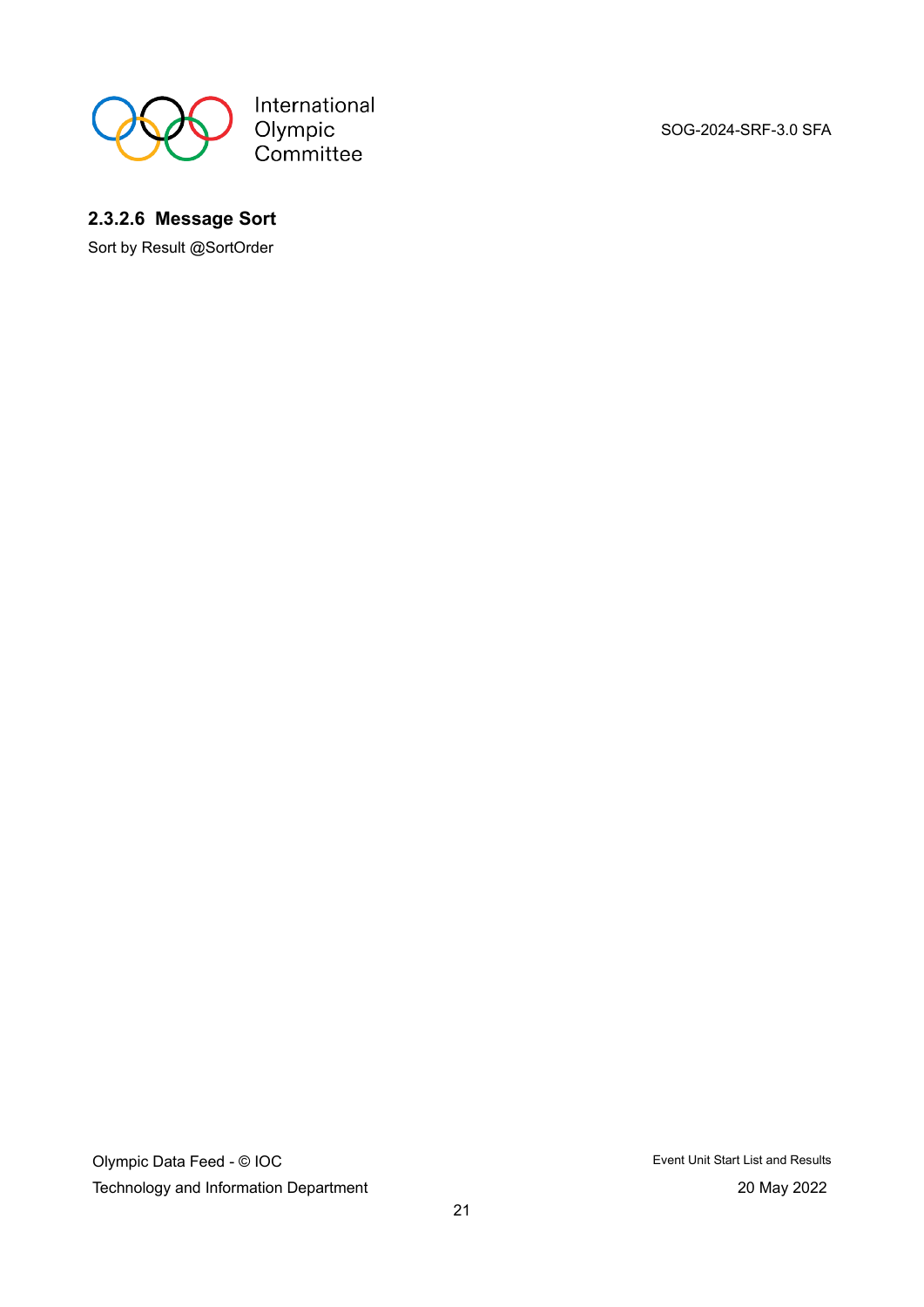# <span id="page-21-3"></span>**2.3.3 Brackets**

# <span id="page-21-2"></span>**2.3.3.1 Description**

The brackets message contains the brackets information for one particular event. It is used in events where there is a necessity to know in advance how successive event units will be filled as the competition progresses. In the early stages of the competition, it indicates how each of the event units will be built from the winners/losers, or other competition rules of the previous event units.

# <span id="page-21-1"></span>**2.3.3.2 Header Values**

The following table describes the message header attributes.

| <b>Attribute</b> | Value                          | <b>Comment</b>                                                                                                                                                                                                                                     |  |  |  |
|------------------|--------------------------------|----------------------------------------------------------------------------------------------------------------------------------------------------------------------------------------------------------------------------------------------------|--|--|--|
| CompetitionCode  | CC @Competition                | Unique ID for competition                                                                                                                                                                                                                          |  |  |  |
| DocumentCode     | CC @Event                      | Full RSC of the Event                                                                                                                                                                                                                              |  |  |  |
| DocumentType     | DT BRACKETS                    | Brackets message                                                                                                                                                                                                                                   |  |  |  |
| Version          | 1.1V                           | Version number associated to the message's content. Ascending<br>number                                                                                                                                                                            |  |  |  |
| ResultStatus     | CC @ResultStatus               | Status of the message. Expected statuses are:<br>START LIST (after draw complete and before any units)<br>INTERMEDIATE (during the competition, after each unit)<br>UNOFFICIAL (when unit is unofficial)<br>OFFICIAL (when all units are official) |  |  |  |
| FeedFlag         | "P" - Production<br>"T" - Test | Test message or production message.                                                                                                                                                                                                                |  |  |  |
| Date             | Date                           | Date when the message is generated, expressed in the local time zone<br>where the message was produced.                                                                                                                                            |  |  |  |
| Time             | Time                           | Time up to milliseconds when the message is generated, expressed in<br>the local time zone where the message was produced.                                                                                                                         |  |  |  |
| LogicalDate      | Date                           | Logical Date of events. This is the same as the physical day except<br>when the unit or message transmission extends after midnight.<br>See full explanation in ODF Foundation.                                                                    |  |  |  |
| Source           | SC @Source                     | Code indicating the system which generated the message.                                                                                                                                                                                            |  |  |  |

# <span id="page-21-0"></span>**2.3.3.3 Trigger and Frequency**

This message should be sent before the start of a competition, as soon as brackets are available (and competitors are included in the message). Status is START\_LIST.

In the preliminary rounds (1 and 2)

Send only after the round is complete, status INTERMEDIATE.

In the main rounds

Send after each unit is finished (Unofficial) and again if there are any changes in the official version.

The @ResultStatus attribute will vary depending on the competition status.

- Send with ResultStatus = 'INTERMEDIATE' until the last event unit (Gold Medal Match) is Unofficial (i.e. for all event units up until the Gold Medal match is completed for an event)

- Send with ResultStatus = 'UNOFFICIAL' when the last event unit for an event (Gold Medal match) has

Olympic Data Feed - © IOC Brackets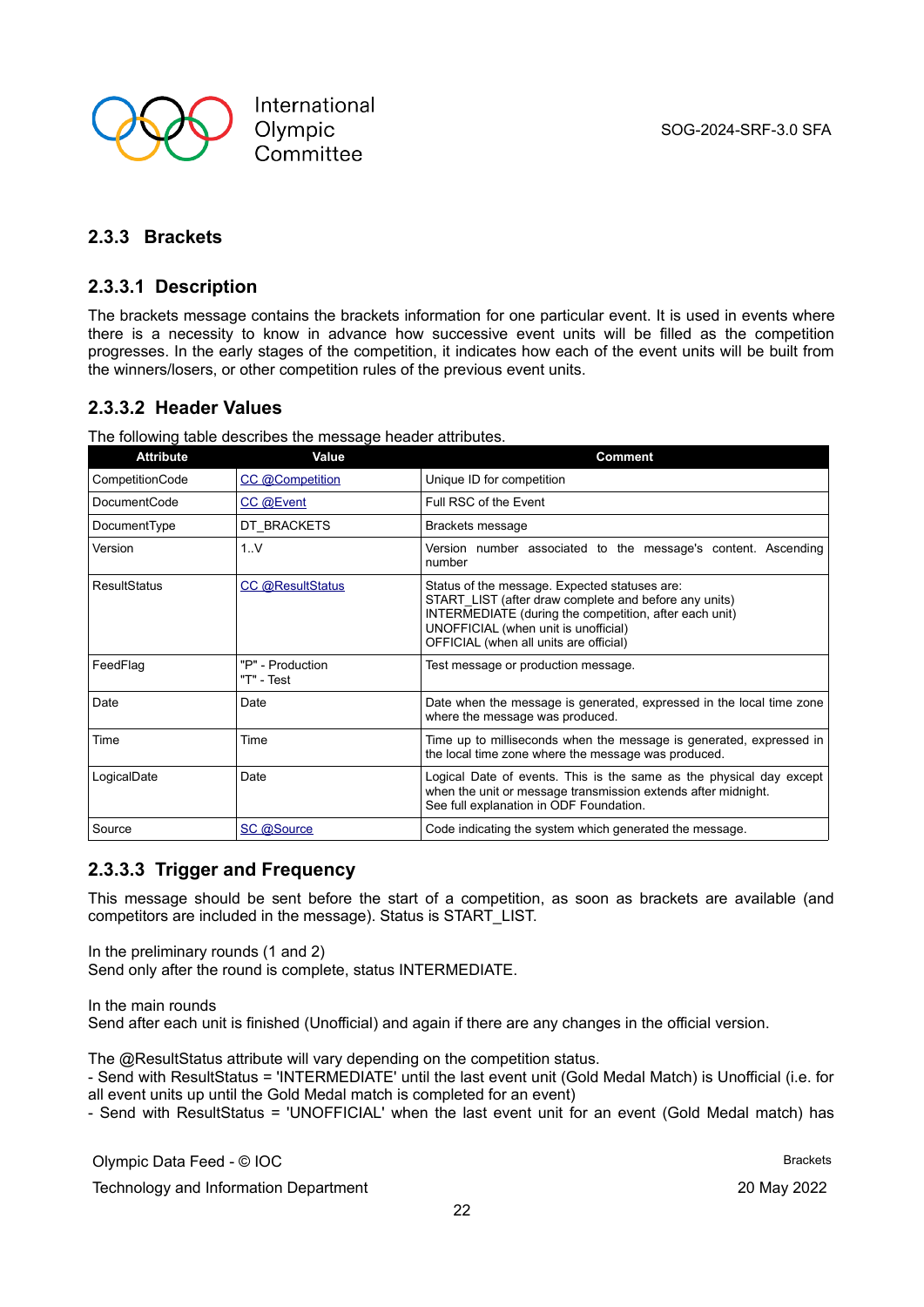

Unofficial status.

- Send with ResultStatus = 'OFFICIAL' when the last event unit for an event (Gold Medal match) has Official status.

Trigger also after any change.

# <span id="page-22-0"></span>**2.3.3.4 Message Structure**

The following table defines the structure of the message.

| Level 1           | Level 2             | Level 3                | Level 4           | Level 5               | Level 6    | Level 7 | Level 8 | Level 9 | Level 10 |
|-------------------|---------------------|------------------------|-------------------|-----------------------|------------|---------|---------|---------|----------|
| Competition (0,1) |                     |                        |                   |                       |            |         |         |         |          |
|                   | Gen                 |                        |                   |                       |            |         |         |         |          |
|                   | Sport               |                        |                   |                       |            |         |         |         |          |
|                   | Codes               |                        |                   |                       |            |         |         |         |          |
|                   | ExtendedInfos (0,1) |                        |                   |                       |            |         |         |         |          |
|                   |                     | SportDescription (0,1) |                   |                       |            |         |         |         |          |
|                   |                     |                        | DisciplineName    |                       |            |         |         |         |          |
|                   |                     |                        | EventName         |                       |            |         |         |         |          |
|                   |                     |                        | Gender            |                       |            |         |         |         |          |
|                   |                     | VenueDescription (0,1) |                   |                       |            |         |         |         |          |
|                   |                     |                        | Venue             |                       |            |         |         |         |          |
|                   |                     |                        | VenueName         |                       |            |         |         |         |          |
|                   | Bracket (1,N)       |                        |                   |                       |            |         |         |         |          |
|                   |                     | Code                   |                   |                       |            |         |         |         |          |
|                   |                     | BracketItems (1,N)     |                   |                       |            |         |         |         |          |
|                   |                     |                        | Code              |                       |            |         |         |         |          |
|                   |                     |                        | BracketItem (1,N) |                       |            |         |         |         |          |
|                   |                     |                        |                   | Code                  |            |         |         |         |          |
|                   |                     |                        |                   | Order                 |            |         |         |         |          |
|                   |                     |                        |                   | Position              |            |         |         |         |          |
|                   |                     |                        |                   | Unit                  |            |         |         |         |          |
|                   |                     |                        |                   | CompetitorPlace (1,N) |            |         |         |         |          |
|                   |                     |                        |                   |                       | Pos        |         |         |         |          |
|                   |                     |                        |                   |                       | Code       |         |         |         |          |
|                   |                     |                        |                   |                       | <b>WLT</b> |         |         |         |          |
|                   |                     |                        |                   |                       | Rank       |         |         |         |          |
|                   |                     |                        |                   |                       | Result     |         |         |         |          |
|                   |                     |                        |                   |                       | ResultType |         |         |         |          |
|                   |                     |                        |                   |                       | <b>IRM</b> |         |         |         |          |
|                   |                     |                        |                   |                       | StrikeOut  |         |         |         |          |
|                   |                     |                        |                   |                       | StartOrder |         |         |         |          |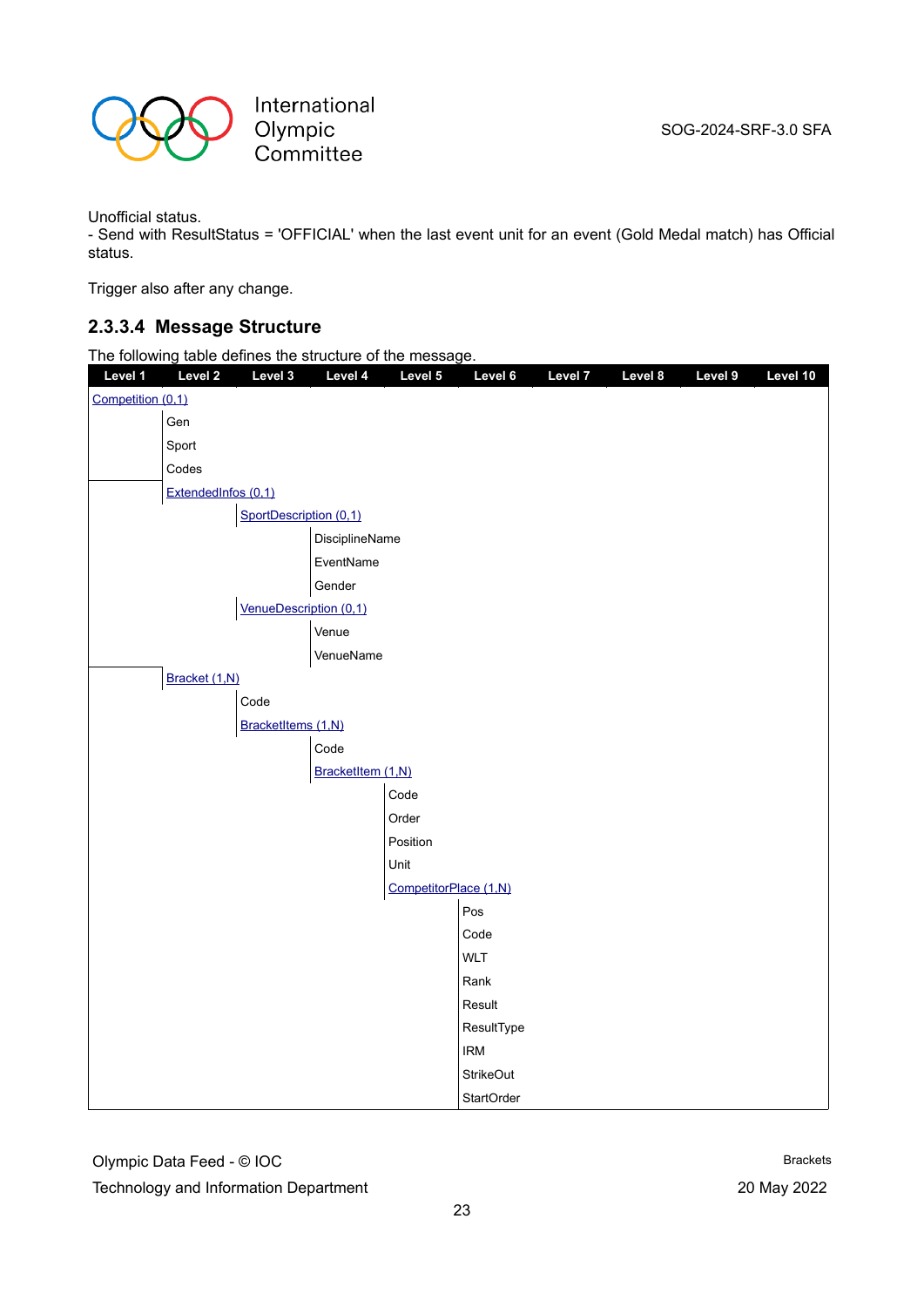



# <span id="page-23-0"></span>**2.3.3.5 Message Values**

<span id="page-23-2"></span>

| Element: Competition (0,1) |                                                             |       |                                                                     |  |  |  |
|----------------------------|-------------------------------------------------------------|-------|---------------------------------------------------------------------|--|--|--|
| <b>Attribute</b>           | M/O                                                         | Value | <b>Description</b>                                                  |  |  |  |
| Gen                        | O                                                           | S(20) | Version of the General Data Dictionary applicable to the<br>message |  |  |  |
| Sport                      |                                                             | S(20) | Version of the Sport Data Dictionary applicable to the message      |  |  |  |
| Codes                      |                                                             | S(20) | Version of the Codes applicable to the message                      |  |  |  |
|                            |                                                             |       |                                                                     |  |  |  |
|                            | Element: Competition /ExtendedInfos /SportDescription (0,1) |       |                                                                     |  |  |  |

<span id="page-23-1"></span>**Sport Description in Text**

| <b>OPULL DESCRIPTION IN TEAL</b> |     |       |                    |
|----------------------------------|-----|-------|--------------------|
| <b>Attribute</b>                 | M/O | Value | <b>Description</b> |
|                                  |     |       |                    |

Olympic Data Feed - © IOC Brackets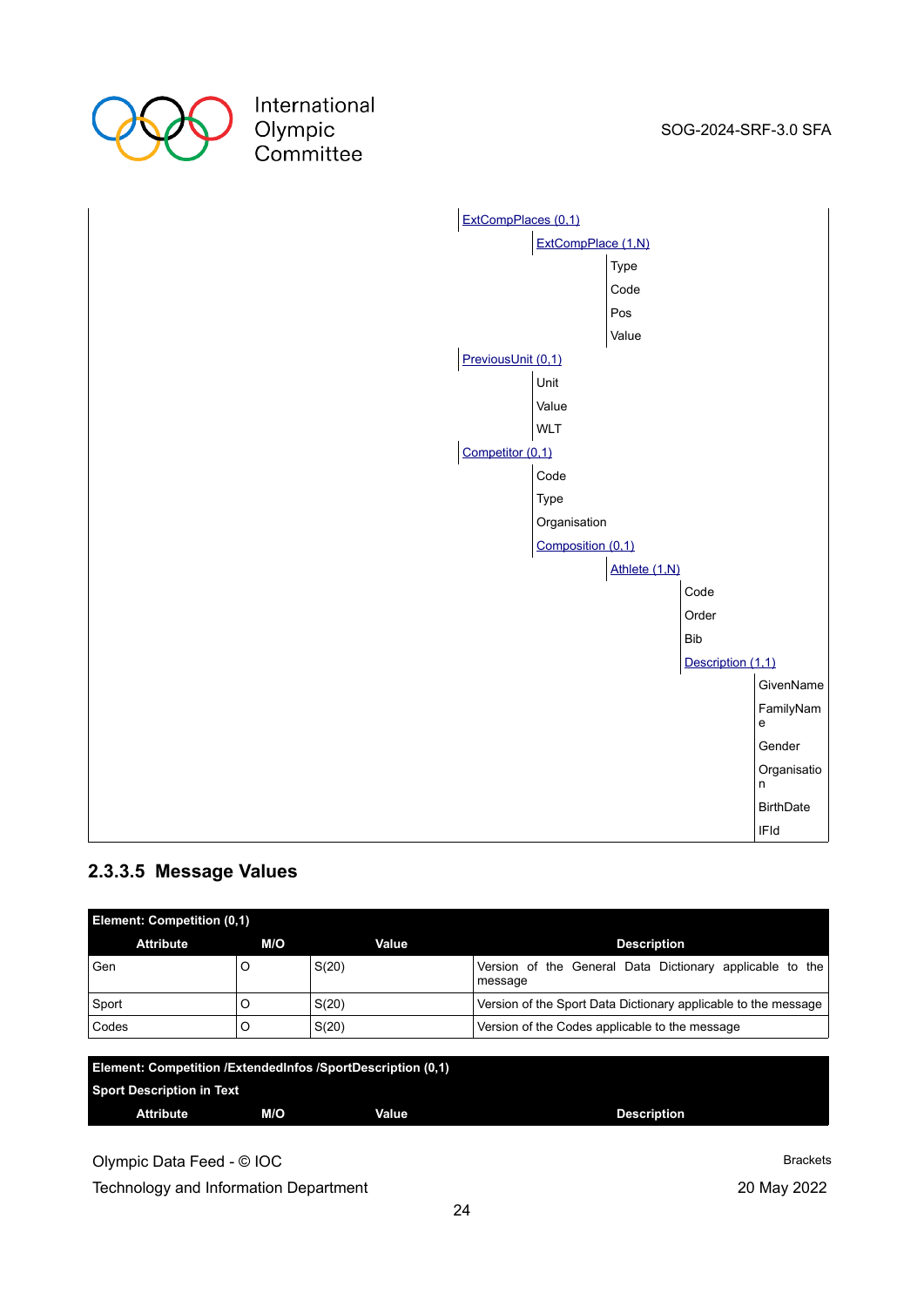

| <b>DisciplineName</b>  | М | S(40)           | Discipline ENG Description (not code) from Common Codes |
|------------------------|---|-----------------|---------------------------------------------------------|
| <sup>⊦</sup> EventName | м | S(40)           | Event ENG Description (not code) from Common Codes.     |
| Gender                 | M | CC @SportGender | Gender code for the event unit                          |

<span id="page-24-4"></span>

| <b>Element: Competition /ExtendedInfos /VenueDescription (0.1)</b> |     |               |                                                    |  |  |
|--------------------------------------------------------------------|-----|---------------|----------------------------------------------------|--|--|
| Venue Names in text.                                               |     |               |                                                    |  |  |
| <b>Attribute</b>                                                   | M/O | Value         | <b>Description</b>                                 |  |  |
| Venue                                                              | м   | CC @VenueCode | Venue code                                         |  |  |
| VenueName                                                          | м   | S(25)         | Venue ENG Description (not code) from Common Codes |  |  |

<span id="page-24-3"></span>

| <b>Element: Competition /Bracket (1,N)</b> |     |             |                                                                                                                                         |  |  |  |
|--------------------------------------------|-----|-------------|-----------------------------------------------------------------------------------------------------------------------------------------|--|--|--|
| <b>Attribute</b>                           | M/O | Value       | <b>Description</b>                                                                                                                      |  |  |  |
| Code                                       | м   | SC @Bracket | Bracket code to identify a bracket item.<br>One for each individual bracket Note for example Gold and<br>Bronze are different brackets. |  |  |  |

<span id="page-24-2"></span>

| <b>Element: Competition /Bracket /BracketItems (1,N)</b> |     |                  |                                                                                                         |  |  |  |
|----------------------------------------------------------|-----|------------------|---------------------------------------------------------------------------------------------------------|--|--|--|
| <b>Attribute</b>                                         | M/O | Value            | Description                                                                                             |  |  |  |
| Code                                                     | М   | SC @BracketItems | Bracket code to identify a set of bracket items.<br>The quarterfinals, semifinals or finals phases etc. |  |  |  |

<span id="page-24-1"></span>

| Element: Competition /Bracket /BracketItems /BracketItem (1,N) |     |                       |                                                                                                                                                                                                                                                                                                                                          |  |  |  |
|----------------------------------------------------------------|-----|-----------------------|------------------------------------------------------------------------------------------------------------------------------------------------------------------------------------------------------------------------------------------------------------------------------------------------------------------------------------------|--|--|--|
| <b>Attribute</b>                                               | M/O | Value                 | <b>Description</b>                                                                                                                                                                                                                                                                                                                       |  |  |  |
| Code                                                           | O   | <b>Numeric</b>        | Bracket code to identify a bracket item. Unique identifier for the<br>BracketItem. Sequential number starting at 1.                                                                                                                                                                                                                      |  |  |  |
| Order                                                          | м   | <b>Numeric</b>        | Sequential number inside of BracketItems to indicate the order.<br>always start at 1 and include all items of the current phase.                                                                                                                                                                                                         |  |  |  |
| Position                                                       | м   | <b>Numeric</b><br>##0 | Bracket position when drawing the bracket. For example a<br>quarter final has 4 items, with positions 1, 2, 3 and 4 from the<br>top. Use the appropriate number to draw the position.<br>If there is only 3 items in a quarterfinal and the fourth is not<br>displayed and would logically be the first then the positions are<br>2.3.4. |  |  |  |
| Unit                                                           | O   | CC @Unit              | Full RSC of the unit for the BracketItem                                                                                                                                                                                                                                                                                                 |  |  |  |

<span id="page-24-0"></span>**Element: Competition /Bracket /BracketItems /BracketItem /CompetitorPlace (1,N)**

**- If the competitors are known, this element is used to place the competitors in the bracket.**

**- If they are not yet known, it contains some information (on the rule to access to this bracket...)**

| <b>Attribute</b> | M/O | Value                                | <b>Description</b>                                                                                                                                                                            |
|------------------|-----|--------------------------------------|-----------------------------------------------------------------------------------------------------------------------------------------------------------------------------------------------|
| Pos              | м   | Numeric<br>0                         | This attribute is a sequential number to place the different<br>competitors in the bracket $(1, 2)$ .                                                                                         |
| Code             |     | SC @CompetitorPlace<br>or<br>SC @IRM | Code for the competitor of the BracketItem<br>When there is no competitor send BYE or when not known yet<br>send TBD or if an Invalid Result Mark (for example, DSQ).<br>Send as appropriate. |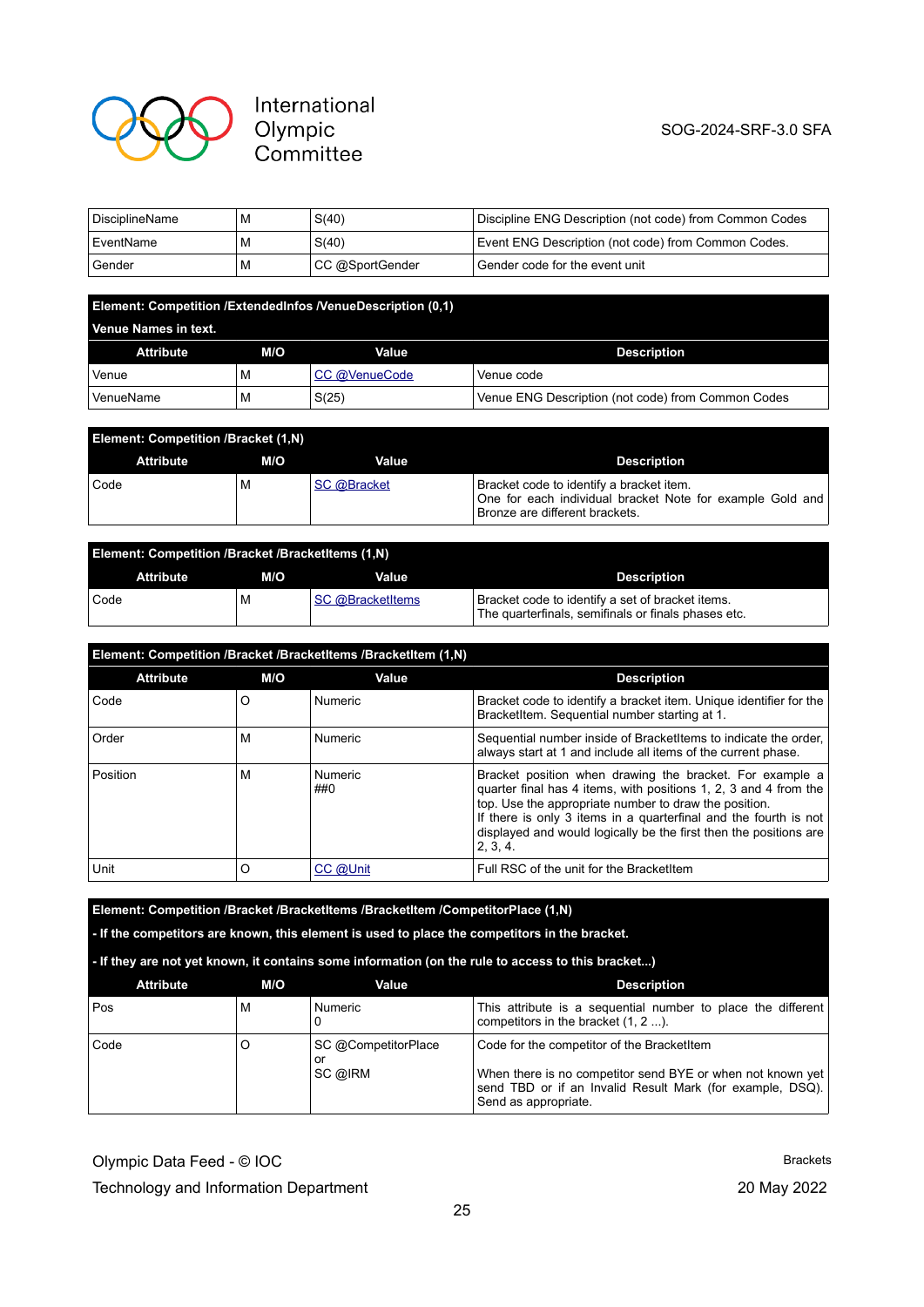

| <b>WLT</b>        | O | SC @WLT               | W or L, indicates the winner or loser of the bracket item.<br>Always send when known (not applicable if more than 2 in the<br>BracketItem). |  |
|-------------------|---|-----------------------|---------------------------------------------------------------------------------------------------------------------------------------------|--|
| Rank              | O | Numeric<br>0          | Rank of the competitor (after the unit if more than two<br>competitors)                                                                     |  |
| Result            | O | Numeric<br>#0.00      | The result of the competitor in the event unit.<br>(points scored)                                                                          |  |
| <b>ResultType</b> |   | <b>SC @ResultType</b> | Type of the @Result attribute.                                                                                                              |  |
| <b>IRM</b>        | O | SC @IRM               | The invalid rank mark, if applicable                                                                                                        |  |
| <b>StrikeOut</b>  | O | S(1)                  | If the competitor should be struck out in this bracket item send<br>Y, usually only used for DQB.                                           |  |
| <b>StartOrder</b> | O | SC @Colour            | Send bib colour                                                                                                                             |  |

<span id="page-25-3"></span>

|      | Element: Competition /Bracket /BracketItems /BracketItem /CompetitorPlace /ExtCompPlaces /ExtCompPlace (1,N) |               |       |                                                                                                                      |  |  |  |
|------|--------------------------------------------------------------------------------------------------------------|---------------|-------|----------------------------------------------------------------------------------------------------------------------|--|--|--|
| Type |                                                                                                              | Code          | Pos   | <b>Description</b>                                                                                                   |  |  |  |
| EP   |                                                                                                              | <b>RESURF</b> | N/A   | Element Expected:<br>If this competitor proceeds to a re-surf or the<br>place is determined as a result of a resurf. |  |  |  |
|      | <b>Attribute</b>                                                                                             | M/O           | Value | <b>Description</b>                                                                                                   |  |  |  |
|      | Value                                                                                                        | м             | S(1)  | Send Y if this competitor proceeds to a re-<br>surf or the place is determined as a result of<br>a resurf.           |  |  |  |

#### <span id="page-25-2"></span>**Element: Competition /Bracket /BracketItems /BracketItem /CompetitorPlace /PreviousUnit (0,1)**

**Previous event unit related to the CompetitorPlace@Pos competitor of the current bracket item. It is always informed except for the bracket items whose CompetitorPlace@Pos competitor do not have preceding event units in the bracket graph unless coming from a pool.**

| <b>Attribute</b> | M/O | Value    | <b>Description</b>                                                                                                                                                                                             |
|------------------|-----|----------|----------------------------------------------------------------------------------------------------------------------------------------------------------------------------------------------------------------|
| Unit             |     | CC @Unit | Full RSC code of the previous event unit for the<br>CompetitorPlace@Pos competitor of the bracket item. Must<br>send if a winner/loser from a single unit. If from a pool then this<br>is the RSC of the pool. |
| Value            |     | S(6)     | If the competitor in the current unit is unknown due to coming<br>from a pool or previous matches then fill this field with the pool<br>code or the heat number as appropriate.                                |
| <b>WLT</b>       |     | SC @WLT  | Send W or L for winner or loser of previous unit (if from a pair).                                                                                                                                             |

<span id="page-25-1"></span>**Element: Competition /Bracket /BracketItems /BracketItem /CompetitorPlace /Competitor (0,1) CompetitorPlace @Pos competitor related to the bracket item. Only include if the competitor is known. Attribute M/O Value Description** Code  $\vert M \vert$   $\vert S(20)$  with no leading zeroes Competitor's ID  $\begin{array}{ccc} \text{Type} & \text{M} & \text{A} & \text{A} \end{array}$  A for athlete Organisation  $\overline{)}$  O  $\overline{CC}$  @Organisation  $\overline{C}$  Competitors' organisation if known.

<span id="page-25-0"></span>**Element: Competition /Bracket /BracketItems /BracketItem /CompetitorPlace /Competitor /Composition /Athlete (1,N) Attribute M/O Value Description**

Olympic Data Feed - © IOC Brackets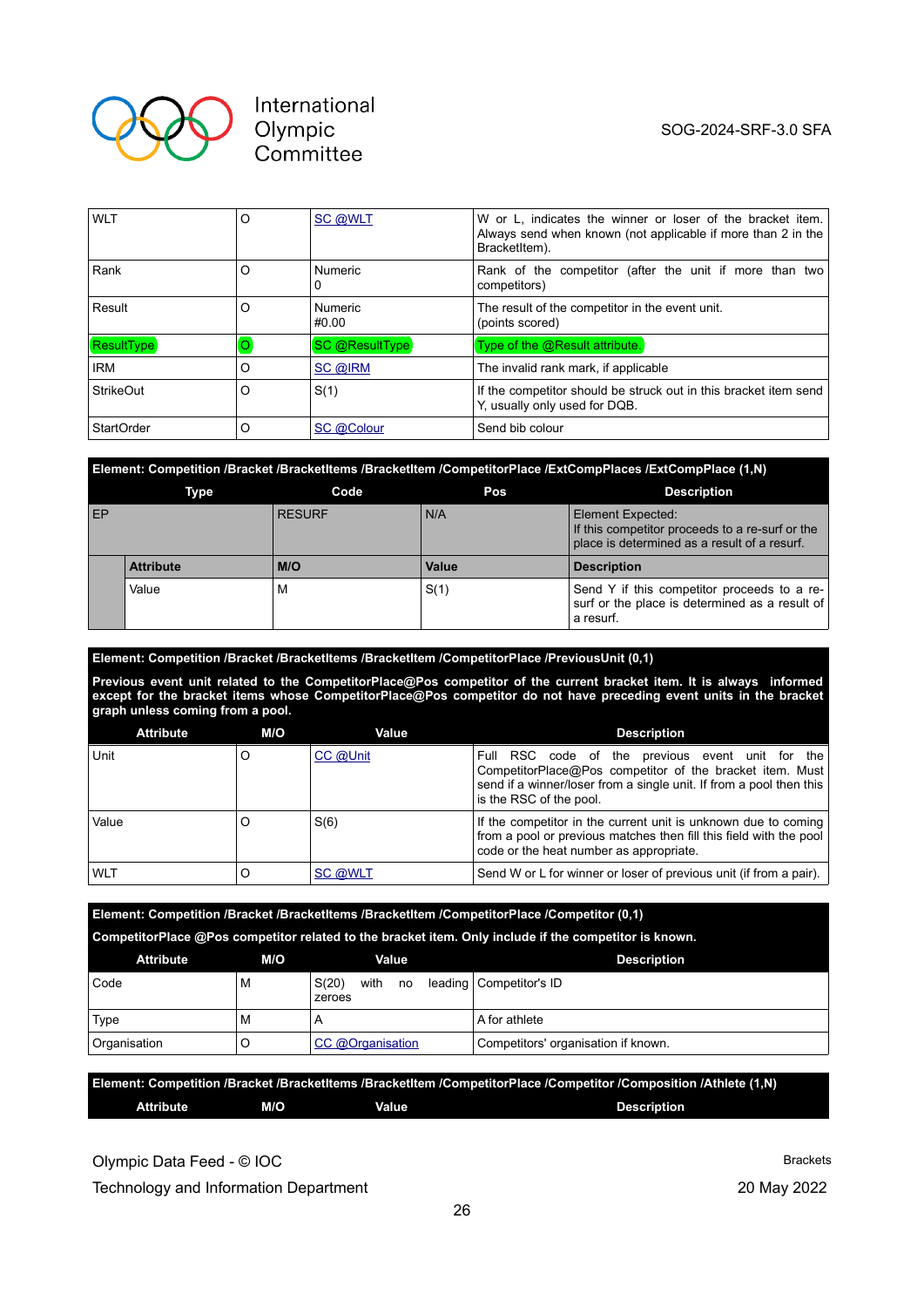

| Code       | M | S(20)<br>zeroes | with no leading Athlete's ID, corresponding to either a team member or an<br>individual athlete |
|------------|---|-----------------|-------------------------------------------------------------------------------------------------|
| Order      | M | Numeric         | Value is 1 as the competitor $@Type='A'$ .                                                      |
| <b>Bib</b> |   | S(4)            | Athlete Bib                                                                                     |

<span id="page-26-1"></span>**Element: Competition /Bracket /BracketItems /BracketItem /CompetitorPlace /Competitor /Composition /Athlete /Description (1,1)**

| <b>Attribute</b> | M/O | Value            | <b>Description</b>                                                         |
|------------------|-----|------------------|----------------------------------------------------------------------------|
| GivenName        |     | S(25)            | Given name in WNPA format (mixed case)                                     |
| FamilyName       | м   | S(25)            | Family name in WNPA format (mixed case)                                    |
| Gender           | M   | CC @PersonGender | Gender of the athlete                                                      |
| Organisation     | M   | CC @Organisation | Athletes' organisation                                                     |
| <b>BirthDate</b> |     | Date             | Birth date (example: YYYY-MM-DD). Must include if the data is<br>available |
| IFId             |     | S(16)            | International Federation ID                                                |

#### **Sample (General)**

<Bracket Code="FNL"> <BracketItems Code="8FNL"> .. <BracketItem Code="1" Order="2" Position="2" Date="2020-08-09" Unit="SRFMSHORTBRD----------QFNL000100--"> <CompetitorPlace Pos="1" WLT="W" Result="16.60" StartOrder="R" > <Competitor Code="1126413" Type="A" Organisation="ESP" > <Composition> <Athlete Code="1126413" Order="1" Bib="12" > <Description GivenName="John" FamilyName="Smith" Gender="M" Organisation="ESP" BirthDate="1994-12-15" /> </Athlete> </Composition> </Competitor> </CompetitorPlace> ..

# <span id="page-26-0"></span>**2.3.3.6 Message Sort**

Bracket @Code then BracketItems @Code then BracketItems /BracketItem /Unit @ Position.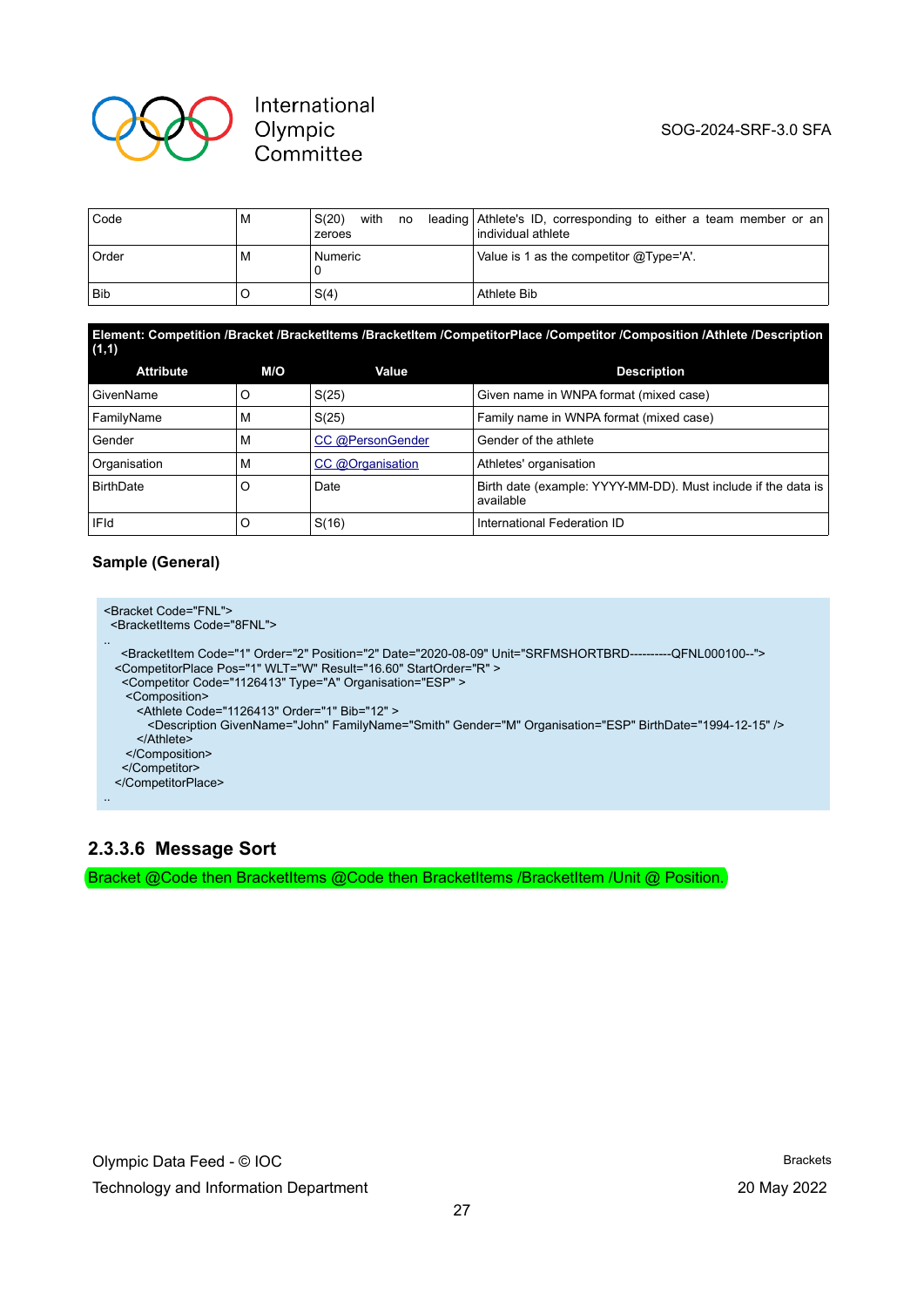

# <span id="page-27-4"></span>**2.3.4 Statistics**

# <span id="page-27-3"></span>**2.3.4.1 Description**

The Statistics message contains a list of statistics for a competitor (could be an individual athlete or a team), that applies at a DocumentCode level.

There will be a separate message (identified by the header's DocumentSubtype and DocumentSubcode) for every table where multiple statistics apply.

# <span id="page-27-2"></span>**2.3.4.2 Header Values**

The following table describes the message header attributes.

| <b>Attribute</b>       | Value                          | <b>Comment</b>                                                                                                                                                                                                                                                                      |
|------------------------|--------------------------------|-------------------------------------------------------------------------------------------------------------------------------------------------------------------------------------------------------------------------------------------------------------------------------------|
| CompetitionCode        | CC @Competition                | Unique ID for competition                                                                                                                                                                                                                                                           |
| DocumentCode           | CC @Event                      | Full RSC at event level                                                                                                                                                                                                                                                             |
| <b>DocumentSubcode</b> | N/A                            | N/A                                                                                                                                                                                                                                                                                 |
| DocumentType           | DT STATS                       | Statistics message                                                                                                                                                                                                                                                                  |
| DocumentSubtype        | <b>IND RANKING</b>             | IND RANKING: Ranking of individual statistics.                                                                                                                                                                                                                                      |
| Version                | 1.1V                           | Version number associated to the message's content. Ascending<br>number                                                                                                                                                                                                             |
| <b>ResultStatus</b>    | CC @ResultStatus               | It indicates whether the result is official or intermediate etc).<br>INTERMEDIATE (used after the competition has started and is not<br>finished but not currently live, typically between units)<br><b>OFFICIAL</b> (after the last unit which effects the statistics is official) |
| FeedFlag               | "P" - Production<br>"T" - Test | Test message or production message.                                                                                                                                                                                                                                                 |
| Date                   | Date                           | Date when the message is generated, expressed in the local time zone<br>where the message was produced.                                                                                                                                                                             |
| Time                   | Time                           | Time up to milliseconds when the message is generated, expressed in<br>the local time zone where the message was produced.                                                                                                                                                          |
| LogicalDate            | Date                           | Logical Date of events. This is the same as the physical day except<br>when the unit or message transmission extends after midnight.<br>See full explanation in ODF Foundation.                                                                                                     |
| Source                 | SC @Source                     | Code indicating the system which generated the message.                                                                                                                                                                                                                             |

# <span id="page-27-1"></span>**2.3.4.3 Trigger and Frequency**

This message has to be sent at the end of each phase as INTERMEDIATE and after the final as OFFICIAL.

# <span id="page-27-0"></span>**2.3.4.4 Message Structure**

The following table defines the structure of the message.

| Level 1           | Level 2 | Level 3 | Level 4 | Level 5 | Level 6 | Level 7 | Level 8 | <b>Level 9</b> |
|-------------------|---------|---------|---------|---------|---------|---------|---------|----------------|
| Competition (0,1) |         |         |         |         |         |         |         |                |
|                   | Gen     |         |         |         |         |         |         |                |
|                   | Sport   |         |         |         |         |         |         |                |

Olympic Data Feed - © IOC Statistics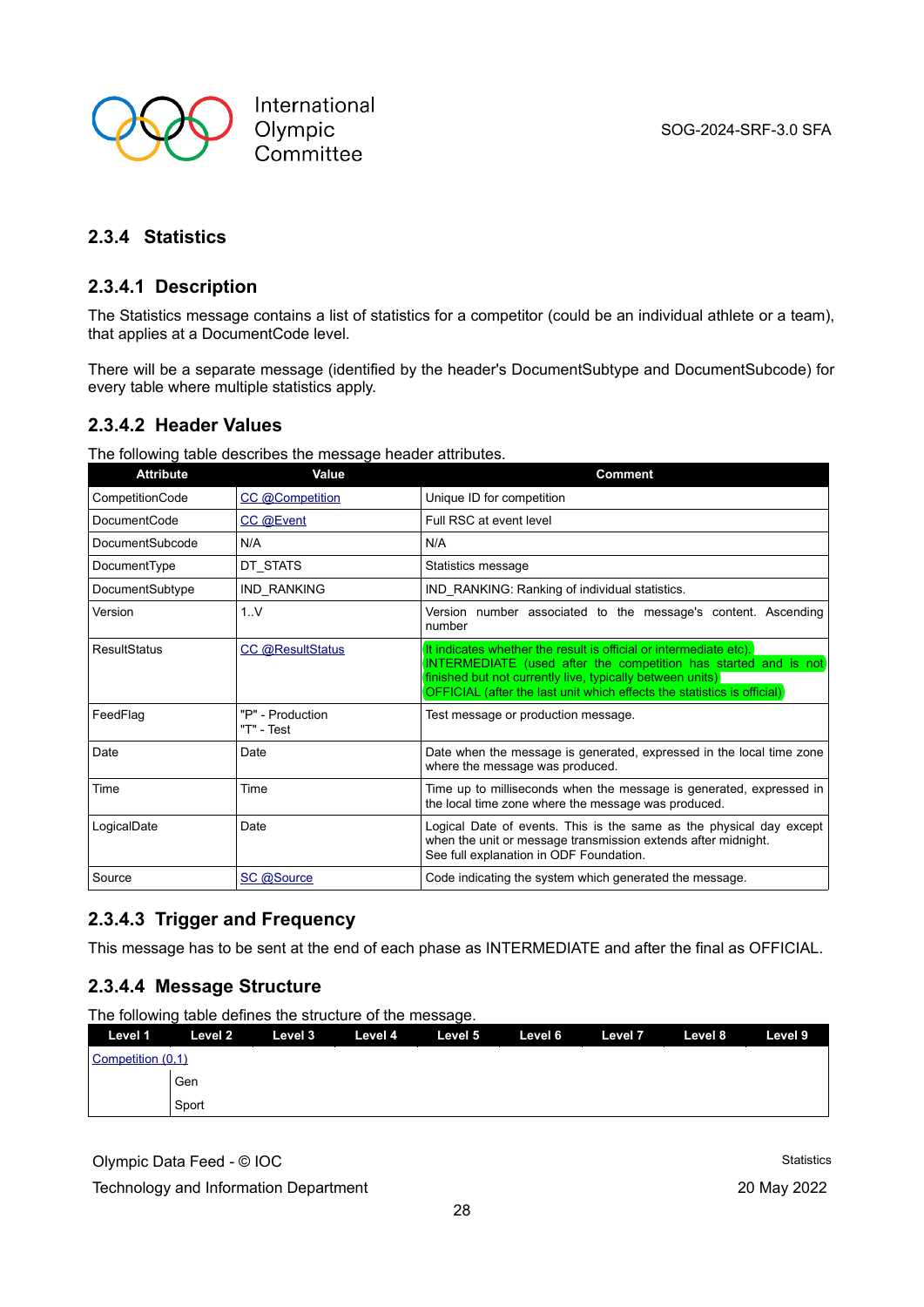



# <span id="page-28-1"></span><span id="page-28-0"></span>**2.3.4.5 Message Values**

Olympic Data Feed - © IOC Statistics Technology and Information Department 20 May 2022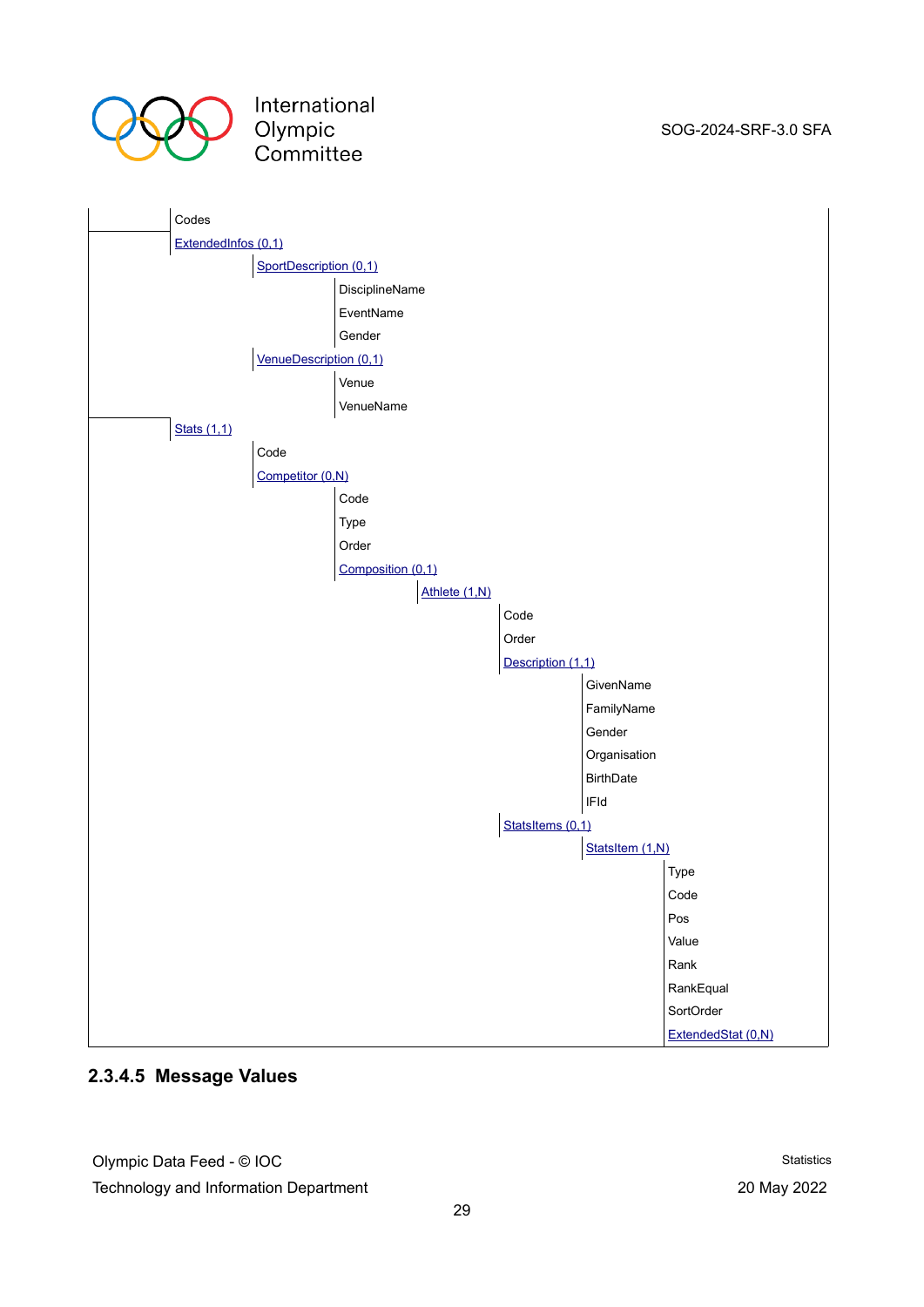

#### SOG-2024-SRF-3.0 SFA

| <b>Element: Competition (0.1)</b> |     |       |                                                                     |  |  |
|-----------------------------------|-----|-------|---------------------------------------------------------------------|--|--|
| <b>Attribute</b>                  | M/O | Value | <b>Description</b>                                                  |  |  |
| Gen                               |     | S(20) | Version of the General Data Dictionary applicable to the<br>message |  |  |
| Sport                             |     | S(20) | Version of the Sport Data Dictionary applicable to the message      |  |  |
| Codes                             |     | S(20) | Version of the Codes applicable to the message                      |  |  |

#### <span id="page-29-5"></span>**Element: Competition /ExtendedInfos /SportDescription (0,1)**

| Sport Description in Text |     |                 |                                                         |  |  |  |
|---------------------------|-----|-----------------|---------------------------------------------------------|--|--|--|
| <b>Attribute</b>          | M/O | Value           | <b>Description</b>                                      |  |  |  |
| <b>DisciplineName</b>     | м   | S(40)           | Discipline ENG Description (not code) from Common Codes |  |  |  |
| EventName                 | М   | S(40)           | Event ENG Description (not code) from Common Codes      |  |  |  |
| Gender                    |     | CC @SportGender | Gender code for the event unit                          |  |  |  |

<span id="page-29-4"></span>

| <b>Element: Competition /ExtendedInfos /VenueDescription (0.1)</b> |     |               |                                                    |  |  |  |
|--------------------------------------------------------------------|-----|---------------|----------------------------------------------------|--|--|--|
| Venue Names in text.                                               |     |               |                                                    |  |  |  |
| <b>Attribute</b>                                                   | M/O | Value         | Description                                        |  |  |  |
| Venue                                                              | М   | CC @VenueCode | Venue code                                         |  |  |  |
| VenueName                                                          | м   | S(25)         | Venue ENG Description (not code) from Common Codes |  |  |  |

<span id="page-29-3"></span>

| <b>Element: Competition /Stats (1,1)</b> |     |                |                                                                        |  |  |  |
|------------------------------------------|-----|----------------|------------------------------------------------------------------------|--|--|--|
| <b>Attribute</b>                         | M/O | Value          | <b>Description</b>                                                     |  |  |  |
| Code                                     | M   | SC @Statistics | A code to identify the statistics being listed.                        |  |  |  |
|                                          |     |                | It must be the same as the DocumentSubtype attribute in the<br>header. |  |  |  |

<span id="page-29-2"></span>

| Element: Competition /Stats /Competitor (0,N) |     |                               |                                           |  |  |  |
|-----------------------------------------------|-----|-------------------------------|-------------------------------------------|--|--|--|
| Competitor of the statistics.                 |     |                               |                                           |  |  |  |
| <b>Attribute</b>                              | M/O | Value                         | <b>Description</b>                        |  |  |  |
| Code                                          | M   | S(20)<br>with<br>no<br>zeroes | leading   Competitor's ID                 |  |  |  |
| Type                                          | M   | A                             | A for athlete                             |  |  |  |
| Order                                         | M   | Numeric                       | Order of the competitor in the statistics |  |  |  |
|                                               |     |                               |                                           |  |  |  |

<span id="page-29-1"></span>

| Element: Competition /Stats /Competitor /Composition /Athlete (1,N) |     |                               |                                                            |  |  |
|---------------------------------------------------------------------|-----|-------------------------------|------------------------------------------------------------|--|--|
| <b>Attribute</b>                                                    | M/O | Value                         | <b>Description</b>                                         |  |  |
| Code                                                                | M   | S(20)<br>with<br>no<br>zeroes | leading Athlete ID, corresponding to an individual athlete |  |  |
| Order                                                               | M   | Numeric<br>##0                | Sort order, always 1 for athletes.                         |  |  |

<span id="page-29-0"></span>

| Element: Competition /Stats /Competitor /Composition /Athlete /Description (1,1) |     |       |                    |  |  |  |
|----------------------------------------------------------------------------------|-----|-------|--------------------|--|--|--|
| <b>Attribute</b>                                                                 | M/O | Value | <b>Description</b> |  |  |  |
|                                                                                  |     |       |                    |  |  |  |

Olympic Data Feed - © IOC Statistics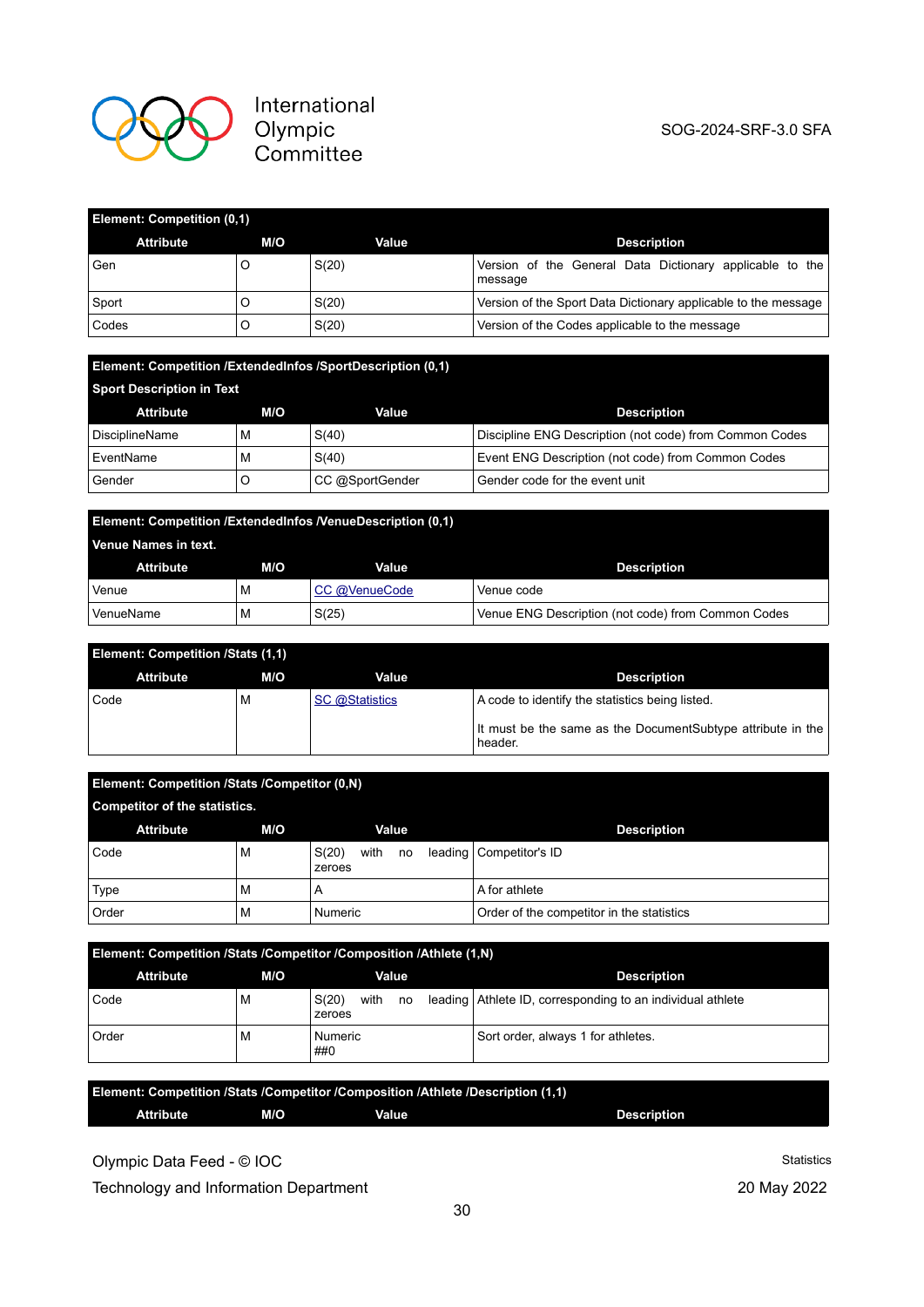

| GivenName        | O | S(25)            | Given name in WNPA format (mixed case)                                     |
|------------------|---|------------------|----------------------------------------------------------------------------|
| FamilyName       | М | S(25)            | Family name in WNPA format (mixed case)                                    |
| Gender           | М | CC @PersonGender | Gender of the athlete                                                      |
| Organisation     | М | CC @Organisation | Athletes' organisation                                                     |
| <b>BirthDate</b> | O | Date             | Birth date (example: YYYY-MM-DD). Must include if the data is<br>available |
| IFId             | O | S(16)            | International Federation ID                                                |

<span id="page-30-0"></span>

|           |                                                                                                                                                                      | Element: Competition /Stats /Competitor /Composition /Athlete /StatsItems /StatsItem (1,N) |                                        |                                                                                                                                                                                 |  |
|-----------|----------------------------------------------------------------------------------------------------------------------------------------------------------------------|--------------------------------------------------------------------------------------------|----------------------------------------|---------------------------------------------------------------------------------------------------------------------------------------------------------------------------------|--|
|           | <b>Type</b>                                                                                                                                                          | Code                                                                                       | Pos                                    | <b>Description</b>                                                                                                                                                              |  |
| <b>ST</b> |                                                                                                                                                                      | <b>WAVE</b><br><b>HFAT</b>                                                                 | <b>Numeric</b><br>#()                  | Pos Description:<br>1, 2 to differentiate different wave or heat by<br>the same athlete.<br><b>Element Expected:</b><br>If available, for the Document Subtype =<br>IND_RANKING |  |
|           | <b>Attribute</b>                                                                                                                                                     | M/O                                                                                        | Value                                  | <b>Description</b>                                                                                                                                                              |  |
|           | Value                                                                                                                                                                | O                                                                                          | Numeric<br>##0                         | Wave or heat points (depending on Code)                                                                                                                                         |  |
|           | Rank                                                                                                                                                                 | O                                                                                          | Numeric<br>#0                          | Athlete's ranking based on the best scoring<br>wave or heat (depending on Code).                                                                                                |  |
|           | RankEqual                                                                                                                                                            | O                                                                                          | S(1)                                   | Send Y where Rank at this specific Item is<br>equalled else not sent.                                                                                                           |  |
|           | SortOrder                                                                                                                                                            | M                                                                                          | <b>Numeric</b><br>#0                   | Sort Order for @Rank within WAVE or HEAT                                                                                                                                        |  |
|           |                                                                                                                                                                      | Expected If available, for the DocumentSubtype=IND_RANKING                                 |                                        | Sub Element: Competition /Stats /Competitor /Composition /Athlete /StatsItems /StatsItem /ExtendedStat                                                                          |  |
|           | <b>Attribute</b>                                                                                                                                                     | Value                                                                                      | <b>Description</b>                     |                                                                                                                                                                                 |  |
|           | Code                                                                                                                                                                 | <b>DATE</b>                                                                                |                                        |                                                                                                                                                                                 |  |
|           | Pos                                                                                                                                                                  | N/A                                                                                        | N/A                                    |                                                                                                                                                                                 |  |
|           | Value                                                                                                                                                                | Date                                                                                       | Date of the wave or heat in this @Pos  |                                                                                                                                                                                 |  |
|           |                                                                                                                                                                      | Expected If available, for the DocumentSubtype=IND_RANKING                                 |                                        | Sub Element: Competition /Stats /Competitor /Composition /Athlete /StatsItems /StatsItem /ExtendedStat                                                                          |  |
|           | <b>Attribute</b>                                                                                                                                                     | Value                                                                                      | <b>Description</b>                     |                                                                                                                                                                                 |  |
|           | Code                                                                                                                                                                 | <b>ROUND</b>                                                                               |                                        |                                                                                                                                                                                 |  |
|           | Pos                                                                                                                                                                  | N/A                                                                                        | N/A                                    |                                                                                                                                                                                 |  |
|           | Value                                                                                                                                                                | SC @BracketItems                                                                           | Bracket Phase where the score was made |                                                                                                                                                                                 |  |
|           | Sub Element: Competition /Stats /Competitor /Composition /Athlete /StatsItems /StatsItem /ExtendedStat<br>Expected If available, for the DocumentSubtype=IND_RANKING |                                                                                            |                                        |                                                                                                                                                                                 |  |
|           | <b>Attribute</b>                                                                                                                                                     | Value                                                                                      | <b>Description</b>                     |                                                                                                                                                                                 |  |
|           | Code                                                                                                                                                                 | <b>UNITNUM</b>                                                                             |                                        |                                                                                                                                                                                 |  |
|           | Pos                                                                                                                                                                  | N/A                                                                                        | N/A                                    |                                                                                                                                                                                 |  |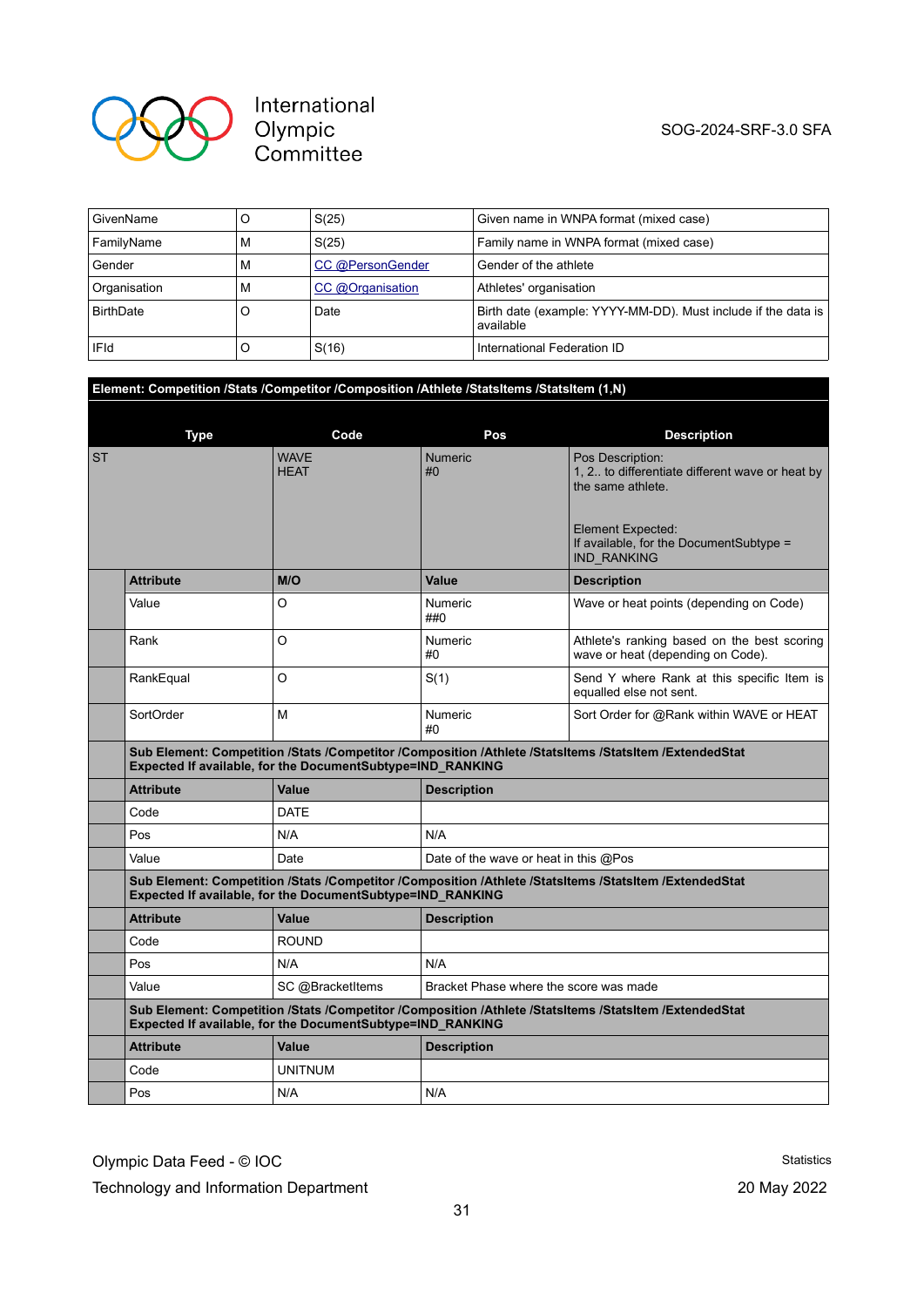

| $\ddot{\phantom{1}}$<br>Value | ımeric<br>Nur<br>$\mu$<br>πι | ∵related.<br>score<br>-he<br>$-$<br>to<br>number for<br>neat<br>me |
|-------------------------------|------------------------------|--------------------------------------------------------------------|
|                               | mu                           |                                                                    |

# **Sample (General)**

| <statsitems></statsitems> |                                                                                   |
|---------------------------|-----------------------------------------------------------------------------------|
|                           |                                                                                   |
|                           | <statsitem code="WAVE" rank="1" sortorder="1" type="ST" value="9.33"></statsitem> |
|                           | <extendedstat code="DATE" value="2020-08-16"></extendedstat>                      |
|                           |                                                                                   |
|                           | <extendedstat code="ROUND" value="SFNL"></extendedstat>                           |
|                           | <extendedstat code="UNITNUM" value="27"></extendedstat>                           |
|                           |                                                                                   |
| $\cdots$                  |                                                                                   |

# <span id="page-31-0"></span>**2.3.4.6 Message Sort**

Sort according to the @Order attributes.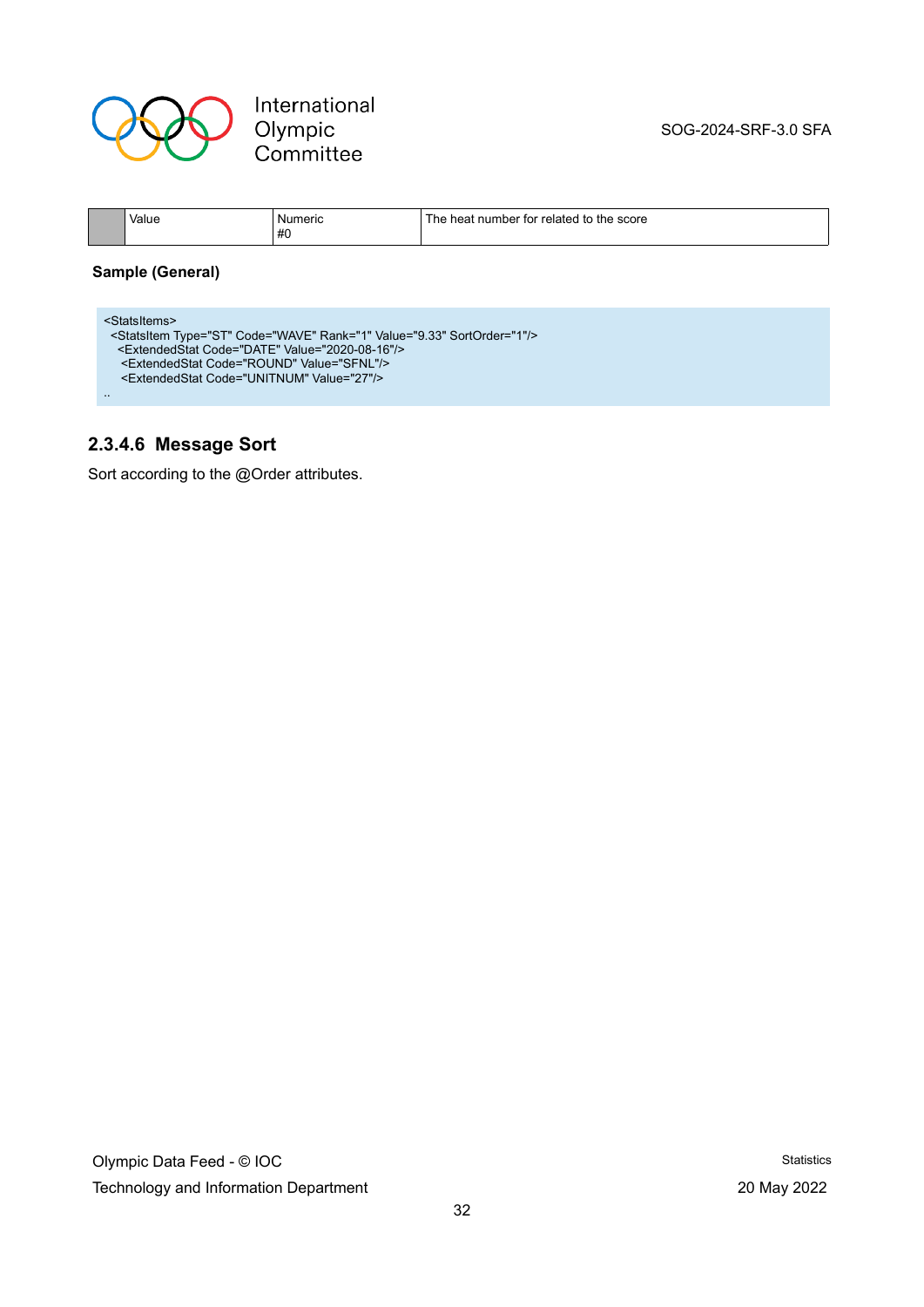

# <span id="page-32-4"></span>**2.3.5 Event Final Ranking**

#### <span id="page-32-3"></span>**2.3.5.1 Description**

The event final ranking is a message containing the final results and ranking at the completion of one particular event, either for individual athletes or for aggregated athletes.

The final ranking message is a generic message for all sports, including the full event final result for all competitors who were either ranked, got an Invalid Rank Mark (disqualified, etc.), or both.

#### <span id="page-32-2"></span>**2.3.5.2 Header Values**

The following table describes the message header attributes.

| <b>Attribute</b>    | Value                          | <b>Comment</b>                                                                                                                                                                  |
|---------------------|--------------------------------|---------------------------------------------------------------------------------------------------------------------------------------------------------------------------------|
| CompetitionCode     | CC @Competition                | Unique ID for competition                                                                                                                                                       |
| <b>DocumentCode</b> | CC @Event                      | Full RSC of the Event                                                                                                                                                           |
| DocumentType        | DT RANKING                     | Event Final ranking message                                                                                                                                                     |
| Version             | 1.1V                           | Version number associated to the message's content. Ascending<br>number                                                                                                         |
| <b>ResultStatus</b> | CC @ResultStatus               | Result status, indicates whether the data is official or partial.<br><b>PARTIAL</b><br><b>OFFICIAL</b>                                                                          |
| FeedFlag            | "P" - Production<br>"T" - Test | Test message or production message.                                                                                                                                             |
| Date                | Date                           | Date when the message is generated, expressed in the local time zone<br>where the message was produced.                                                                         |
| Time                | Time                           | Time up to milliseconds when the message is generated, expressed in<br>the local time zone where the message was produced.                                                      |
| LogicalDate         | Date                           | Logical Date of events. This is the same as the physical day except<br>when the unit or message transmission extends after midnight.<br>See full explanation in ODF Foundation. |
| Source              | SC @Source                     | Code indicating the system which generated the message.                                                                                                                         |

### <span id="page-32-1"></span>**2.3.5.3 Trigger and Frequency**

This message is only triggered after a unit which affects the final ranking is official and that particular ranking is not subject to change or some ranking in that unit are not subject to change.

Trigger also after any change.

Use PARTIAL if the ranking is incomplete.

#### <span id="page-32-0"></span>**2.3.5.4 Message Structure**

The following table defines the structure of the message.

| Level 1           | Level 2 | Level 3 | Level 4 | Level 5 | Level 6 | Level 7 |
|-------------------|---------|---------|---------|---------|---------|---------|
| Competition (0,1) |         |         |         |         |         |         |
|                   | Gen     |         |         |         |         |         |

Olympic Data Feed - © IOC **Example 2018** Event Final Ranking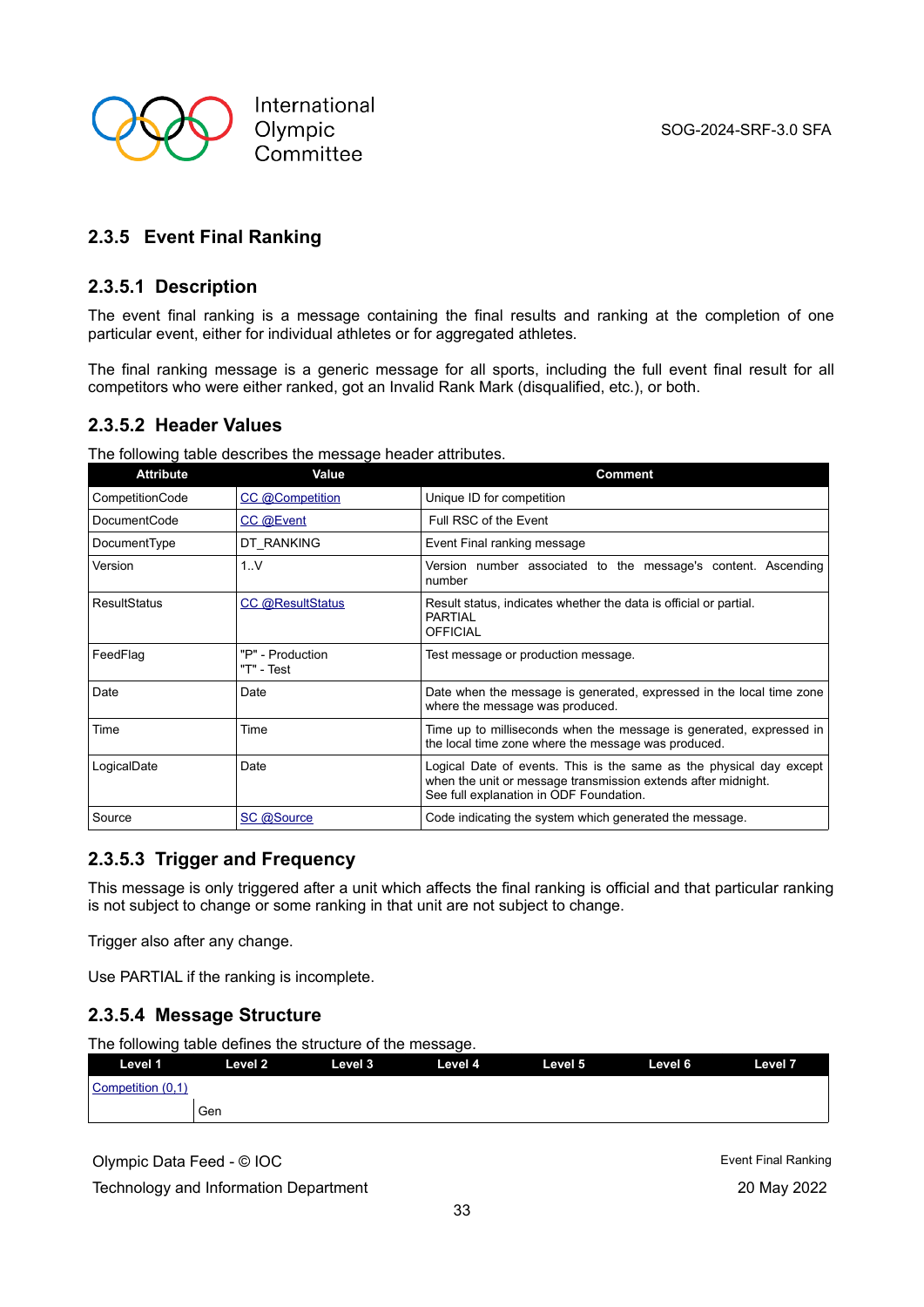



# <span id="page-33-0"></span>**2.3.5.5 Message Values**

<span id="page-33-1"></span>

| <b>Element: Competition (0,1)</b> |     |       |                                                                     |  |
|-----------------------------------|-----|-------|---------------------------------------------------------------------|--|
| <b>Attribute</b>                  | M/O | Value | <b>Description</b>                                                  |  |
| Gen                               |     | S(20) | Version of the General Data Dictionary applicable to the<br>message |  |
| Sport                             |     | S(20) | Version of the Sport Data Dictionary applicable to the message      |  |
| Codes                             |     | S(20) | Version of the Codes applicable to the message                      |  |

<span id="page-33-2"></span>Olympic Data Feed - © IOC **Example 2018** Event Final Ranking Technology and Information Department 20 May 2022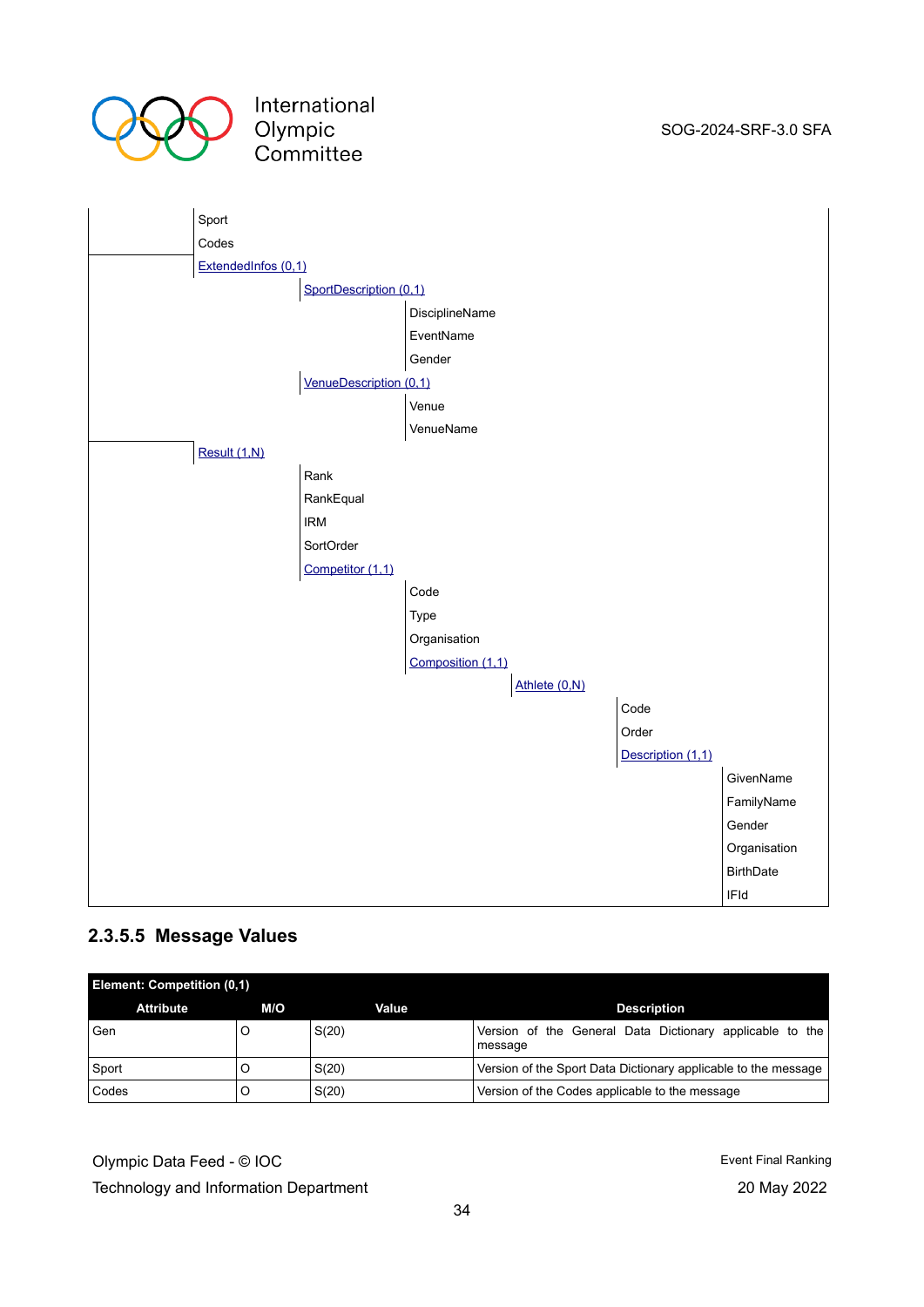

| Element: Competition /ExtendedInfos /SportDescription (0.1) |     |                 |                                                                                                 |  |  |
|-------------------------------------------------------------|-----|-----------------|-------------------------------------------------------------------------------------------------|--|--|
| <b>Sport Description in text</b>                            |     |                 |                                                                                                 |  |  |
| <b>Attribute</b>                                            | M/O | Value           | <b>Description</b>                                                                              |  |  |
| <b>DisciplineName</b>                                       | м   | S(40)           | Discipline ENG Description (not code) from Common Codes                                         |  |  |
| EventName                                                   | м   | S(40)           | Event ENG Description (not code) from Common Codes. Must<br>be included if it is a single event |  |  |
| Gender                                                      | м   | CC @SportGender | Gender code for the event unit. Must be included if it is a single<br>gender                    |  |  |

<span id="page-34-4"></span>

| Element: Competition /ExtendedInfos /VenueDescription (0,1) |     |               |                                                    |  |  |
|-------------------------------------------------------------|-----|---------------|----------------------------------------------------|--|--|
| Venue Names in text                                         |     |               |                                                    |  |  |
| <b>Attribute</b>                                            | M/O | Value         | <b>Description</b>                                 |  |  |
| Venue                                                       | м   | CC @VenueCode | Venue code                                         |  |  |
| VenueName                                                   | M   | S(25)         | Venue ENG Description (not code) from Common Codes |  |  |

<span id="page-34-3"></span>

| <b>Element: Competition /Result (1,N)</b> |                                                                                                                    |                |                                                                                                                                                                                                                                                   |  |  |
|-------------------------------------------|--------------------------------------------------------------------------------------------------------------------|----------------|---------------------------------------------------------------------------------------------------------------------------------------------------------------------------------------------------------------------------------------------------|--|--|
|                                           | For any event final ranking message, there should be at least one competitor being awarded a result for the event. |                |                                                                                                                                                                                                                                                   |  |  |
| <b>Attribute</b>                          | M/O                                                                                                                | Value          | <b>Description</b>                                                                                                                                                                                                                                |  |  |
| Rank                                      | O                                                                                                                  | Text           | Final rank of the competitor in the corresponding event.                                                                                                                                                                                          |  |  |
| RankEqual                                 | O                                                                                                                  | S(1)           | Identifies if a rank has been equalled. Only send if applicable                                                                                                                                                                                   |  |  |
| <b>IRM</b>                                | O                                                                                                                  | SC @IRM        | The invalid rank mark, send if applicable.                                                                                                                                                                                                        |  |  |
| SortOrder                                 | м                                                                                                                  | <b>Numeric</b> | This attribute is a sequential number with the order of the<br>results for the particular event, if they were to be presented. It<br>is mostly based on the rank, but it should be used to sort out<br>rank ties as well as results without rank. |  |  |

#### <span id="page-34-2"></span>**Element: Competition /Result /Competitor (1,1)**

| Competitor related to one final event result. |     |                                                         |                                                                                                                                                                                   |  |  |
|-----------------------------------------------|-----|---------------------------------------------------------|-----------------------------------------------------------------------------------------------------------------------------------------------------------------------------------|--|--|
| <b>Attribute</b>                              | M/O | Value                                                   | <b>Description</b>                                                                                                                                                                |  |  |
| Code                                          | м   | S(20)<br>with<br>no<br>zeroes<br>or<br>@CompetitorPlace | leading Competitor's ID or another indicator (SC @CompetitorPlace) in<br>SC the case where there is no competitor in the rank due to IRM.<br>NOAWARD if the place is not awarded. |  |  |
| Type                                          | M   | $\overline{a}$                                          | A for athlete                                                                                                                                                                     |  |  |
| Organisation                                  | U   | CC @Organisation                                        | Competitor's organisation if known                                                                                                                                                |  |  |

<span id="page-34-1"></span>

| <b>Element: Competition /Result /Competitor /Composition /Athlete (0,N)</b> |     |                               |                                                       |  |  |
|-----------------------------------------------------------------------------|-----|-------------------------------|-------------------------------------------------------|--|--|
| <b>Attribute</b>                                                            | M/O | Value                         | <b>Description</b>                                    |  |  |
| Code                                                                        | M   | S(20)<br>with<br>no<br>zeroes | leading   Athlete's ID                                |  |  |
| Order                                                                       | м   | Numeric                       | Order attribute.<br>Send 1 when Competitor @Type="A". |  |  |

<span id="page-34-0"></span>

| <b>Element: Competition /Result /Competitor /Composition /Athlete /Description (1,1)</b> |     |       |                    |  |  |
|------------------------------------------------------------------------------------------|-----|-------|--------------------|--|--|
| <b>Attribute</b>                                                                         | M/O | Value | <b>Description</b> |  |  |
|                                                                                          |     |       |                    |  |  |
|                                                                                          |     |       |                    |  |  |

35

Olympic Data Feed - © IOC **Example 2018** Event Final Ranking Technology and Information Department 20 May 2022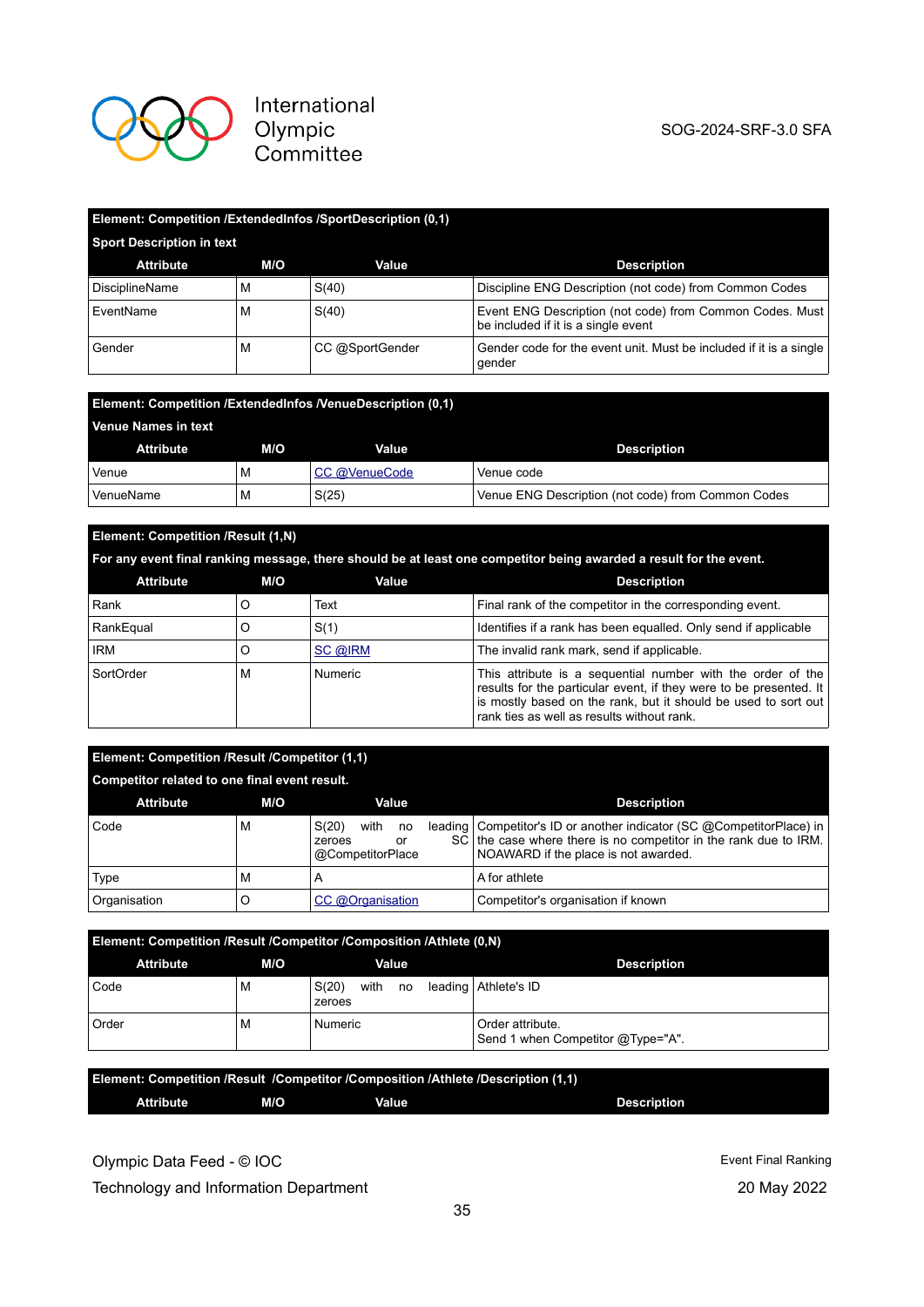

| GivenName        | O       | S(25)            | Given name in WNPA format (mixed case)                                     |
|------------------|---------|------------------|----------------------------------------------------------------------------|
| FamilyName       | м       | S(25)            | Family name in WNPA format (mixed case)                                    |
| Gender           | м       | CC @PersonGender | Gender of the athlete                                                      |
| Organisation     | м       | CC @Organisation | Athletes' organisation                                                     |
| <b>BirthDate</b> | $\circ$ | Date             | Birth date (example: YYYY-MM-DD). Must include if the data is<br>available |
| IFId             | O       | S(16)            | International Federation ID                                                |

# <span id="page-35-0"></span>**2.3.5.6 Message Sort**

Sort by Result @SortOrder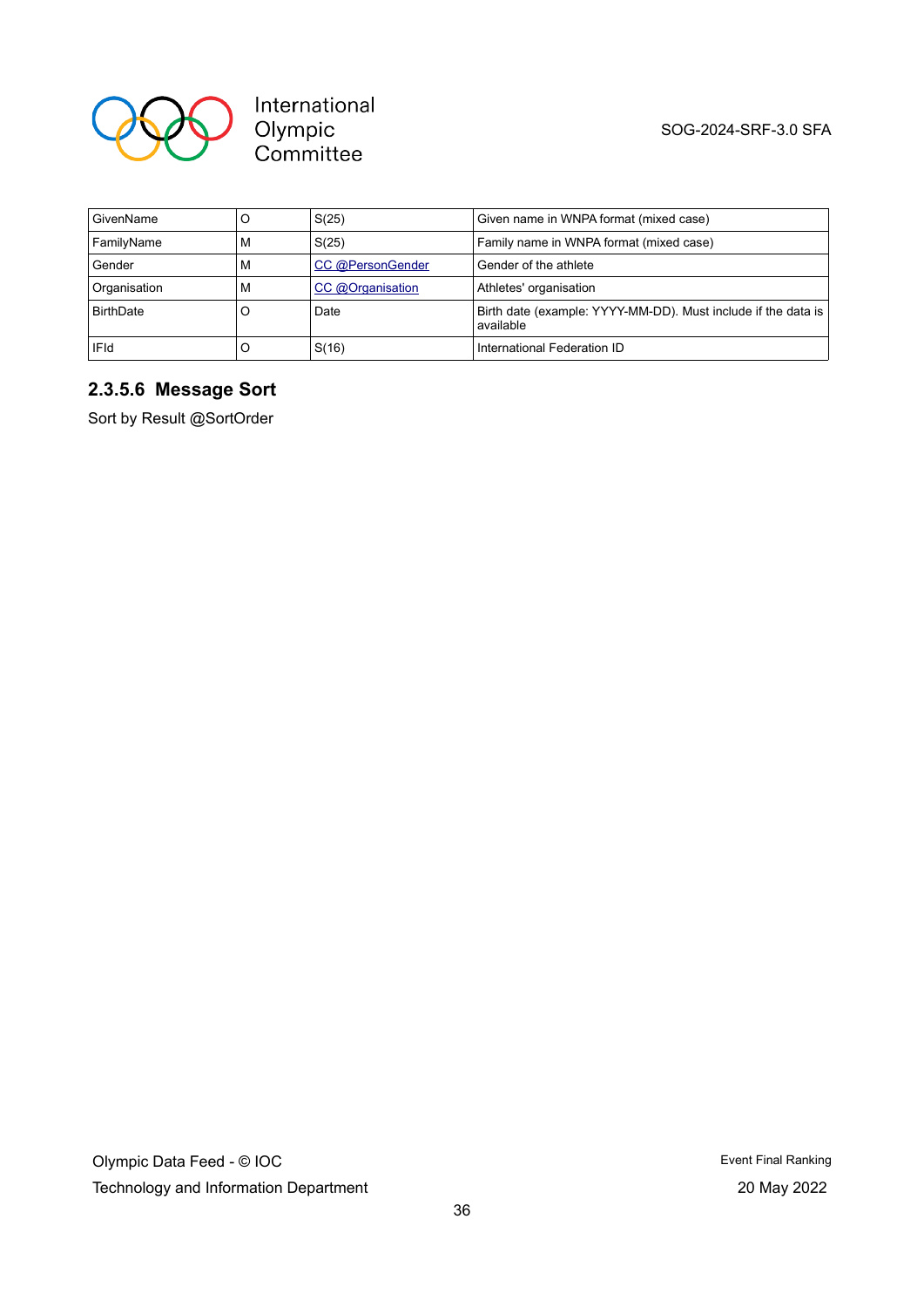

# <span id="page-36-0"></span>**2.3.6 Configuration**

# <span id="page-36-4"></span>**2.3.6.1 Description**

The Configuration is a message containing general configuration.

Send before the competition for each event as applicable in separate messages. The message includes both the bracket size and the qualification criteria (applicable only to the first round)

### <span id="page-36-3"></span>**2.3.6.2 Header Values**

The following table describes the message header attributes.

| <b>Attribute</b>    | Value                          | <b>Comment</b>                                                                                                                                                                  |
|---------------------|--------------------------------|---------------------------------------------------------------------------------------------------------------------------------------------------------------------------------|
| CompetitionCode     | CC @Competition                | Unique ID for competition                                                                                                                                                       |
| <b>DocumentCode</b> | CC @Event                      | Full RSC at event level                                                                                                                                                         |
| DocumentType        | DT CONFIG                      | Configuration message                                                                                                                                                           |
| Version             | 1.1V                           | Version number associated to the message's content. Ascending<br>number                                                                                                         |
| FeedFlag            | "P" - Production<br>"T" - Test | Test message or production message.                                                                                                                                             |
| Date                | Date                           | Date when the message is generated, expressed in the local time zone<br>where the message was produced.                                                                         |
| Time                | Time                           | Time up to milliseconds when the message is generated, expressed in<br>the local time zone where the message was produced.                                                      |
| LogicalDate         | Date                           | Logical Date of events. This is the same as the physical day except<br>when the unit or message transmission extends after midnight.<br>See full explanation in ODF Foundation. |
| Source              | SC @Source                     | Code indicating the system which generated the message.                                                                                                                         |

# <span id="page-36-2"></span>**2.3.6.3 Trigger and Frequency**

The message is sent prior to any ODF Sports message.

Trigger also after any change, but considering that, if possible, the configuration must be provided before the start list.

#### <span id="page-36-1"></span>**2.3.6.4 Message Structure**

The following table defines the structure of the message.

| Level 1           | Level 2         | __<br>Level 3 | Level 4 | Level 5 |
|-------------------|-----------------|---------------|---------|---------|
| Competition (0,1) |                 |               |         |         |
|                   | Gen             |               |         |         |
|                   | Sport           |               |         |         |
|                   | Codes           |               |         |         |
|                   | Configs $(1,1)$ |               |         |         |
|                   |                 | Config (1,N)  |         |         |

Olympic Data Feed - © IOC Configuration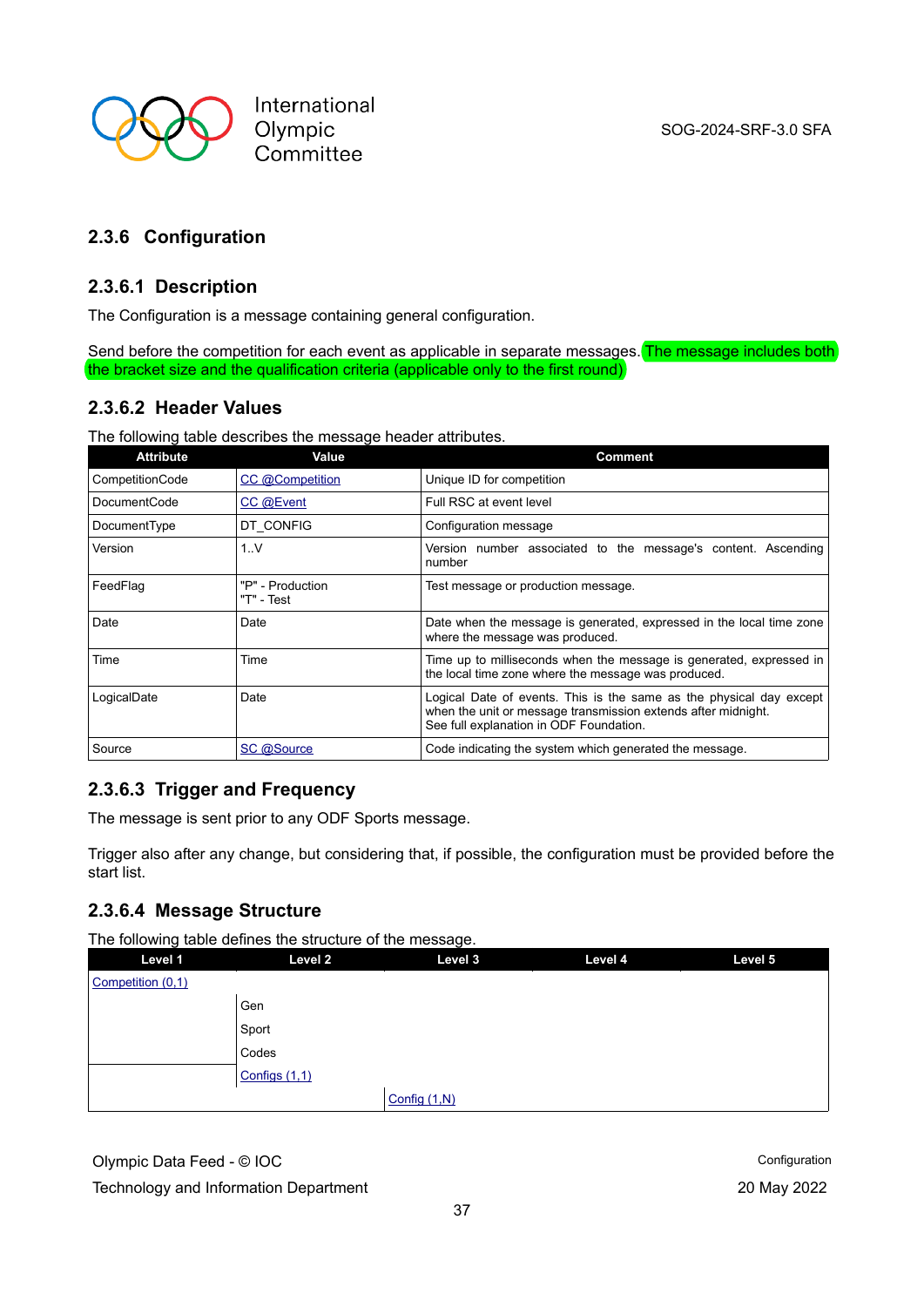

| Unit                 |       |
|----------------------|-------|
| ExtendedConfig (1,N) |       |
|                      | Type  |
|                      | Code  |
|                      | Pos   |
|                      | Value |

# <span id="page-37-0"></span>**2.3.6.5 Message Values**

<span id="page-37-2"></span>

| <b>Element: Competition (0,1)</b> |     |       |                                                                     |  |  |
|-----------------------------------|-----|-------|---------------------------------------------------------------------|--|--|
| <b>Attribute</b>                  | M/O | Value | <b>Description</b>                                                  |  |  |
| Gen                               |     | S(20) | Version of the General Data Dictionary applicable to the<br>message |  |  |
| Sport                             |     | S(20) | Version of the Sport Data Dictionary applicable to the message      |  |  |
| Codes                             |     | S(20) | Version of the Codes applicable to the message                      |  |  |

<span id="page-37-1"></span>

| <b>Element: Competition Configs /Config (1,N)</b> |     |                        |                                                                                                              |  |  |
|---------------------------------------------------|-----|------------------------|--------------------------------------------------------------------------------------------------------------|--|--|
| <b>Attribute</b>                                  | M/O | Value                  | <b>Description</b>                                                                                           |  |  |
| Unit                                              | M   | CC @Event<br>CC @Phase | Full RSC of the Event (for bracket size)<br>Full RSC of the Phase (for qualification criteria. Round 1 only) |  |  |

<span id="page-37-3"></span>

|    | Element: Competition /Configs /Config /ExtendedConfig (1,N) |                     |                  |                                                                                                                             |  |  |
|----|-------------------------------------------------------------|---------------------|------------------|-----------------------------------------------------------------------------------------------------------------------------|--|--|
|    | <b>Type</b>                                                 | Code                | Pos              | <b>Description</b>                                                                                                          |  |  |
| EC |                                                             | <b>BRACKET SIZE</b> | N/A              | <b>Element Expected:</b><br>When available                                                                                  |  |  |
|    | <b>Attribute</b>                                            | M/O                 | Value            | <b>Description</b>                                                                                                          |  |  |
|    | Value                                                       | M                   | SC @BracketItems | Send the code for the first phase of the event                                                                              |  |  |
|    | <b>QUALIFICATION</b>                                        | <b>FROM RANK</b>    | SC @BracketItems | Pos Description:<br>Send the round to which the competitors will<br>advance.<br>Element Expected:<br>When applicable        |  |  |
|    |                                                             |                     |                  |                                                                                                                             |  |  |
|    | <b>Attribute</b>                                            | M/O                 | Value            | <b>Description</b>                                                                                                          |  |  |
|    | Value                                                       | M                   | Numeric<br>#0    | Send the qualifying rank to indicate first rank<br>to qualify                                                               |  |  |
|    | <b>QUALIFICATION</b>                                        | <b>TO RANK</b>      | SC @BracketItems | Pos Description:<br>Send the round to which the competitors will<br>advance.<br><b>Element Expected:</b><br>When applicable |  |  |

Olympic Data Feed - © IOC Configuration Technology and Information Department 20 May 2022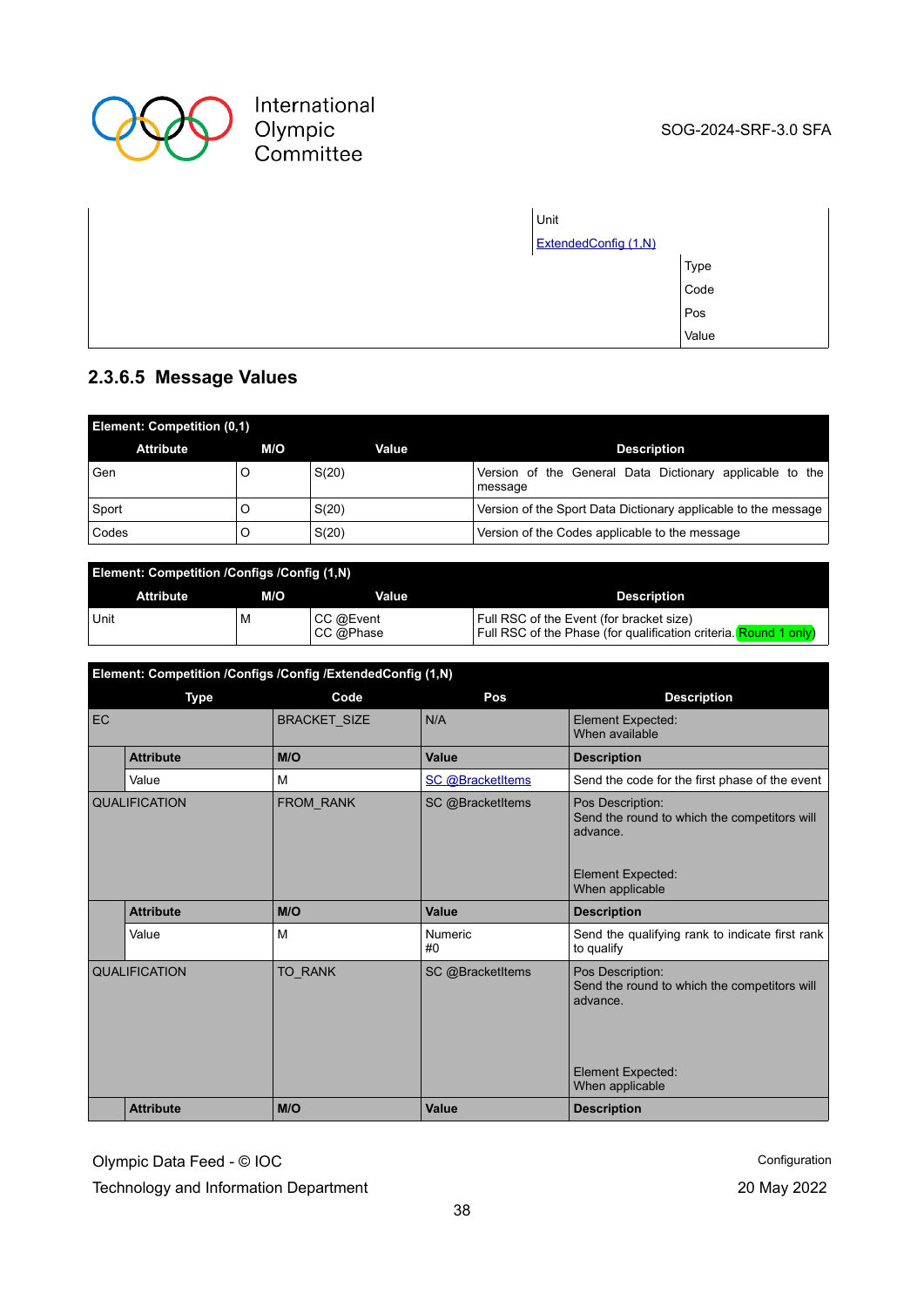

| Value                | м         | Numeric<br>#C       | Send the qualifying rank to indicate last rank<br>to qualify |
|----------------------|-----------|---------------------|--------------------------------------------------------------|
| <b>QUALIFICATION</b> | QUAL RULE | N/A                 | <b>Element Expected:</b><br>When applicable                  |
| <b>Attribute</b>     | M/O       | Value               | <b>Description</b>                                           |
| Value                | м         | <b>SC @QualRule</b> | <b>Progression rule code</b>                                 |

#### **Sample (General)**

<Configs> <Config Unit="SRFMSHORTBRD----------------------"> <ExtendedConfig Type="EC" Code="BRACKET\_SIZE" Value="R32" /> </Config> <Config Unit="SRFMSHORTBRDPREL------------------"> <ExtendedConfig Type="QUALIFICATION" Code="FROM\_RANK" Pos="RND2" Value="3" /> <ExtendedConfig Type="QUALIFICATION" Code="FROM\_RANK" Pos="RND2" Value="4" /> <ExtendedConfig Type="QUALIFICATION" Code="FROM\_RANK" Pos="R16" Value="1" /> <ExtendedConfig Type="QUALIFICATION" Code="FROM\_RANK" Pos="R16" Value="2" /> <ExtendedConfig Type="QUALIFICATION" Code="QUAL\_RULE" Value="ABC" /> </Config>

# <span id="page-38-0"></span>**2.3.6.6 Message Sort**

There is no general message sorting rule.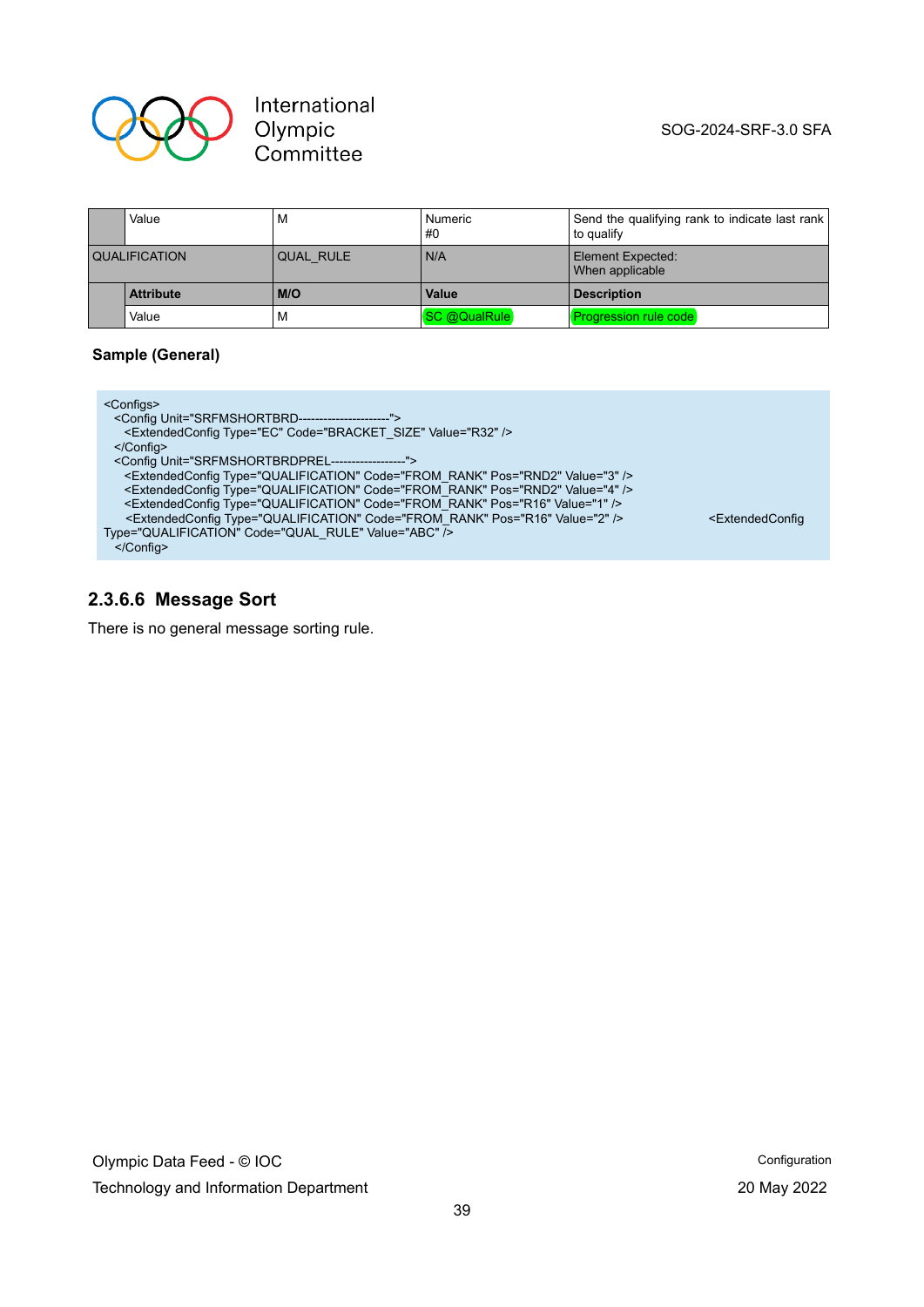

# <span id="page-39-4"></span>**2.3.7 Weather conditions**

# <span id="page-39-3"></span>**2.3.7.1 Description**

The Weather Conditions is a message containing the current weather conditions.

#### <span id="page-39-2"></span>**2.3.7.2 Header Values**

The following table describes the message header attributes.

| <b>Attribute</b> | Value                          | <b>Comment</b>                                                                                                                                                                  |
|------------------|--------------------------------|---------------------------------------------------------------------------------------------------------------------------------------------------------------------------------|
| CompetitionCode  | CC @Competition                | Unique ID for competition                                                                                                                                                       |
| DocumentCode     | CC @Discipline                 | Full RSC at discipline level                                                                                                                                                    |
| DocumentSubcode  | CC @Location                   | Location code (venue level)                                                                                                                                                     |
| DocumentType     | DT WEATHER                     | Weather conditions in the venue or location as referred to in<br>DocumentSubcode.                                                                                               |
| Version          | 1V                             | Version number associated to the message's content. Ascending<br>number                                                                                                         |
| FeedFlag         | "P" - Production<br>"T" - Test | Test message or production message.                                                                                                                                             |
| Date             | Date                           | Date when the message is generated, expressed in the local time zone<br>where the message was produced.                                                                         |
| Time             | Time                           | Time up to milliseconds when the message is generated, expressed in<br>the local time zone where the message was produced.                                                      |
| LogicalDate      | Date                           | Logical Date of events. This is the same as the physical day except<br>when the unit or message transmission extends after midnight.<br>See full explanation in ODF Foundation. |
| Source           | SC @Source                     | Code indicating the system which generated the message.                                                                                                                         |

# <span id="page-39-1"></span>**2.3.7.3 Trigger and Frequency**

The message is sent

- once per session (approximately 30 minutes before start of session)
- when conditions change significantly during the session

# <span id="page-39-0"></span>**2.3.7.4 Message Structure**

The following table defines the structure of the message.

| .<br>Level 1      | <b>Level 2</b>  | Level 3          | - - - - U -<br>Level 4 | Level 5 | Level 6 | Level 7 |
|-------------------|-----------------|------------------|------------------------|---------|---------|---------|
| Competition (0,1) |                 |                  |                        |         |         |         |
|                   | Gen             |                  |                        |         |         |         |
|                   | Sport           |                  |                        |         |         |         |
|                   | Codes           |                  |                        |         |         |         |
|                   | Weather $(1,1)$ |                  |                        |         |         |         |
|                   |                 | Date             |                        |         |         |         |
|                   |                 | Conditions (1,N) |                        |         |         |         |

Olympic Data Feed - © IOC **Weather conditions**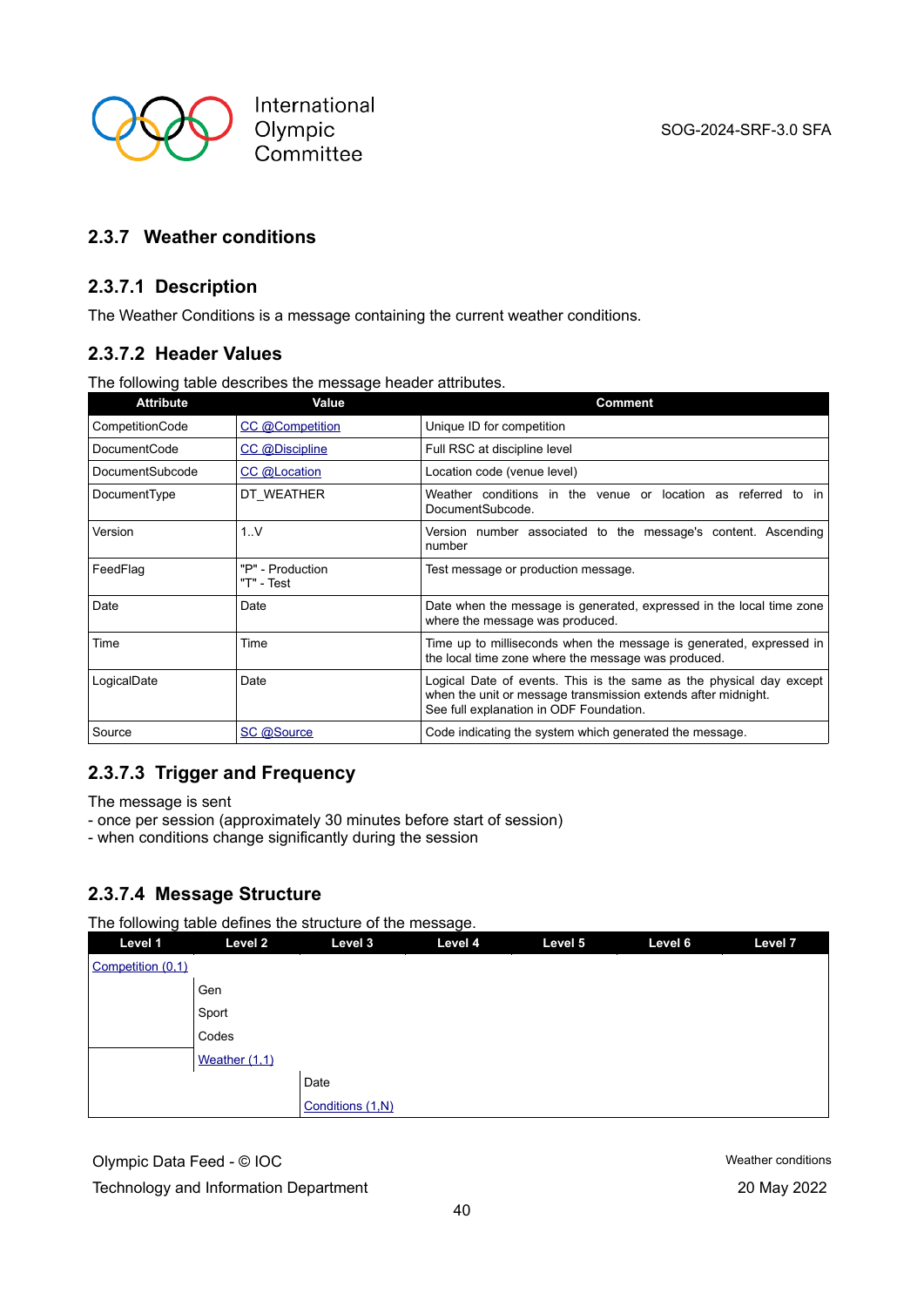



# <span id="page-40-0"></span>**2.3.7.5 Message Values**

<span id="page-40-3"></span>

| <b>Element: Competition (0,1)</b> |     |       |                                                                     |  |  |
|-----------------------------------|-----|-------|---------------------------------------------------------------------|--|--|
| <b>Attribute</b>                  | M/O | Value | <b>Description</b>                                                  |  |  |
| Gen                               |     | S(20) | Version of the General Data Dictionary applicable to the<br>message |  |  |
| Sport                             |     | S(20) | Version of the Sport Data Dictionary applicable to the message      |  |  |
| Codes                             |     | S(20) | Version of the Codes applicable to the message                      |  |  |

<span id="page-40-2"></span>

| <b>Element: Competition /Weather (1,1)</b> |     |          |                             |  |
|--------------------------------------------|-----|----------|-----------------------------|--|
| <b>Attribute</b>                           | M/O | Value    | <b>Description</b>          |  |
| Date                                       | ΙVΙ | DateTime | Date/time of the conditions |  |

<span id="page-40-1"></span>

| <b>Element: Competition /Weather /Conditions (1,N)</b> |     |                   |                        |  |
|--------------------------------------------------------|-----|-------------------|------------------------|--|
| <b>Attribute</b>                                       | M/O | Value             | <b>Description</b>     |  |
| Code                                                   | м   | GEN               | <b>GEN</b> for general |  |
| Wind Direction                                         |     | CC @WindDirection | Wind direction         |  |

<span id="page-40-4"></span>

| <b>Element: Competition /Weather /Conditions /Temperature (0,N)</b> |     |              |                    |  |
|---------------------------------------------------------------------|-----|--------------|--------------------|--|
| <b>Attribute</b>                                                    | M/O | Value        | <b>Description</b> |  |
| Code                                                                | M   | <b>WATER</b> | Water temperature  |  |

Olympic Data Feed - © IOC **Weather conditions**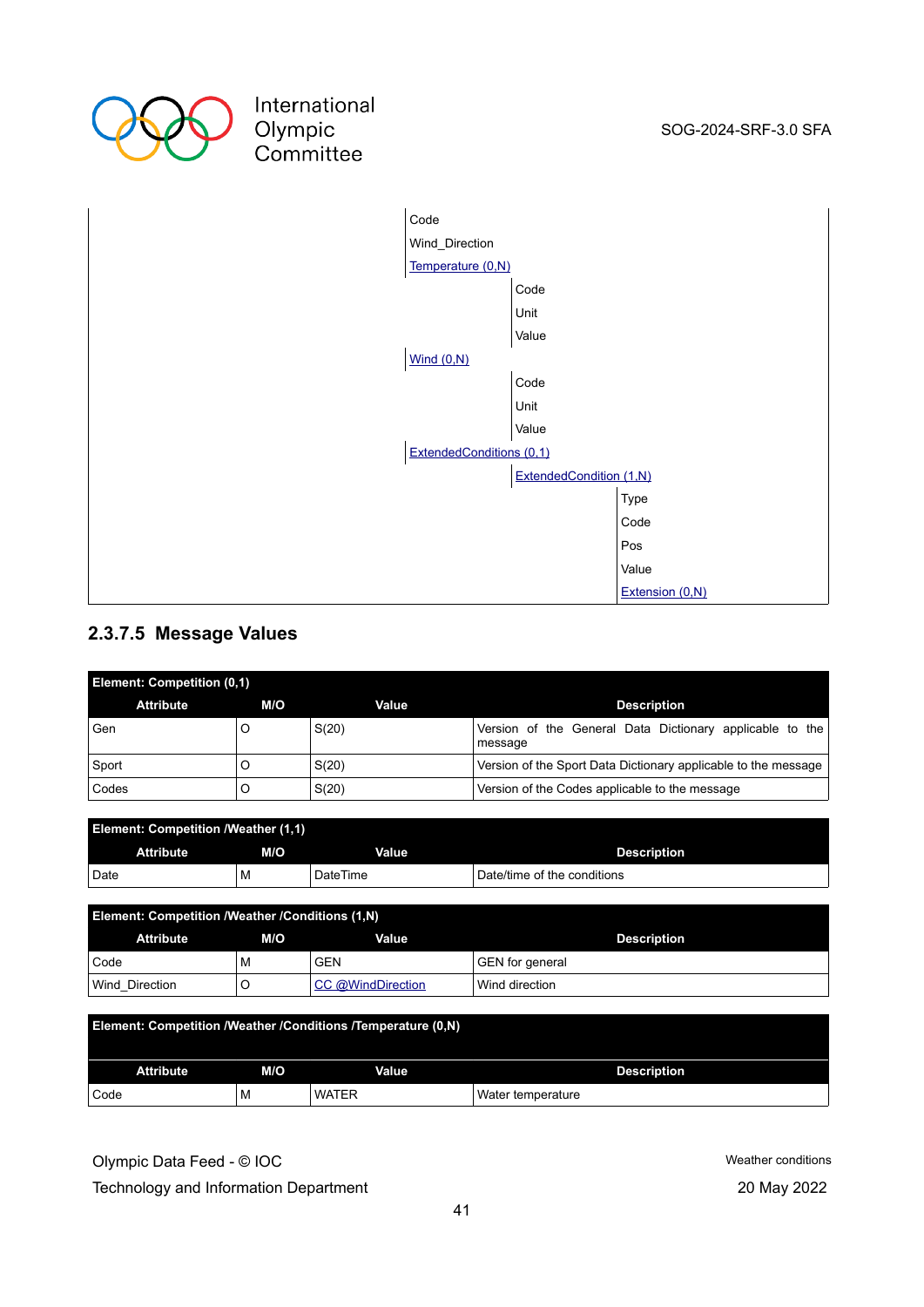

| Unit  | M | SC @TemperatureUnit | Metric system unit for temperature                                                       |  |
|-------|---|---------------------|------------------------------------------------------------------------------------------|--|
| Value | M | Numeric<br>#0.0     | Temperature in centigrade degrees (in case of positive)<br>temperature, do not send '+') |  |

<span id="page-41-2"></span>

| <b>Element: Competition /Weather /Conditions /Wind (0,N)</b> |     |                  |                              |  |
|--------------------------------------------------------------|-----|------------------|------------------------------|--|
| <b>Attribute</b>                                             | M/O | Value            | <b>Description</b>           |  |
| Code                                                         | M   | S(5)             | Wind Speed, send SPEED       |  |
| Unit                                                         | м   | SC @WindUnit     | Metric system unit for Wind  |  |
| Value                                                        | M   | Numeric<br>##0.0 | Wind speed in @Unit degrees. |  |

<span id="page-41-1"></span>

|    | Element: Competition /Weather /Conditions /ExtendedConditions /ExtendedCondition (1,N)                                    |                   |                        |                                                                                                                               |  |  |
|----|---------------------------------------------------------------------------------------------------------------------------|-------------------|------------------------|-------------------------------------------------------------------------------------------------------------------------------|--|--|
|    | <b>Type</b>                                                                                                               | Code              | Pos                    | <b>Description</b>                                                                                                            |  |  |
| EC |                                                                                                                           | <b>SWELL</b>      | N/A                    | <b>Element Expected:</b><br>Always                                                                                            |  |  |
|    | <b>Attribute</b>                                                                                                          | M/O               | Value                  | <b>Description</b>                                                                                                            |  |  |
|    | Value                                                                                                                     | M                 | String                 | Swell information, for example:<br>0.9m at 15s                                                                                |  |  |
|    | <b>Expected Always</b>                                                                                                    |                   |                        | Sub Element: Competition /Weather /Conditions /ExtendedConditions /ExtendedCondition /Extension                               |  |  |
|    | <b>Attribute</b>                                                                                                          | Value             | <b>Description</b>     |                                                                                                                               |  |  |
|    | Code                                                                                                                      | <b>DIRECTION</b>  |                        |                                                                                                                               |  |  |
|    | Pos                                                                                                                       | N/A               | N/A                    |                                                                                                                               |  |  |
|    | Value                                                                                                                     | CC @WindDirection | <b>Swell Direction</b> |                                                                                                                               |  |  |
| EC |                                                                                                                           | <b>TIDE</b>       | <b>Numeric</b>         | Pos Description:<br>0 for low tide, 1 for high tide<br><b>Element Expected:</b><br>Always, only for tide to come, not passed. |  |  |
|    | <b>Attribute</b>                                                                                                          | M/O               | Value                  | <b>Description</b>                                                                                                            |  |  |
|    | Value                                                                                                                     | M                 | Numeric<br>#0.0        | Height of tide in metres                                                                                                      |  |  |
|    | Sub Element: Competition /Weather /Conditions /ExtendedConditions /ExtendedCondition /Extension<br><b>Expected Always</b> |                   |                        |                                                                                                                               |  |  |
|    | <b>Attribute</b>                                                                                                          | Value             | <b>Description</b>     |                                                                                                                               |  |  |
|    | Code                                                                                                                      | <b>TIME</b>       |                        |                                                                                                                               |  |  |
|    | Pos                                                                                                                       | N/A               | N/A                    |                                                                                                                               |  |  |
|    | Value                                                                                                                     | DateTime          | Time of tide           |                                                                                                                               |  |  |

# <span id="page-41-0"></span>**2.3.7.6 Message Sort**

There is no special sort order requirement for this message.

Olympic Data Feed - © IOC **Weather conditions** Technology and Information Department 20 May 2022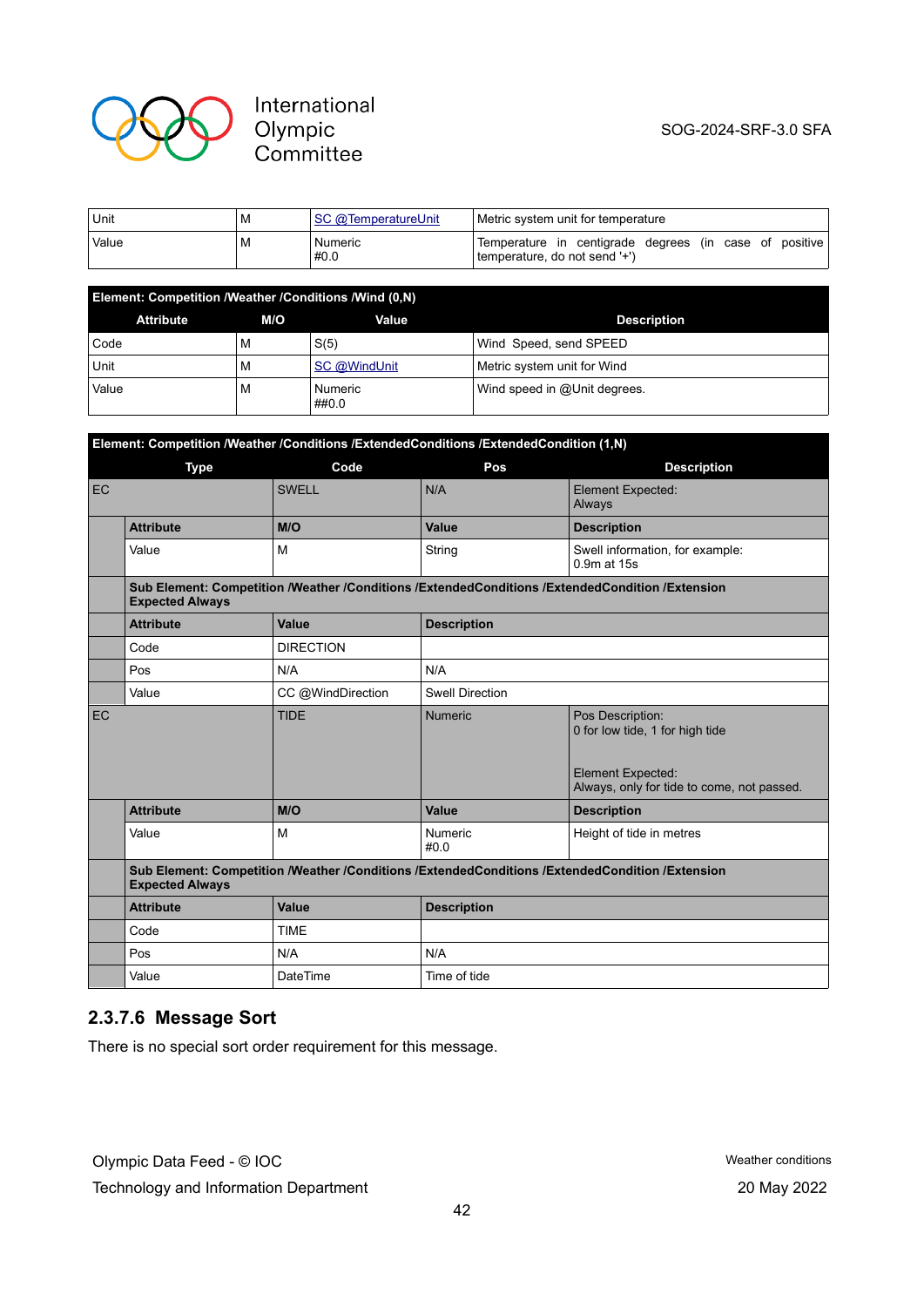

SOG-2024-SRF-3.0 SFA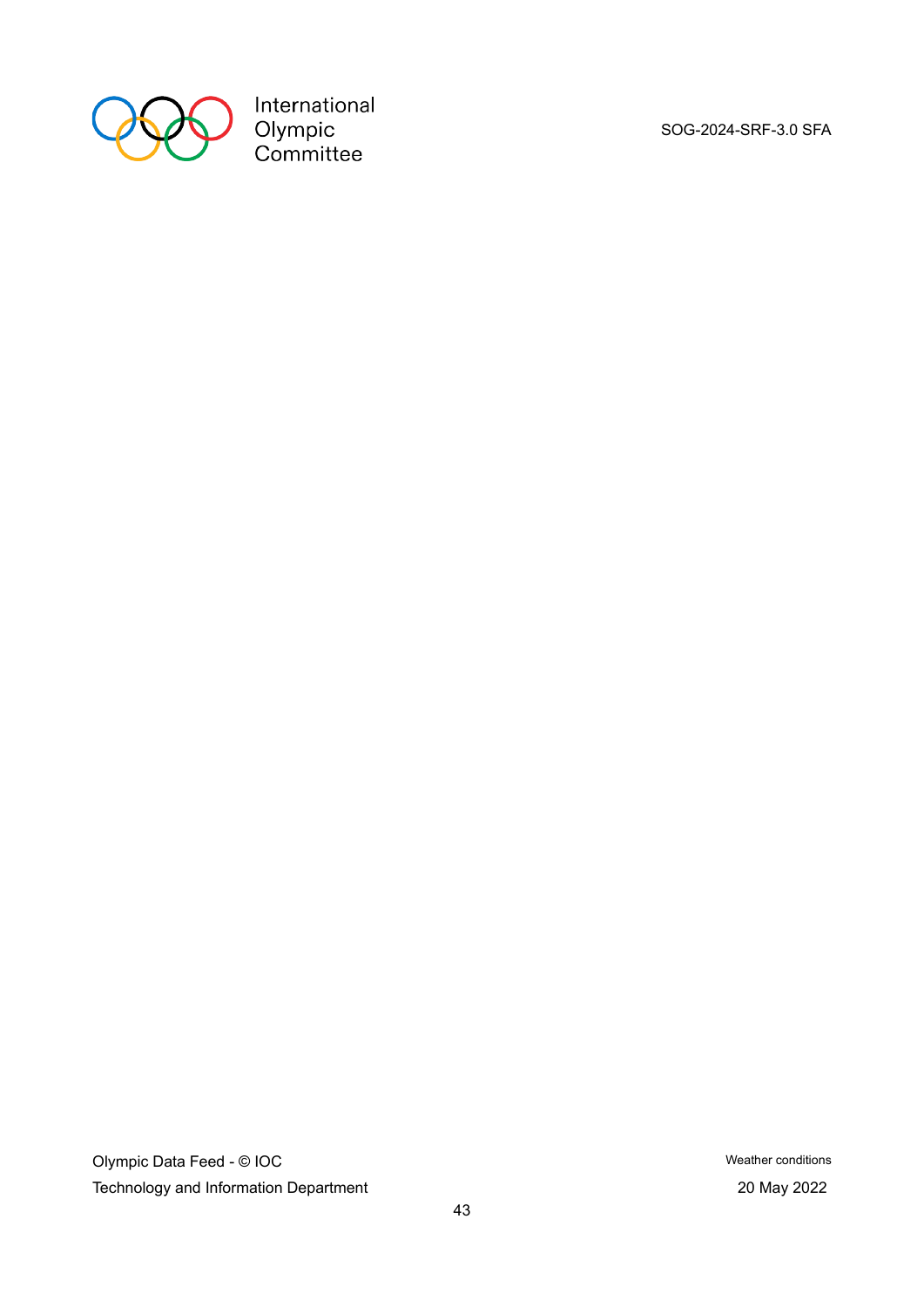

SOG-2024-SRF-3.0 SFA

# <span id="page-43-0"></span>**3 Message Timeline**

Legend:

**D** Discipline; **E** Event; **P** Phase; **S** Session; **U** Unit **x** Sent on that level; **o** Includes info from that level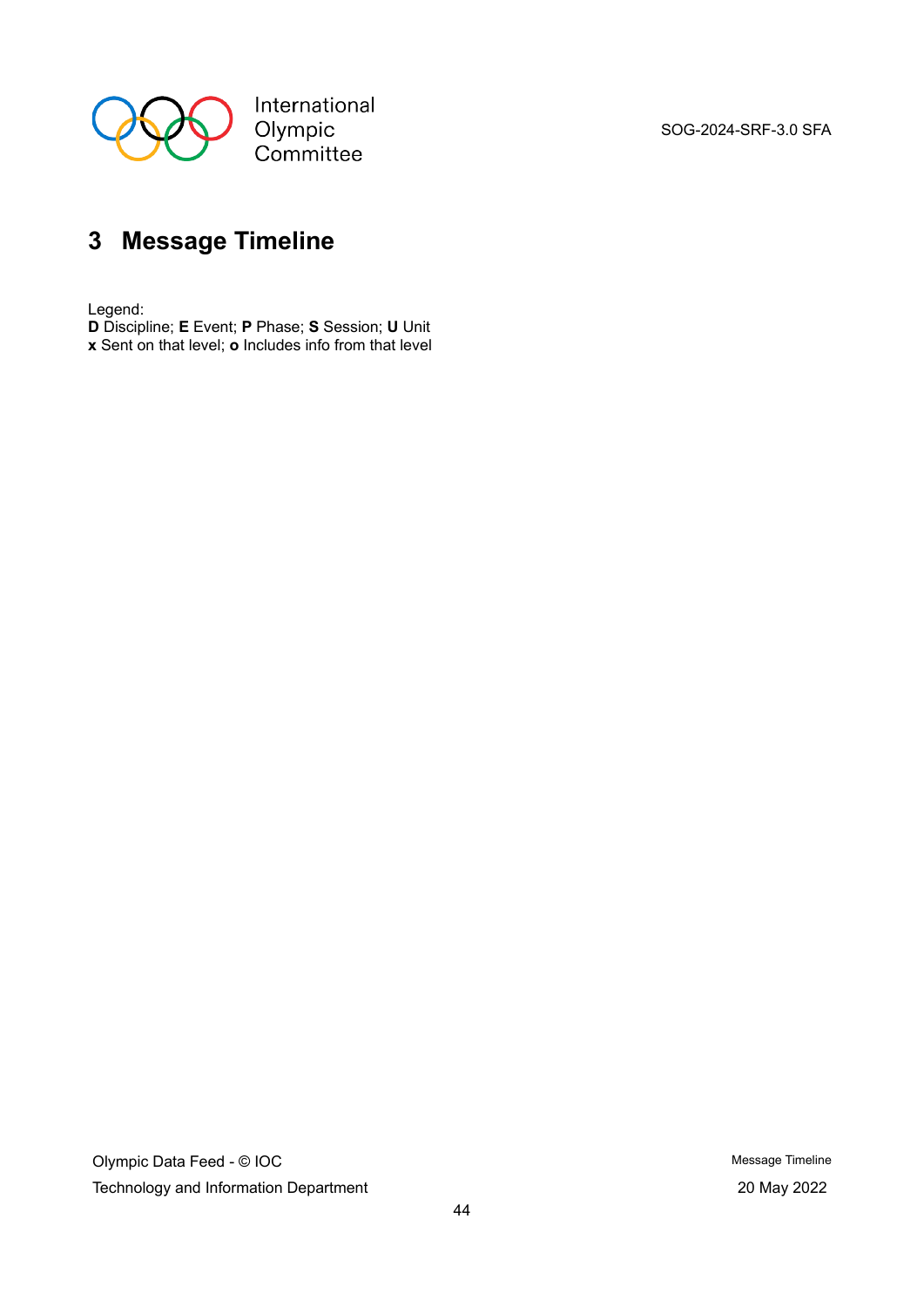

# <span id="page-44-0"></span>**4 Document Control**

| <b>Version history</b> |                 |                              |  |  |
|------------------------|-----------------|------------------------------|--|--|
| Version                | <b>Date</b>     | <b>Comments</b>              |  |  |
| v1.0                   | 12 May 2018     | First version                |  |  |
| V2.0                   | 8 August 2018   | Updated                      |  |  |
| V <sub>2.1</sub>       | 24 January 2019 | Updated                      |  |  |
| V2.2                   | 14 August 2019  | Updated                      |  |  |
| V <sub>2.3</sub>       | 11 Nov 2019     | Updated                      |  |  |
| V2.4                   | 14 Feb 2020     | Updated                      |  |  |
| V3.0                   | 20 May 2022     | First version for Paris 2024 |  |  |

#### **File Reference:** SOG-2024-SRF-3.0 SFA

|                  | <b>Change Log</b> |                                                                                                                                                                                                                                                                                                                                                                                                                                                                                                                                                                                                                                     |  |  |  |
|------------------|-------------------|-------------------------------------------------------------------------------------------------------------------------------------------------------------------------------------------------------------------------------------------------------------------------------------------------------------------------------------------------------------------------------------------------------------------------------------------------------------------------------------------------------------------------------------------------------------------------------------------------------------------------------------|--|--|--|
| Version          | <b>Status</b>     | <b>Changes on version</b>                                                                                                                                                                                                                                                                                                                                                                                                                                                                                                                                                                                                           |  |  |  |
| v1.0             | <b>SFR</b>        | First version                                                                                                                                                                                                                                                                                                                                                                                                                                                                                                                                                                                                                       |  |  |  |
| V2.0             | <b>SFR</b>        | Change SC @BibColour to SC @Colour for consistency<br>CR 15039: Add DT_PARTIC_NAME to applicable messages.<br>CR 16671: Add TVFamilyName in DT PARTIC message.<br>CR 16628: DT_BRACKETS: Add attributes to remove some extensions. Clarify previous unit.                                                                                                                                                                                                                                                                                                                                                                           |  |  |  |
| V2.1             | <b>APP</b>        | DT RESULT: Remove StartOrder and add colour in EUE<br>DT RESULT: Add ER/PRIORITY.<br>DT_RESULT: Change PTY to BEFORE_PTY @Result/ExtendedResult/ExtendedResults<br>DT CONFIG: Added qualification criteria<br>DT WEATHER: Message added<br>Minor correction of typographical errors                                                                                                                                                                                                                                                                                                                                                 |  |  |  |
| V <sub>2.2</sub> | <b>APP</b>        | DT RESULT: Update the value of PRIORITY @Results/ExtendedResult/ExtendedResults<br>Add DT WEATHER in applicable messages<br>CR16640: Add ODF Version @Competition<br>CR17809: Change Participant/OlympicSolidarity to disallow N<br>DT RESULT: Add RESURF @ Result /ExtendedResults /ExtendedResult<br>DT RESULT: Add PROTEST as possible ResultsStatus<br>DT_RESULT: Update the meaning of NEED @ExtendedResults for clarity.<br>DT_BRACKET: Add RESURF @ Bracket /BracketItems /BracketItem /CompetitorPlace /ExtCompPlaces<br>/ExtCompPlace<br>DT_BRACKET: Clarify triggering<br>Editorial additions without changing the intent |  |  |  |
| V2.3             | <b>APP</b>        | DT_CONFIG: Update Pos at QUALIFICATION/FROM_RANK and QUALIFICATION/FROM_RANK to match<br>implementation form OVR.                                                                                                                                                                                                                                                                                                                                                                                                                                                                                                                   |  |  |  |
| V2.4             | <b>APP</b>        | CR18565 DT PARTIC: Update the description of Participant/Weight<br>DT_RESULT: Update ER/WAVE/J_SCORE/Pos @ Result /ExtendedResults /ExtendedResult /Extension<br>DT RESULT: Add Pty and update IRM at ER/WAVE @ Result /ExtendedResults /ExtendedResult<br>DT CONFIG: Correct typos and clarify regarding the message level                                                                                                                                                                                                                                                                                                         |  |  |  |
| V3.0             | <b>SFA</b>        | DT PARTIC: Add ENTRY/STANCE at /Participant /Discipline /RegisteredEvent /EventEntry<br>DT RESULT: Update ER/WAVE at Result / Extended Results / Extended Result<br>DT_BRACKETS: Add ResultType at Bracket /BracketItems /BracketItem /CompetitorPlace [CR23121]<br>DT BRACKETS: Clarify Bracket /BracketItems /BracketItem /Position (editorial)<br>DT BRACKETS: Remove Bracket /BracketItems /BracketItem /Date<br>DT BRACKETS: Remove Bracket /BracketItems /BracketItem /Time<br>DT BRACKETS: Update Sort Order                                                                                                                 |  |  |  |